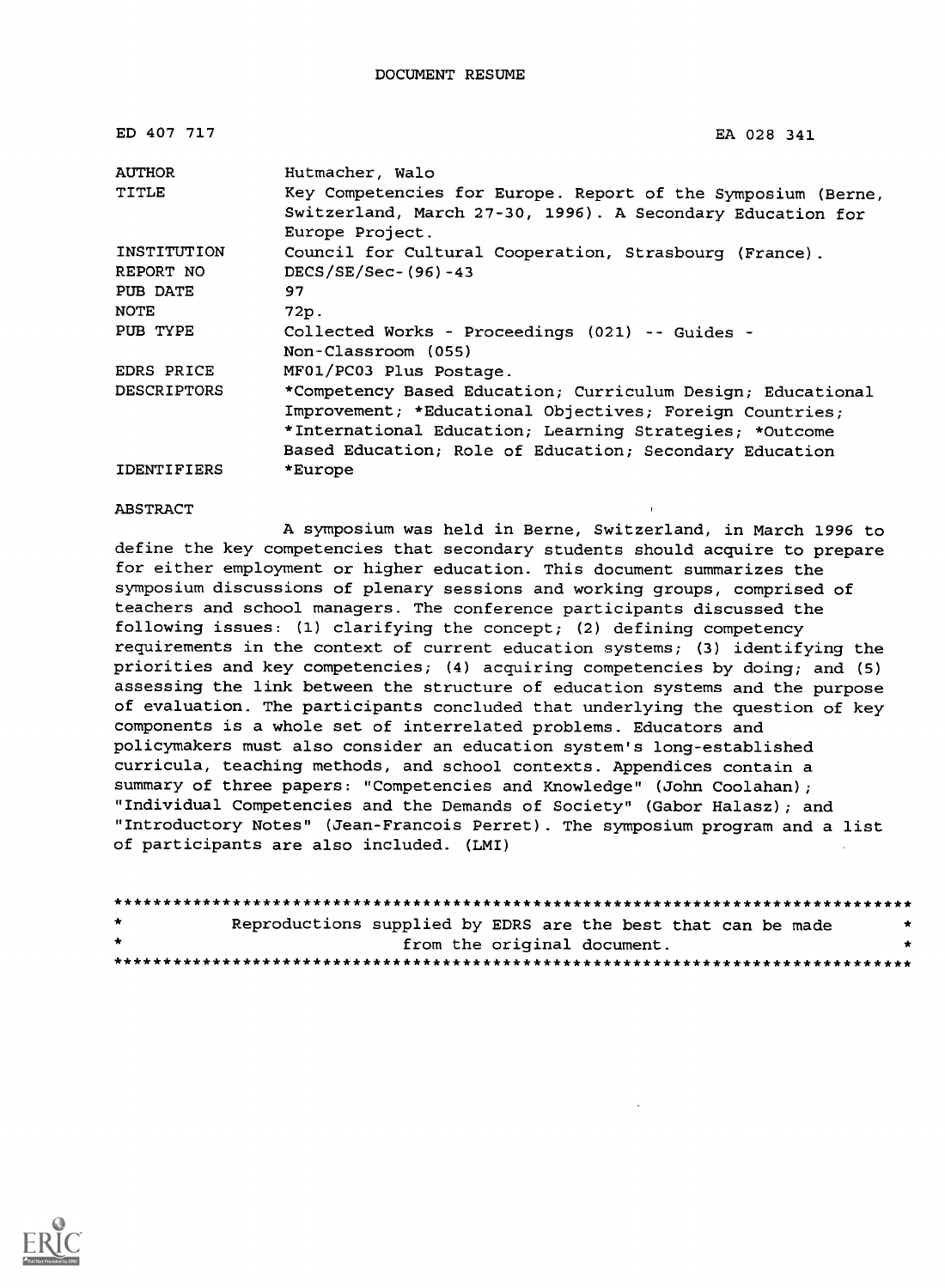

DECS/SE/Sec (96) 43

# Key competencies for Europe

Berne, Switzerland, 27-30 March 1996

U.S. DEPARTMENT OF EDUCATION<br>Office of Educational Research and Improveme

Office of Educational Research and Improvement<br>EDUCATIONAL RESOURCES INFORMATION<br>This document has been reproduced as<br>received from the person or organization originating it.

Minor changes have been made to improve reproduction quality.

° Points of view or opinions stated in this document do not necessarily represent official OERI position or policy.

Report of the Symposium

PERMISSION TO REPRODUCE AND DISSEMINATE THIS MATERIAL IN OTHER THAN PAPER COPY HAS BEEN GRANTED BY

 $\epsilon$ 

TO THE EDUCATIONAL RESOURCES INFORMATION CENTER (ERIC)

Council for Cultural Co-operation (CDCC) A secondary education for Europe

BEST COPY AVAILABLE

Strasbourg 1997 2

 $\alpha$  $\overline{\mathcal{O}}$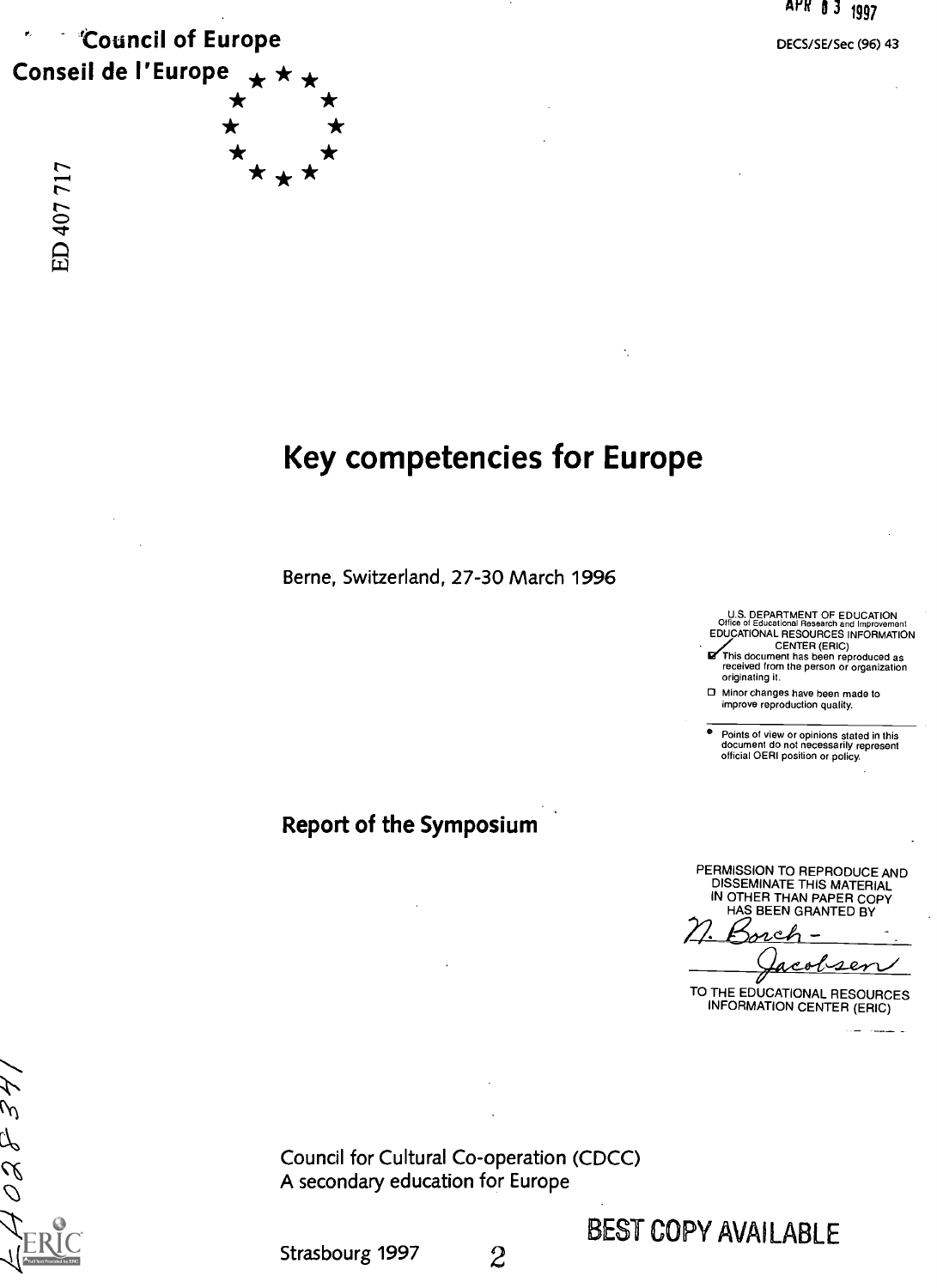The Council of Europe was founded in 1949 to achieve greater unity between European parliamentary democracies. It is the oldest of the European political institutions and has 40 member States , including the 15 members of the European Union. It is the widest intergovernmental and interparliamentary grouping in Europe, and has its headquarters in the French city of Strasbourg.

Only questions related to national defence are excluded from the Council of Europe's work, and the Organisation has activities in the following areas: democracy, human rights and fundamental freedoms; media and communication; social and economic affairs; education, culture, heritage and sport; youth; health; environment and regional planning; local democracy; and legal co-operation.

The European Cultural Convention was opened for signature in 1954. This international treaty is open to European countries that are not members of the Council of Europe, and it enables them to take part in the Organisation's programmes on education, culture, sport and youth. So far, 44 States have acceded to the European Cultural Convention: the Council of Europe's full member States plus Belarus, Bosnia-Herzegovinia, the Holy See and Monaco.

The Council for Cultural Co-operation (the CDCC) is responsible for the Council of Europe's work on education and culture. Four specialised committees - the Education Committee, the Committee for Higher Education and Research, the Culture Committee and the Cultural Heritage Committee – help the CDCC to carry out its tasks under the European Cultural Convention. There is also a close working relationship between the CDCC and the regular conferences of specialised European ministers responsible for education, culture and cultural heritage.

The CDCC's programmes are an integral part of the Council of Europe's work, and, like the programmes in other sectors, they contribute to the Organisation's three over-arching policy objectives for the 1990s:

- the protection, reinforcement and promotion of human rights and fundamental freedoms and pluralist democracy;
- the promotion of an awareness of European identity;
- the search for common responses to the great challenges facing European society.  $\qquad \qquad -$

The CDCC's education programme covers school, higher and adult education, as well as educational research. At present, there are projects on: education for democratic values; history; modern languages; school links and exchanges; the reform of secondary education; access to higher education; the reform of legislation on higher education in Central and Eastern Europe; academic mobility, and educational documentation and research.

Albania, Andorra, Austria, Belgium, Bulgaria, Cyprus, Croatia, the Czech Republic, Denmark, Estonia, Finland, France, Germany, Greece, Hungary, Iceland, Ireland, Italy, Latvia, Liechtenstein, Lithuania, Luxembourg, Malta, Moldova, Netherlands, Norway, Poland, Portugal, Romania, Russian Federation, San Marino, the Slovak Republic, Slovenia, Spain, Sweden, Switzerland, Turkey, Ukraine, United Kingdom, the Former Yugoslav Republic of Macedonia.

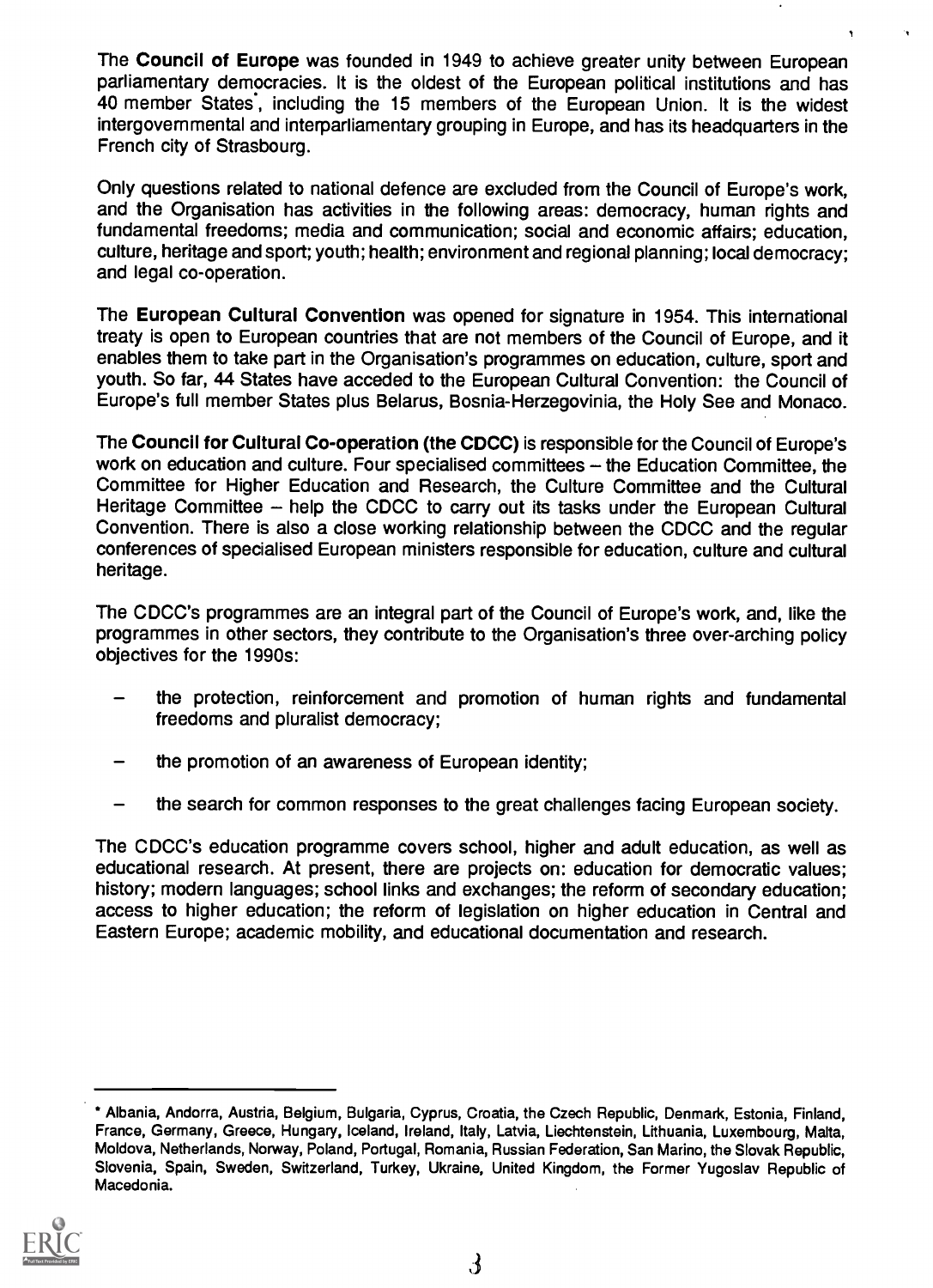## COUNCIL FOR CULTURAL CO-OPERATION (CDCC)

#### A SECONDARY EDUCATION FOR EUROPE

Symposium on

"Key competencies in Europe"

Berne, Switzerland 27-30 March 1996

General Report

by

Mr Walo HUTMACHER



 $\bar{1}$ 

 $\mathbf{r}$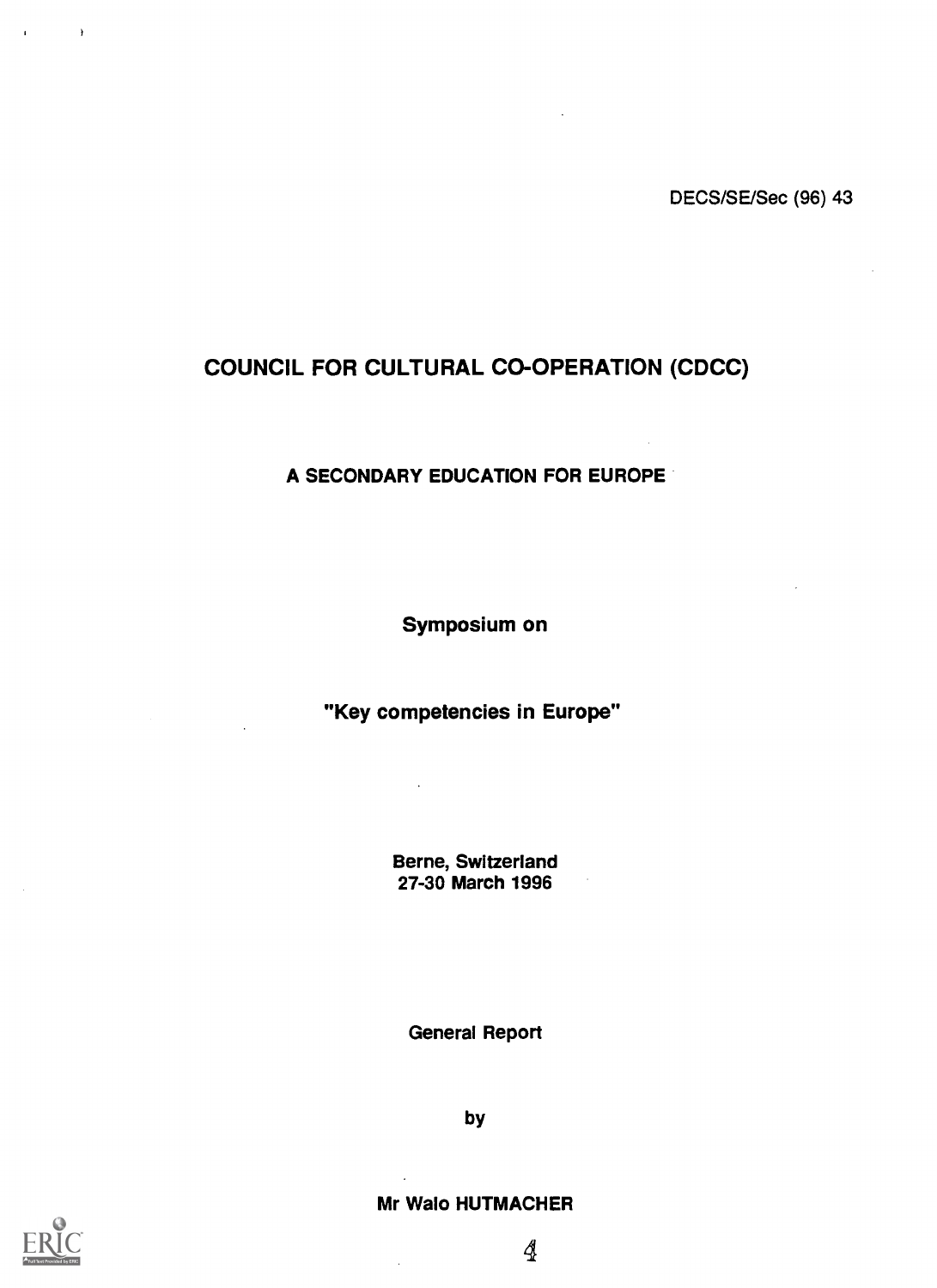The opinions expressed in this work are those of the author(s) and do not necessarily reflect the official policy of the Council for Cultural Co-operation of the Council of Europe, nor the Secretariat.

All correspondence concerning this publication or the reproduction or translation of all or part of the document should be addressed to the Director of Education, Culture and Sport of the Council of Europe (F-67075 Strasbourg Cedex).

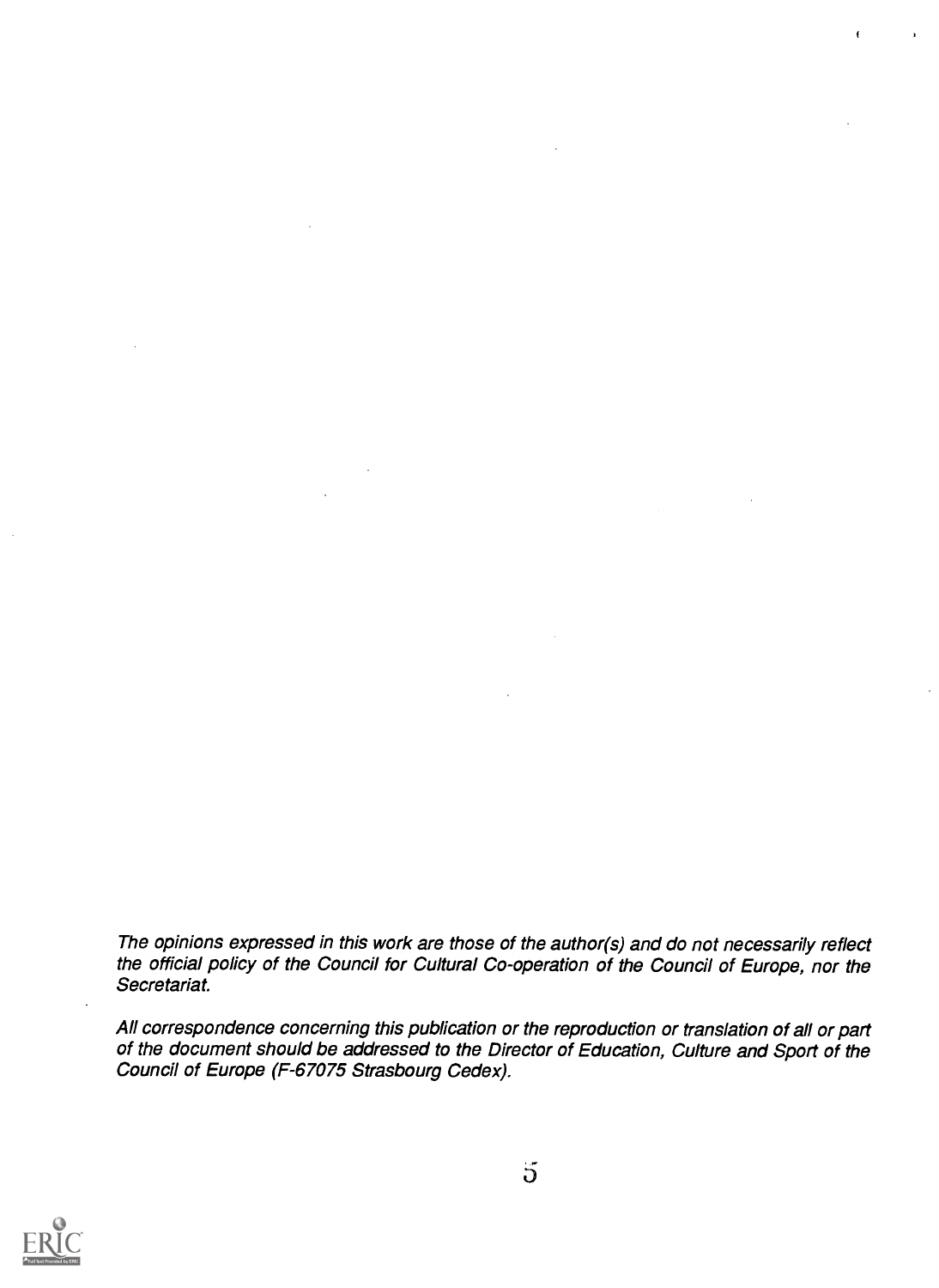## **Contents**

|                                           |                                                                     | Page |
|-------------------------------------------|---------------------------------------------------------------------|------|
|                                           |                                                                     |      |
| $\mathbf{L}$                              |                                                                     |      |
| 11.                                       | How and why does the question of competencies relate to schools?  8 |      |
| 111.                                      | What are the priorities? What are the key competencies?  10         |      |
| IV.                                       |                                                                     |      |
| V.                                        |                                                                     |      |
|                                           |                                                                     |      |
|                                           | Appendix I: "Competencies and knowledge"                            |      |
|                                           | Appendix II: "Individual competencies and the demands of society"   |      |
| <b>Appendix III: "Introductory notes"</b> |                                                                     |      |
|                                           |                                                                     |      |
|                                           |                                                                     |      |



J.

ŕ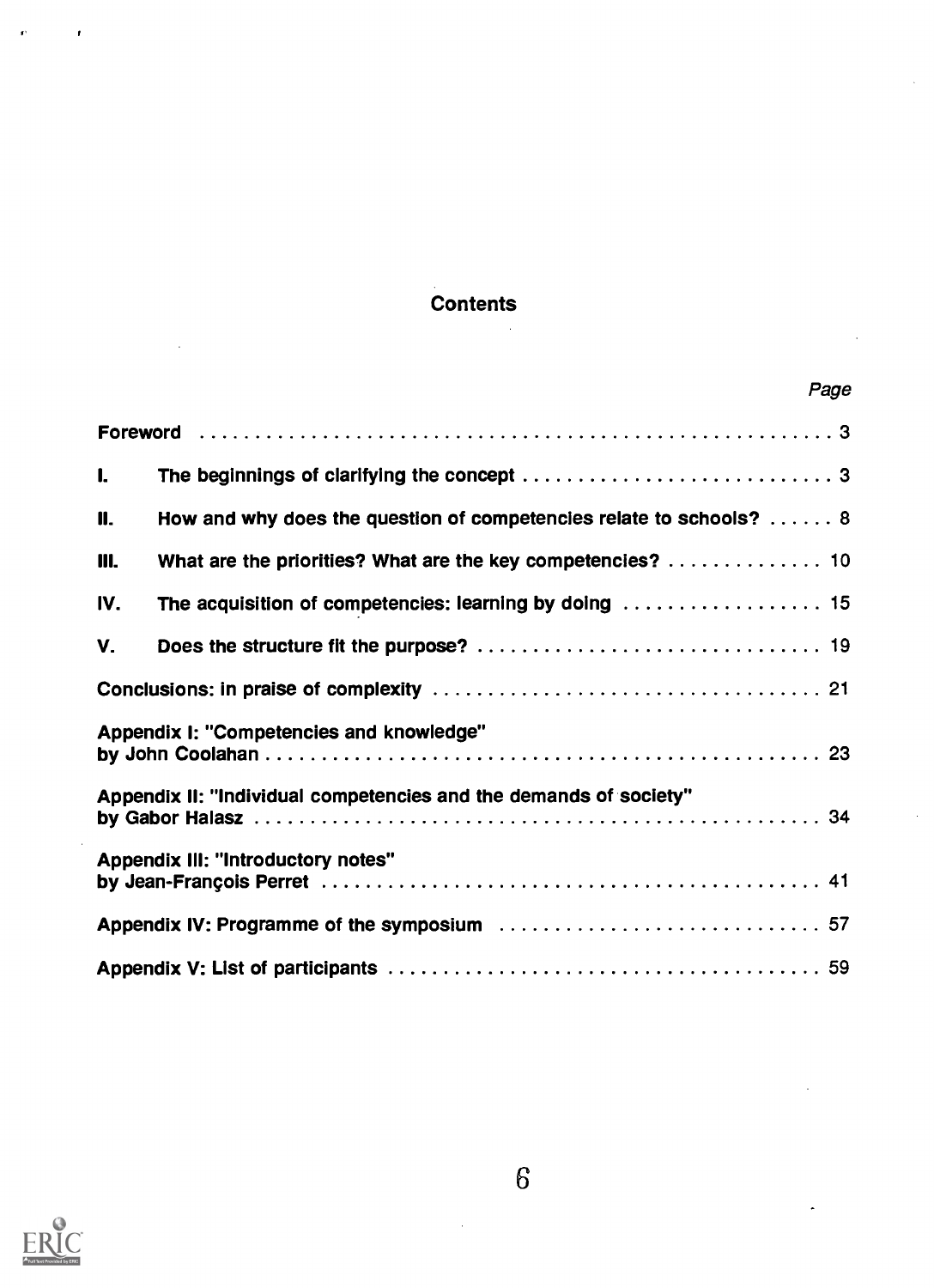## Foreword

The symposium was held in Berne from 27 to 30 March 1996 as part of the project entitled "A Secondary Education for Europe", and brought together representatives from all the countries in Europe. More specifically, it followed on from the Porsgrunn (Norway) symposium that had addressed "Contents and methods in secondary education". In that context, it had proved necessary to define the core content: "If the new beneficiaries of secondary education are to be given a chance to succeed, it is important that the knowledge they are expected to acquire (the core curricula) be accurately defined (...) the very notion of "core" needs further investigation, for there is still disagreement over its exact meaning." There was in fact a need to do so in every subject taught, and to develop an interdisciplinary, even cross-disciplinary plan.

In the invitation to the symposium, the links with those that had gone before were again stressed:

"It is evident from the preceding symposia that one of the essential questions underlying the reforms concerns the definition of key competencies that students should acquire in order to prepare for either employment or higher education. The Berne symposium will therefore set out:

- to plot the course taken by current reforms in relation to these issues;
- to try to clarify the problems associated with defining key competencies."

By borrowing navigational terminology, the invitation to plot the course suggests a need to find one's bearings, to obtain a more precise knowledge of one's own position and, by extension, to analyse the question and look closely at the situation.

Four experts contributed their insights to the session. Jean-Francois Perret wrote an introductory note on the concept of competency. In his review of the relationship between knowledge and competencies, John Coolahan focused on how the learning of competencies is made possible. Gabor Halasz then explored the relationship between individual competencies and the demands of society. Lastly, through an examination of the relationship between the processes of learning and applying knowledge, Bernard Rey proposed an original approach to the issue of key competencies, based on an analysis of some of the main vectors of European society.

These contributions are appended. They informed and guided the discussions in the symposium and the working groups. The comments that follow were inspired by them either directly or via the work of the working groups.

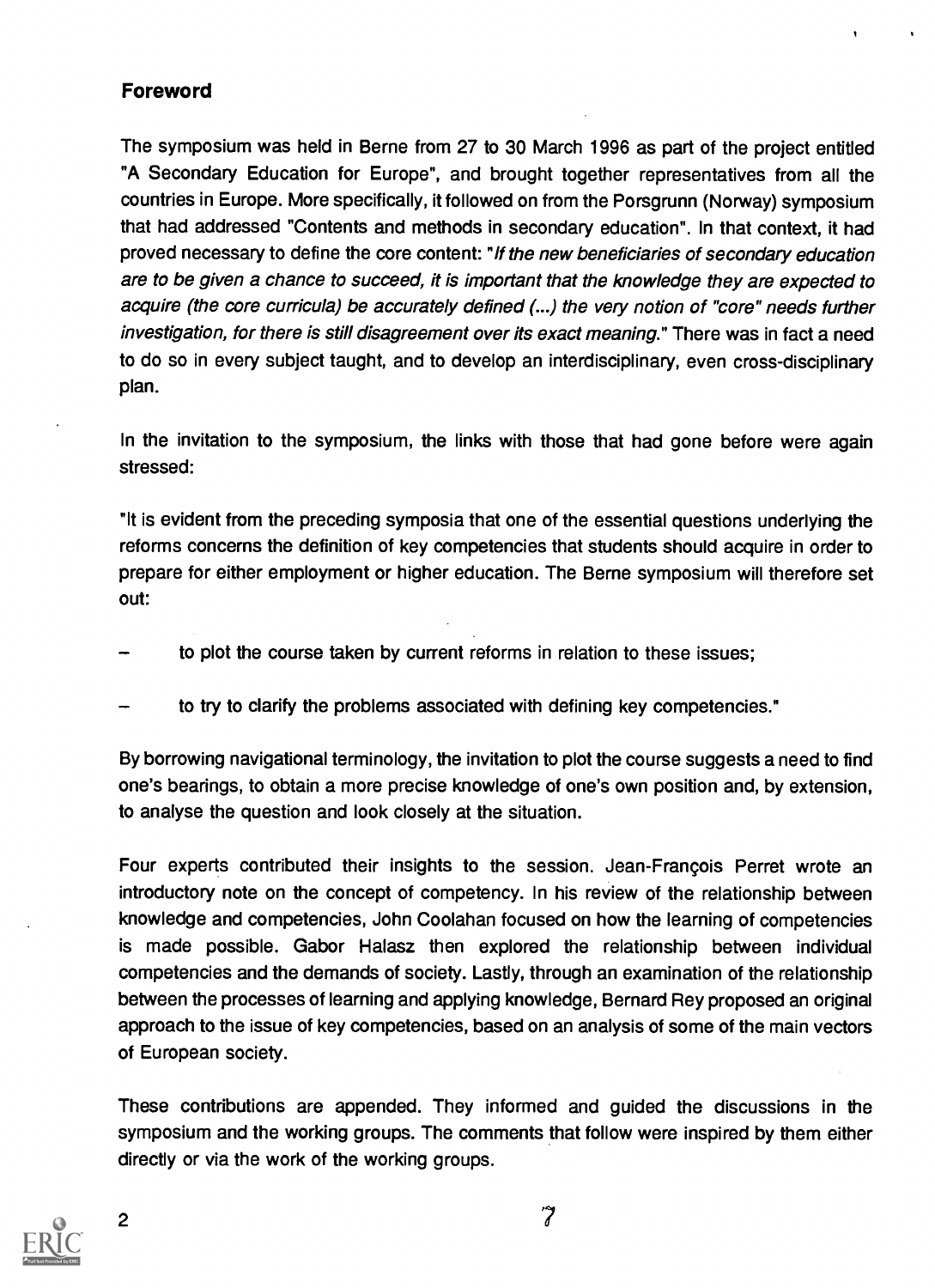The symposium generally comprised teachers and school managers working alternately in plenary sessions and working groups. This report reconstructs their discussions without keeping slavishly to the chronological order, focusing instead on the main issues raised:

1. The beginnings of clarifying the concept

What is meant by competency? What is the present state of our knowledge? How can we reach agreement on what that notion means?

2. How and why does the question of competencies relate to schools?

An attempt to define the issue in the context of present-day education systems.

3. What are the priorities? What are the key competencies?

How difficult is it to agree on what should be seen as key competencies?

4. The acquisition of competencies: learning by doing.

How are key competencies and other competencies acquired? And how can acquisition and mastery of them be evaluated?

5. Does the structure fit the purpose?

Does the way in which schools and education systems are presently arranged suit the aim of encouraging the acquisition of key competencies by the majority of pupils?

## 1. The beginnings of clarifying the concept

The term competency is currently widely used in everything that is said and written about education and teaching. It figured in the title of this symposium and in the invitation. However, it has not always been commonplace in education systems or secondary schools. To describe what these were expected to convey to pupils and students, the notions of knowledge and values used to be (and still are) more usually used, and in earlier times perhaps, those of belief or faith.

The use of the notion of competency has spread recently. Nowadays, managers and experts glibly employ it when they speak of what is supposed to be, or ought to be, the purpose of schools and education systems. And they do so as if the notion were self-evident. The



8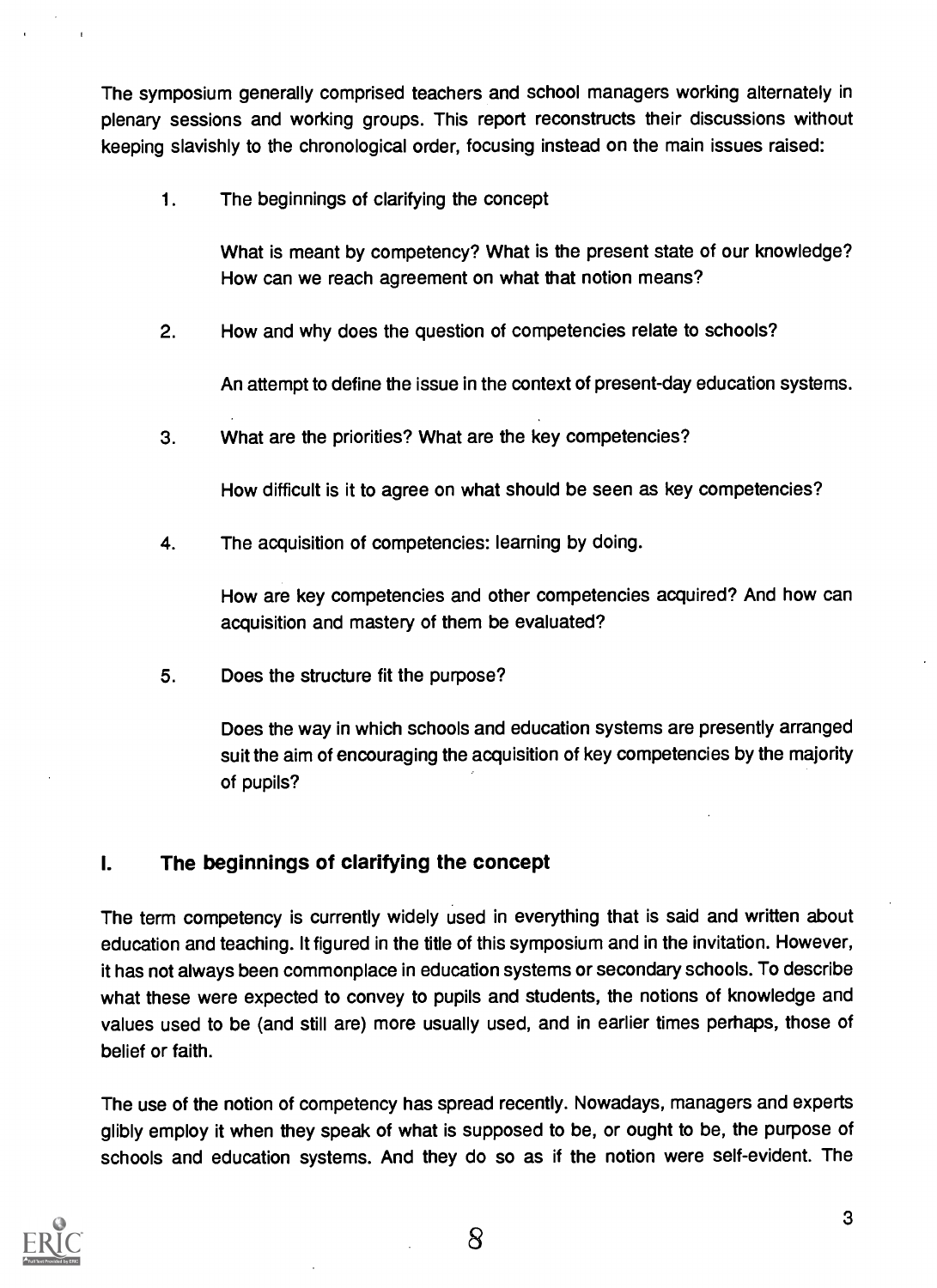symposium itself provided examples of this "everyday use". In his speech of welcome, the Chairman of the Swiss Conference of Heads of Public Education Departments referred to the five fields of competencies set out in the secondary school curriculum for preparation for university entry. For his part, the Council of Europe representative stressed the five sets of key competencies to which the Council attached particular importance. Neither speaker felt the need to spell out what was meant by competency.

Although the notion of competency has become widely accepted, it did not prove so easy in the symposium and the working groups to agree on a rigorous common definition.

Part of the reason doubtless lies in language differences. In every language, there are a profusion of terms, and polysemy. There is only a marginal difference between the following:

skill, competence, competency, ability, mastery, craftsmanship;

competence, capacite, maltrise, aptitude, savoir-faire, qualification, art;

Kompetenz, Fertigkeit, Fähigkeit, Qualifikation?

Communication is hampered by the potential of European multilingualism for misunderstanding, confusion and "noise", in this as in other fields. There is also a great wealth of nuances.

It is also necessary to take into account the differences in experience, education, background and situation of the participants who, quite by chance, came together from all parts of Europe at a given moment at a symposium on a complex issue. This element of chance is of relevance since, as will be seen below, this issue concerns the way in which each person views the process of becoming a human being and learning, and the way in which he or she sees the school's mission and looks at how schools are organised and can operate in their own particular circumstances. An international symposium is thus an opportunity to shuffle together ideas, to pool experience and points of view, and to compare different countries' and participants' situations. The clarification of concepts sometimes involved a process of destructuring, occasionally giving rise to a sense of confusion.

There did appear to be agreement that the notion of competency lies fairly firmly within the field of "knowing how" (savoir faire) rather than "knowing that" (savoir). Competency is a general capability "based on knowledge, experience, values, dispositions which a person has developed thorough engagement with educational practices."' Competencies cannot be reduced to factual knowledge or routines; to be competent is not in all cases synonymous with

<sup>1.</sup> J. Coolahan, Competencies and knowledge, see Appendix I.



4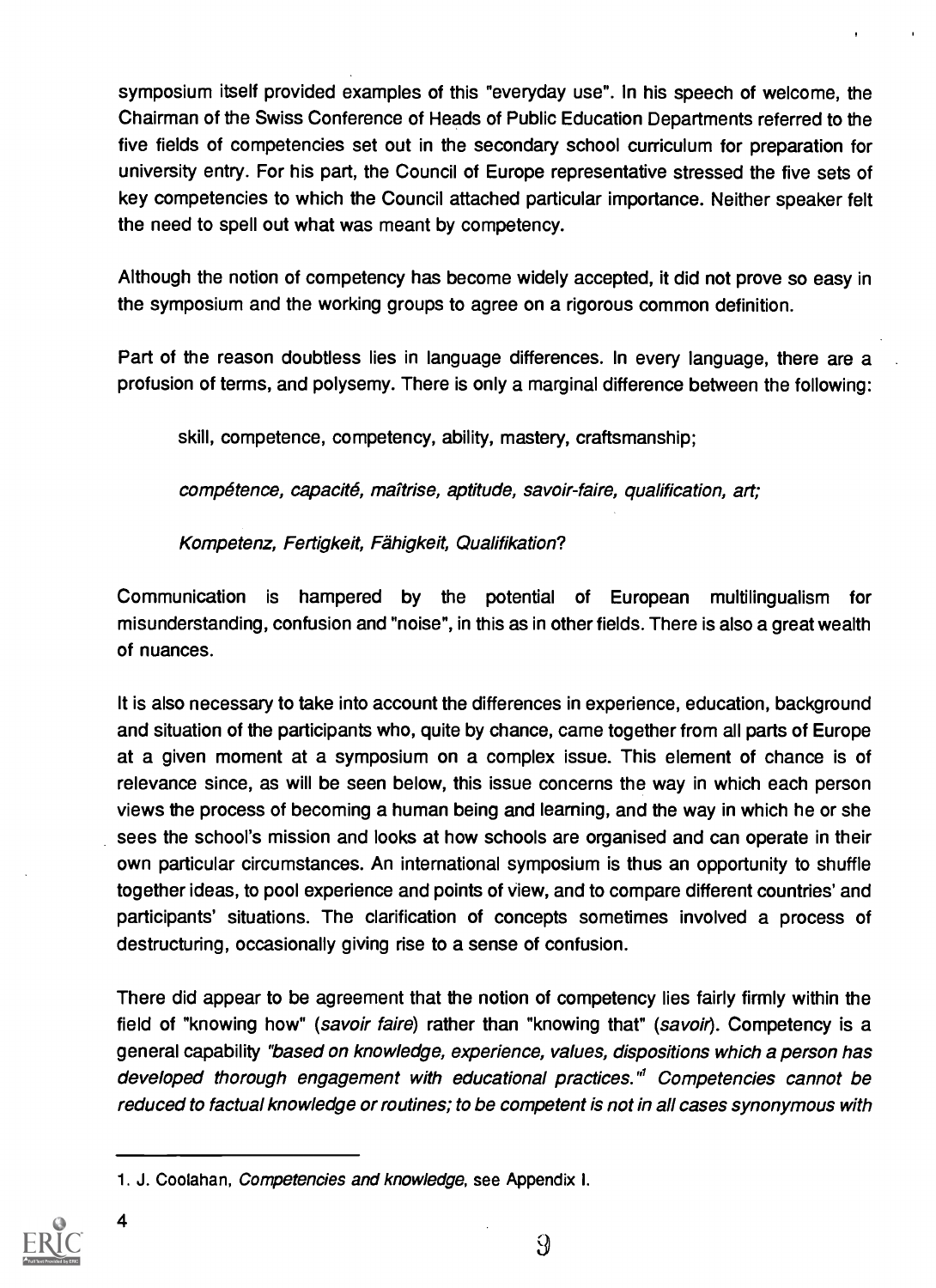being knowledgeable or cultivated. The way in which Noam Chomsky employs the term is instructive: he uses it to convey the infinite variety of sentences which human beings are capable of formulating from a limited number of elements of language. From this point of view, any linguistic act appears to demonstrate a more general capacity to generate utterances which fit a situation.

Following on from this idea, but within a yet wider conception, Pierre Bourdieu<sup>2</sup> has put forward the concept of habitus to describe the continual, transferable disposition to perceive, think, evaluate and act which is internalised by a human organism in the course of, and by way of, his or her experience of interaction with a specific social environment. In any case, the adaptation of human conduct to the infinite variety of life situations is linked to a general capacity to "mobilise, in a given situation, the knowledge and experience acquired" in the course of an individual's existence within a collective life history.

The purpose of clarifying concepts  $-$  which remained unfinished  $-$  lies in that it lets us see more clearly, that is, both to make distinctions and to see links. With the notion of competency, we are immediately faced with something complex, with at least three overlapping and interdependent aspects: firstly, the complex relationship between knowledge and action  $-$  and secondly, an element of volition in competency, or at least in its manifestation, since the knowledge and experience acquired are "mobilised".

There is, lastly, a distinction between competency and performance. Performance is "doing" in a given situation. It is the manifestation of a competency or capacity (or capability), and of a more general disposition to act, or of a potential for action in a given situation. However, only performance is observable; competency (or habitus, as the total set of competencies) is a characteristic which can only be inferred from the observation of action – from performance.

Performance is thus seen as competency in action. Competency is what enables performance, or action. By taking Pythagoras' theorem as an example, Bernard Rey suggests that competency should be considered as the capacity to establish a relationship between an item of knowledge and a situation, and more generally as the capacity to discover the procedure (knowledge and action) which suits a problem. On the basis of the findings of the sociology of knowledge and social psychology, he nonetheless stresses that the capacity to generate practice or performance does not remain constant in the same individual in different life situations, or between subjects in similar situations. He emphasises particularly the effects of context. Since contexts are necessarily charged emotionally, existentially, ideologically and politically (albeit to varying degrees), they are not simply "givens" but are subject to the perceptions and interpretations of the persons involved. In any case, it is unwise to indulge

<sup>3.</sup> J.F. Perret, Introductory notes, see Appendix III.



<sup>2.</sup> P. Bourdieu, Le sens pratique, Ed. de Minuit, Paris, 1980.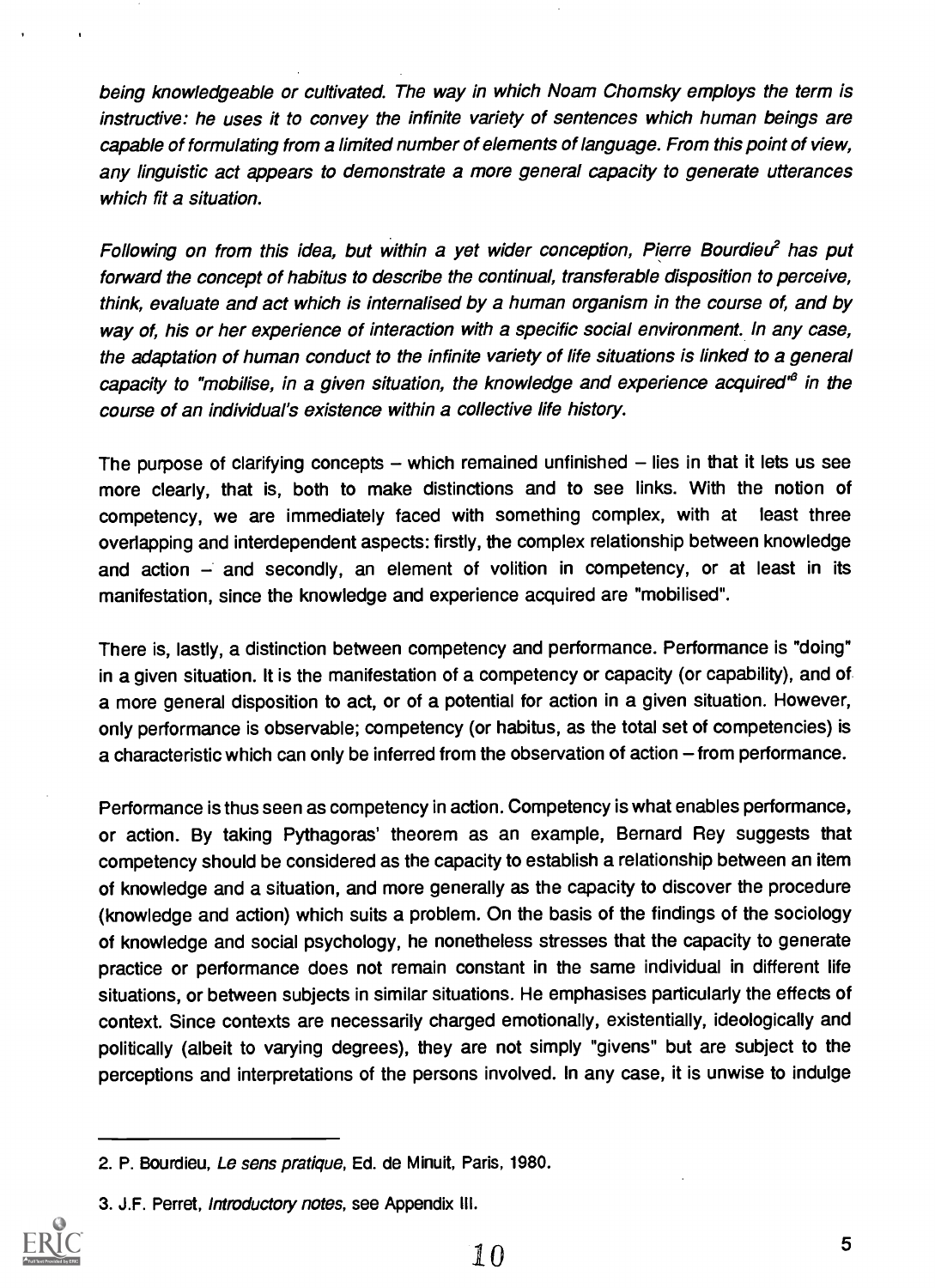in too much cognitive or instrumental reduction of the notion of competency. Observation of performance cannot ignore the question of meaning, especially the meaning given to situations by subjects, the implications which they see in them and the interpretations which they place on them.

How can agreement be reached on a common concept? Towards the end of the symposium, the rapporteur of one of the working groups expressed the view that it had become even more confused in the course of that debate. When a group of people from very different backgrounds is confronted with such a complex task, it is likely that feelings of that nature will emerge. As opinions and experiences were compared and contrasted, the discussions in the symposium both demonstrated the interest in the issue and the difficulty of agreeing on definitions and their various implications for schools. Although a few things became clearer, there remained more questions than answers.

Some participants may perhaps have realised that the relationship between knowledge and action runs through the entire history of schools and education. Montaigne already reproached the teachers of his day with producing heads that were full rather than well-made. This age-old continuity might even lead the more pessimistic (or the more cynical) to close the file. History may be thought to have demonstrated the inability of schools  $-$  based on instruction and subject knowledge  $-$  to prepare pupils to act, or more precisely, to prepare them to show intellectual and practical competencies considered suited to the differing occasions and circumstances of life.

The matter under discussion and at issue today, here as elsewhere, goes to the very heart of how schools and those involved in them perceive how human beings acquire competencies. The human sciences, from psychology to sociology, and including psychoanalysis and social psychology, have measurably enriched and complicated both the question and the answers in recent decades. What research on the physiology of the brain is teaching us about the structures and functioning of that central organ of mental and emotional development may well cause further disruption.

But the findings of science do not *ipso facto* produce ready-made applications in education. Among other reasons, this is because the dialogue between researchers and practitioners is not institutionalised in education in the same way as in other fields. It is also because the dialogue reflects commitment. Because of the consequences it may entail, it is never exclusively cognitive. Thus, there is general approval in principle for the encouragement given to schools to regard their basic mission as the acquisition of higher-order competencies by all pupils. However, the consistent application of this principle would entail a fairly major upheaval within the fabric of academic relationships. In particular, to focus on what pupils do, and on their experience and the meaning which they give to it, would be to admit that pupils are actors in the system, with specific obligations and rights. Many academic habits would be



6

 $11$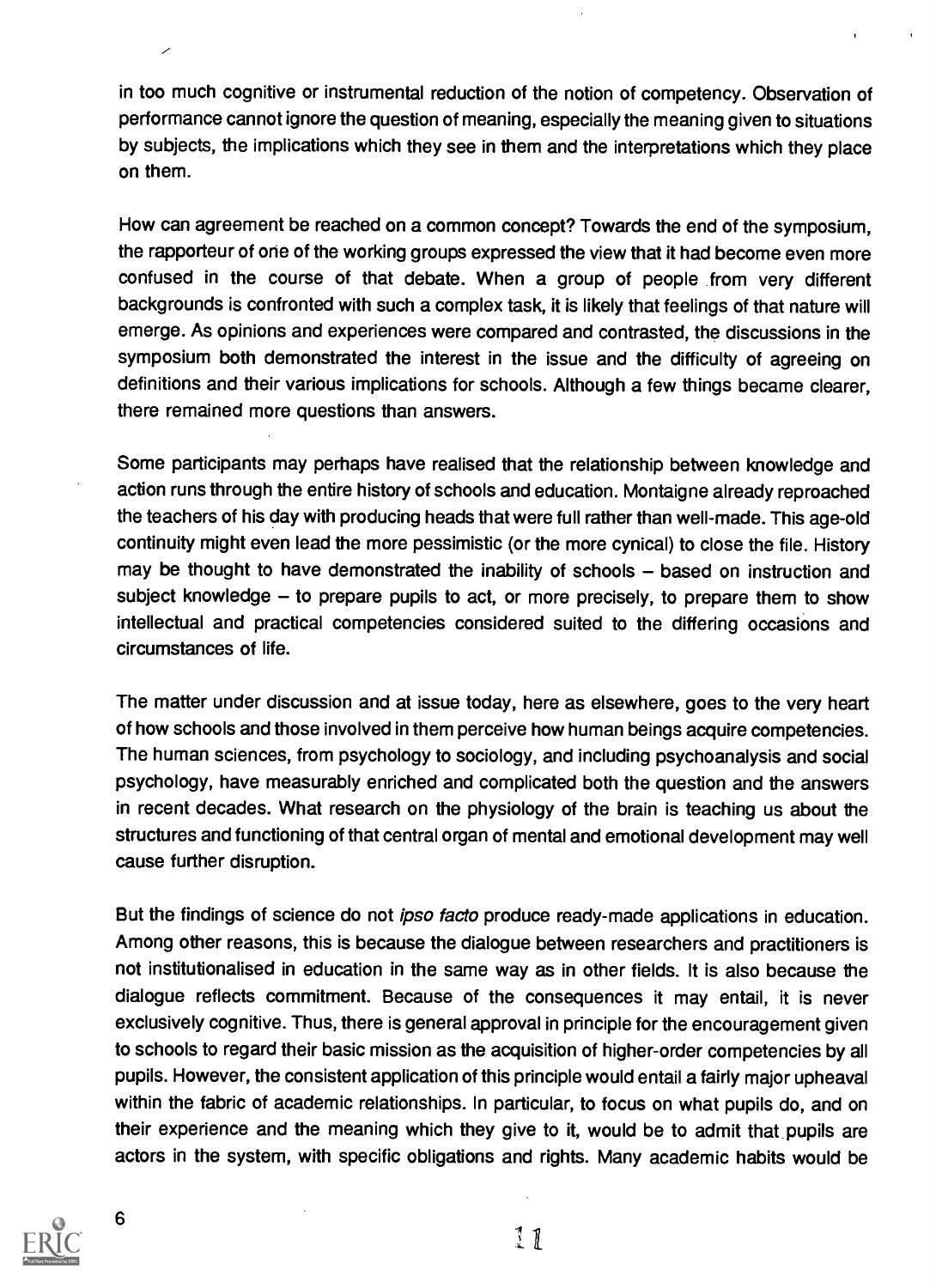overturned, and the structure of established interests inevitably affected. School practice is traditionally based far more on the figure of the teacher and on the transmission of knowledge constructed and presented by teachers than on pupils' (re)construction, acquisition and internalisation. The difficulty of coping with the reversal of perspectives inherent in the new conception of learning can sometimes lead to resistance to the rearrangement of roles and positions that would result from an examination of the question.

Moreover, it is curious that the symposium discussions also failed to address that other accepted meaning of competency, the original meaning that implies authority to  $act - the$ recognised power and authority of someone over things of people.

A simple juxtaposition of two lists of synonyms for "competency" and associated terms is, however, convincing evidence that there are in fact two distinct registers:

| knowing how to do: | talent      | being able to do: | qualification  |
|--------------------|-------------|-------------------|----------------|
|                    | aptitude    | ٠                 | authorization  |
|                    | capacity    |                   | licence        |
|                    | know-how    |                   | authority      |
|                    | disposition |                   | power          |
|                    | art         |                   | attribution    |
|                    | genius      |                   | delegation     |
|                    | cleverness  |                   | responsibility |
|                    | skill       |                   | nomination     |
|                    | dexterity   |                   | power to act   |
|                    | experience  |                   | influence      |
|                    | mastery     |                   | right          |
|                    | astuteness  |                   | permission     |
|                    |             |                   |                |

One of the registers describes individual capabilities, and the other the power to act granted by society. The competencies acquired, and the aptitudes, individual talent, genius and mastery that are recognised are thus linked to power, to authority or permission to decide and to act in particular fields or situations.

This blind spot in the discussion concerning the social distribution of the power to act deserves to be looked at in passing. Should it be regarded as chance? Or is it rather a trait that is symptomatic of the habitus of school people (experts, heads and teachers in secondary education) such as those participating in the symposium? Does it reflect the particular sensitivity of that milieu towards questions of power and inequality? It is tempting to think so if one recalls the tension created by the suggestion made by G. Halasz that the competencies to be acquired should be set out in a hierarchical order according to levels of social responsibility.

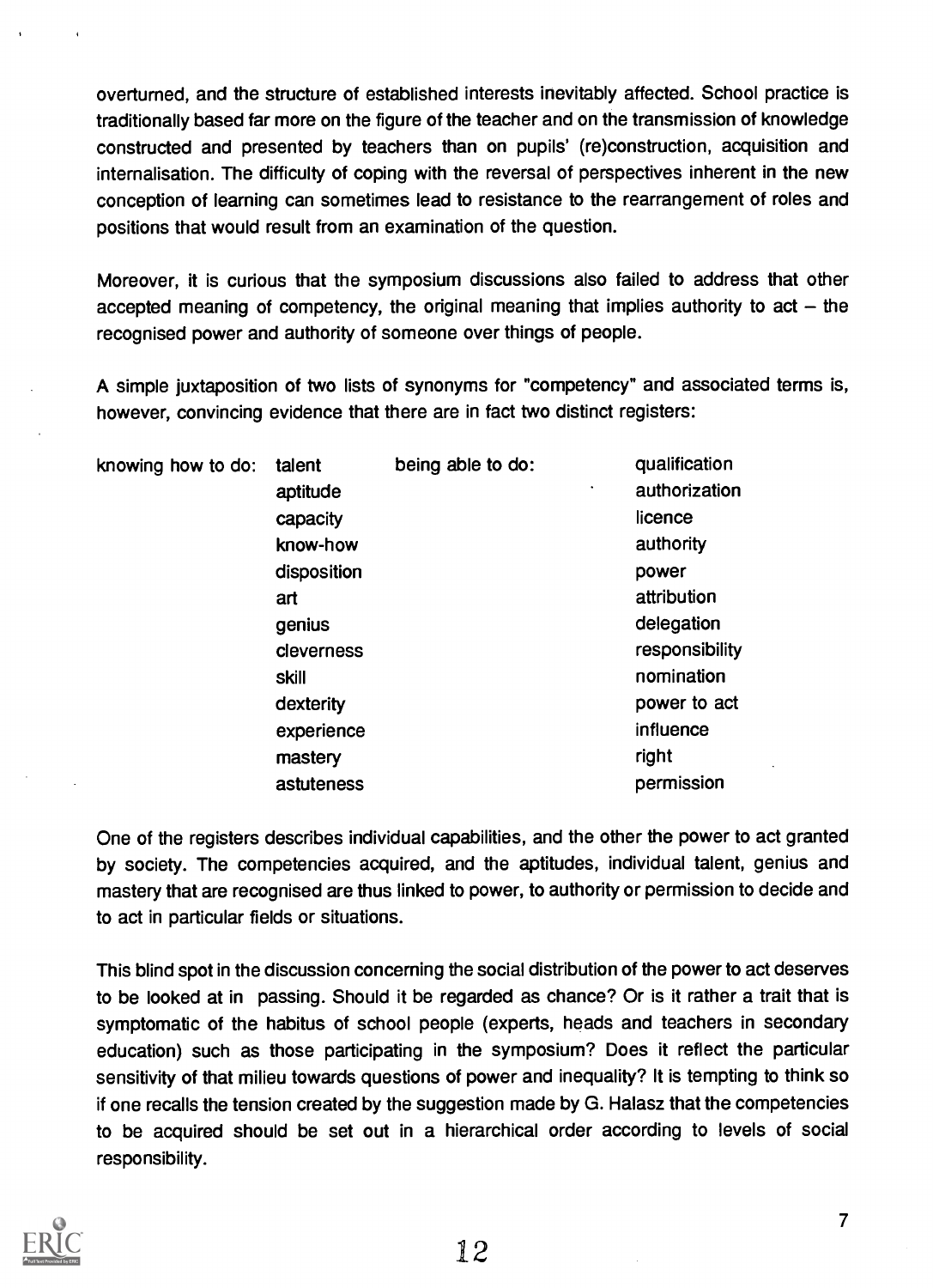All the working groups were somewhat uncomfortable with this proposal, and some rejected it politely but firmly. More time should be given to investigating what appears to be a taboo in schools on questions of power and social inequality.

### II. How and why does the question of competencies relate to schools?

The description of what pupils should acquire in terms of competencies is thus not a mere choice of terminology, but implies different ways of thinking about the purpose of education. The shift in usage evident in the spread of the notion of competency in the sense of know-how deserves a moment's consideration, therefore, because changes in jargon often reflect more profound changes in education systems and their environments. Four of these changes appear relevant in this context:

1. First, on the fringes of education systems. It seems in fact that recent emphasis on competencies (or know-how) has entered the world of schools from that of business and employment. Over the last few decades, this world has considerably refined and formalised its concepts and techniques of evaluating and managing human resources. Faced with very large-scale competition and the rapid transformation of knowledge and technology, the world of business has invested increasing amounts in the development of what is currently called "human capital". In major companies, in particular, modern management methods are always a major factor in the management of human resources. In some fields, the cost of continuing training may be as much as 10-12% of the total wage and salary bill. Most occupations and jobs are defined by more or less detailed lists of competencies, which are used for recruiting new staff, for "detecting future talent" for promotion, for "assessing personal skills", for determining the need for continuing training, and for evaluating posts and staff. These lists have been subject to formalisation, making it easier to discuss concepts, to review them periodically, to adapt them and to negotiate over them.

It is quite understandable that businesses, in rapidly changing environments, should primarily be interested in their potential know-how, and should from time to time carry out a collective assessment of their competencies. The question did not enter educational systems via vocational education by chance since, firstly, the skills which used to typify the exercise of a métier are no longer considered adequate. It is also necessary to know how to anticipate difficulties, to take decisions, to co-operate and to adapt what one does. The current uncertainty over how occupational activities and employment will develop only serves to strengthen this demand for general competencies.4

<sup>4.</sup> J.F. Perret, Introductory notes, see Appendix III.

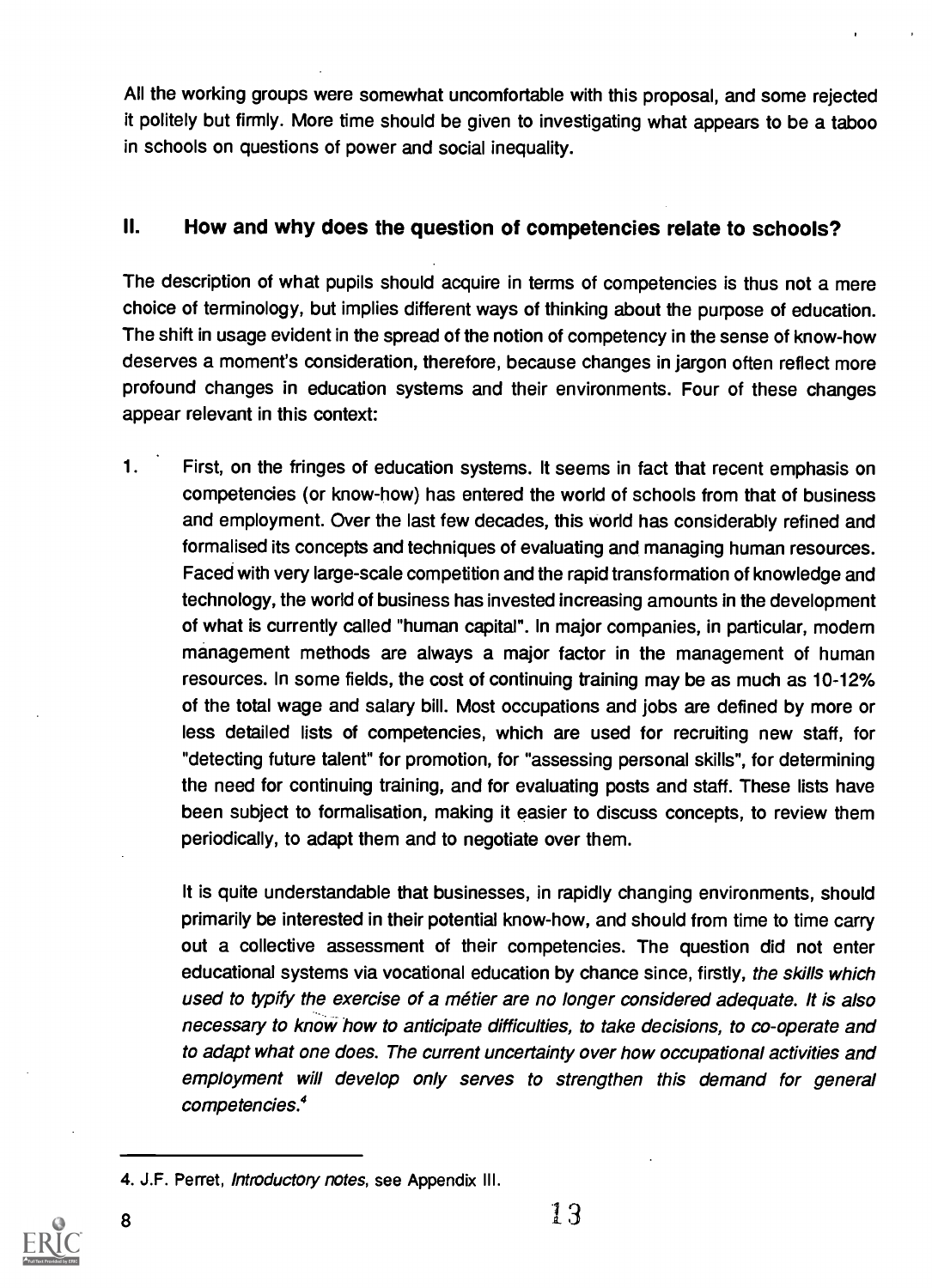A recent European Round Table of Industrialists confirmed that even in basic vocational training, a more general orientation henceforward offers a better promise of a future than the traditional narrow conception.

- 2. Within education systems, the enormous curriculum reform effort required over the last quarter of a century to update content and to adapt it to accommodate developing knowledge leaves one feeling both dissatisfied and uncomfortable. The dissatisfaction arises from the fact that these reforms, which have been largely based on the principle of adding more, have not only accelerated the inflationary growth of material but have also helped us to lose sight of how the whole programme is organised. The discomfort results from the finding that, in a regime in which knowledge is rapidly obsolescent, curricular reform is never finished. Instead, it has to become a permanent activity of education systems without indefinitely adding to the inflationary trend. A process of defining priorities is called for, and has to transcend the competition played out between teaching subjects. A number of ideas have been put forward to define the central core of education: core curriculum, range of competencies, basic skills, basic ways of thinking, key skills, etc. $5$  These terms are not interchangeable, and the order in which they are placed does suggest a trend: from the definition of items of knowledge which build on each other towards more general skills which make use of them.
- 3. The acceleration in the production of new knowledge and in the cycle of obsolescence of old knowledge has already been felt by more than one generation, and there is wide agreement that this trend will continue for the foreseeable future. There is a growing conviction that future generations, even more than those currently at the helm, will have to learn throughout life. There is an ever firmer requirement that initial education should make everyone capable and desirous of learning in this way. This is, moreover, strongly (re)affirmed in recent publications and ministerial statements from the European Union and the OECD. In the knowledge and information society, the knowledge acquired will thus tend to become less important than the capacity to acquire new knowledge. This seems to be a challenge facing education systems, not all the implications of which have yet been assessed: the priority given to secondary education and the use of what is now a commonplace expression, learning to learn. In a way, both occupational activities and social, political and cultural life increasingly presuppose mastery by all of the tools of intellectual work previously reserved to the few. We shall come back to this.

<sup>5.</sup> J.F. Perret, ibid.

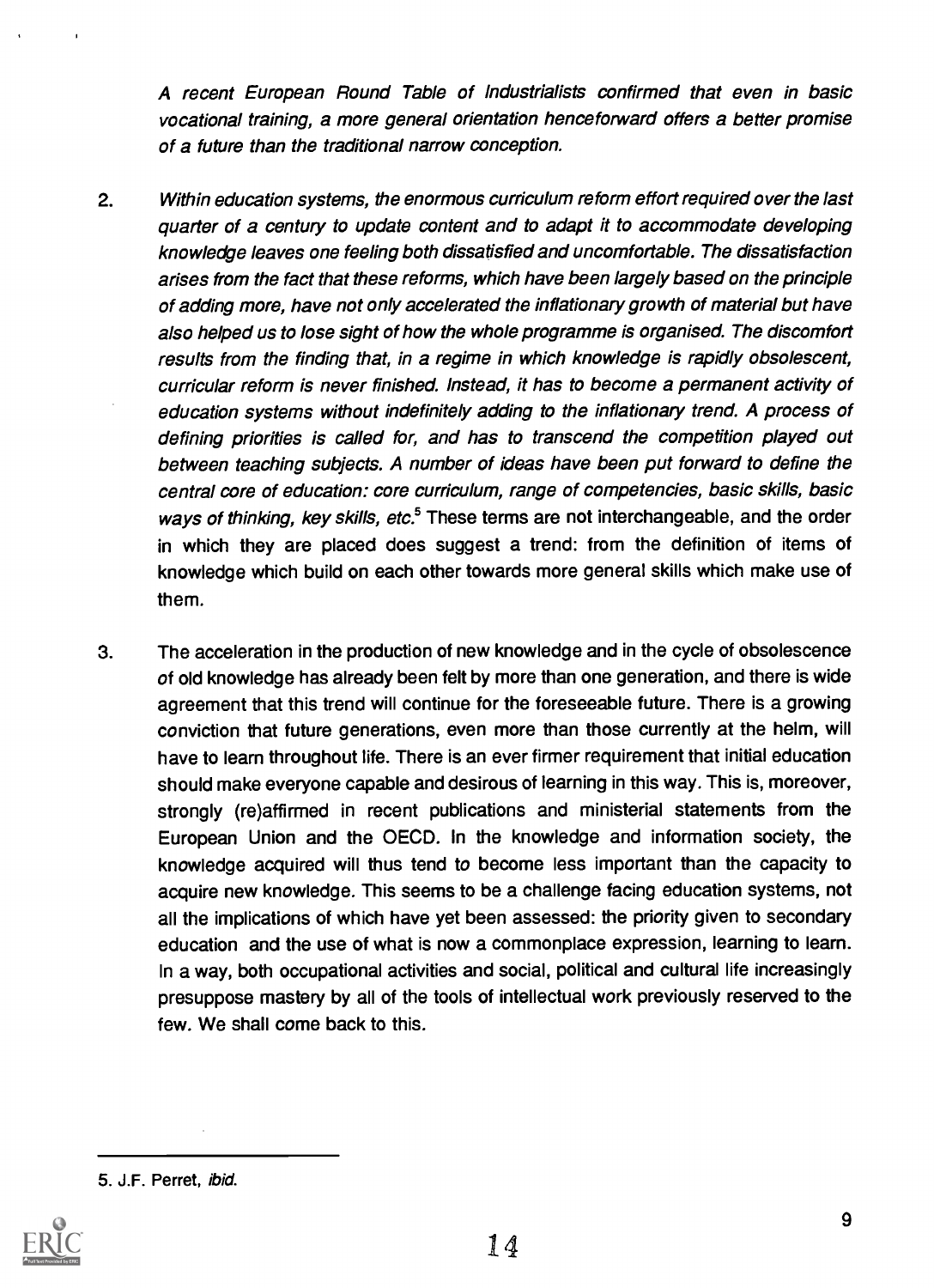4. Lastly, the change of usage in education systems is also part of a slow transformation in the way in which those systems are managed and governed. There is a sort of contradiction between the aims and methods of management. There are plenty of statements of intent which assign a high-flown, demanding purpose to education systems and schools that is nonetheless general and vague. It is increasingly defined in terms of capacities, competencies and qualities which pupils, all pupils, should acquire. But with respect to how they are run and regulated from day to day, schools usually give less space to aims than to methods, and less to the pupils than to the teachers. The example of the curriculum is instructive from this point of view. Curricula are instruments for the guidance and co-ordination of what teachers do in teaching pupils; in the normal course of school activities, they tend to become bureaucratic prescriptions and reference documents, against which checks can be and are indeed made. (Has a teacher "done the work"? Have the pupils got the ideas and the knowledge?)

Furthermore, in any mention of knowledge, curricula and syllabuses, there is an emphasis on the teacher's standpoint. As soon as competencies are mentioned, the stress is on the pupil or student who has to acquire or develop them.<sup>6</sup> The promotion of the notion of competency is in its way part of the attempt to find a way of managing education systems that will emphasise the aims of teaching expressed in terms of pupils' learning.

## III. What are the priorities? What are the key competencies?

In his introductory notes, Jean-François Perret gave  $a$  – very provisional  $-$  list of competencies split into seven domains: learning, searching, thinking, communicating, co-operating, getting things done, and adapting oneself. There were 38 of them. Thanks to the presentations and group work, the list at least doubled in the course of the symposium. This is not surprising if one thinks of the variety and wealth of fields of human activity, and of the number of people who have the authority to comment on the subject. There is a risk that the list of competencies thought necessary or desirable will expand indefinitely and undergo the same process of inflation as that of the knowledge which is supposedly indispensable in life. A previous research trend that followed the behaviourist, positivist tradition in the United States in the 1980s succumbed to this atomisation.' Its product-oriented approach, based on performance and product, is nowadays thought too reductionist and "atomistic". It is not enough to measure a few events or performances in order to be able to infer general competencies.

<sup>7.</sup> See J. Coolahan, Appendix I.



<sup>6.</sup> It is certainly possible to speak of teachers' competencies, but it is obvious that these are to be found in a different register from those expected of pupils and are among the resources placed at the disposal of the latter.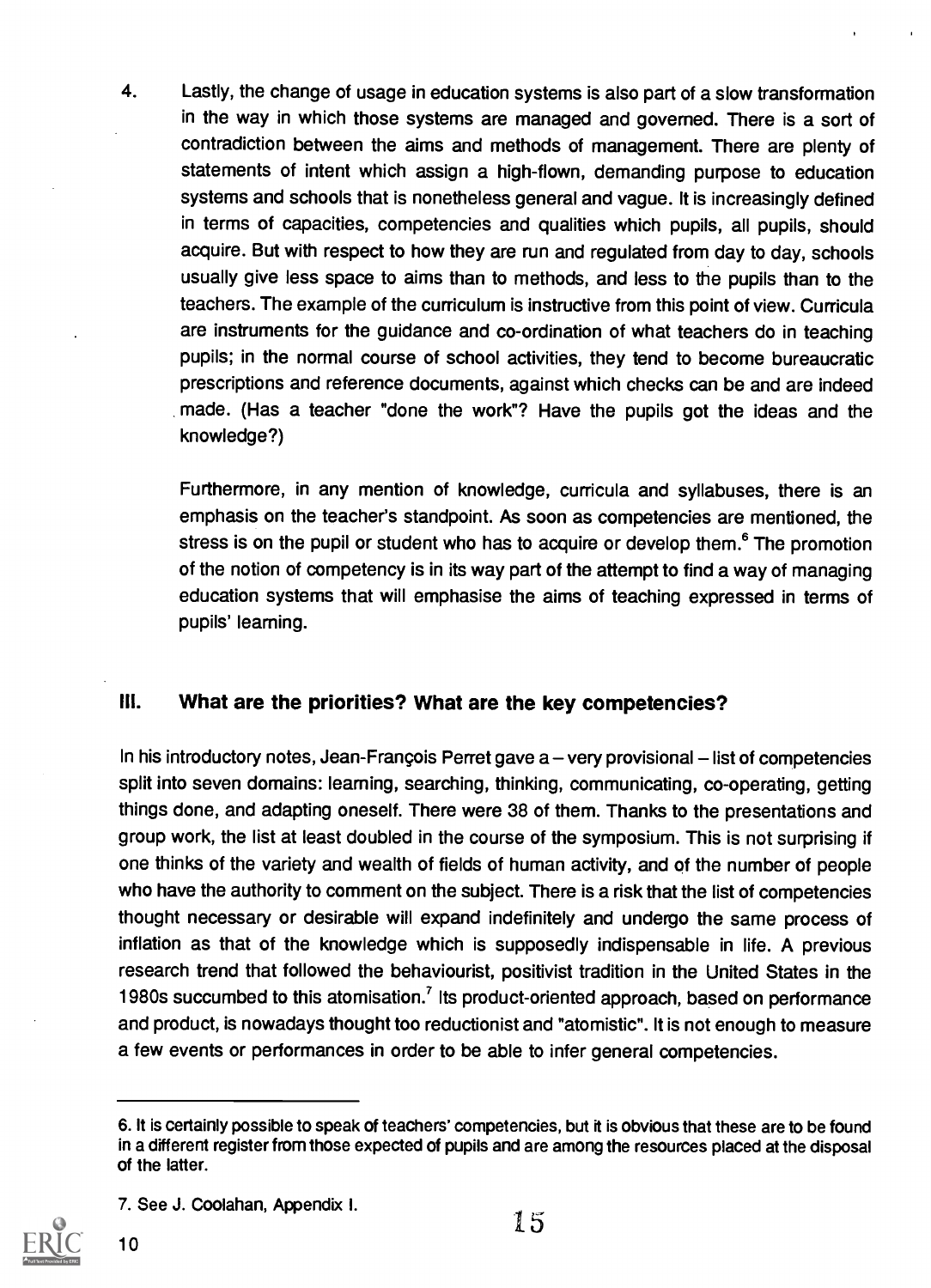In the search for essential or priority competencies, the focus then shifted to what might be called "broad-spectrum" competencies which offer a certain universality, and whose field of application is neither too limited nor too specialised. These are what might be called key competencies in the sense that they open the door to other competencies with a more specific application. But where should the line be drawn in this growing generality? While having a certain degree of generality, key competencies have to be defined so that they can actually be taught in an educational process. Otherwise, there would be a return to vague, general statements of aims.

One other question cannot be avoided: key competencies for whom and for what? There is no doubt that the choices and priorities are heavily influenced by the views of whoever defines the key competencies and of the persons for whom they are defined, and by the contexts in which they are implemented. The formulation of competencies always expresses the expectations and aims of the education, which in turn depend on the interests, risks and opportunities of the protagonists. A few examples will demonstrate this.

The Council of Europe defined five sets of key competencies to which it attached particular importance, and with which schools should "equip" young Europeans:<sup>8</sup>

- 1. Political and social competencies such as the capacity to accept responsibilities, to participate in group decisions, to resolve conflicts in a non-violent manner, and to play a part in running and improving democratic institutions.
- 2. Competencies relating to life in a multicultural society. In order to check the resurgence of racism and xenophobia and the development of a climate of intolerance, education must "equip" young people with intercultural competencies such as accepting differences, respecting others and the capacity to live with people of other cultures, languages and religions.
- 3. Competencies relating to the mastery of oral and written communication, which are essential for work and social life to the point that those who lack them are henceforward threatened with social exclusion. In this same register of communication, the mastery of more than one language is taking on growing importance.
- 4. Competencies associated with the emergence of the information society. The mastery of these technologies, the understanding of their applications, strengths and weaknesses, and the capacity for critical judgment with regard to information disseminated by the mass media and advertisers.

<sup>8.</sup> Opening address by Mr Maitland Stobart, Deputy Director of Education, Culture and Sports in the Council of Europe.

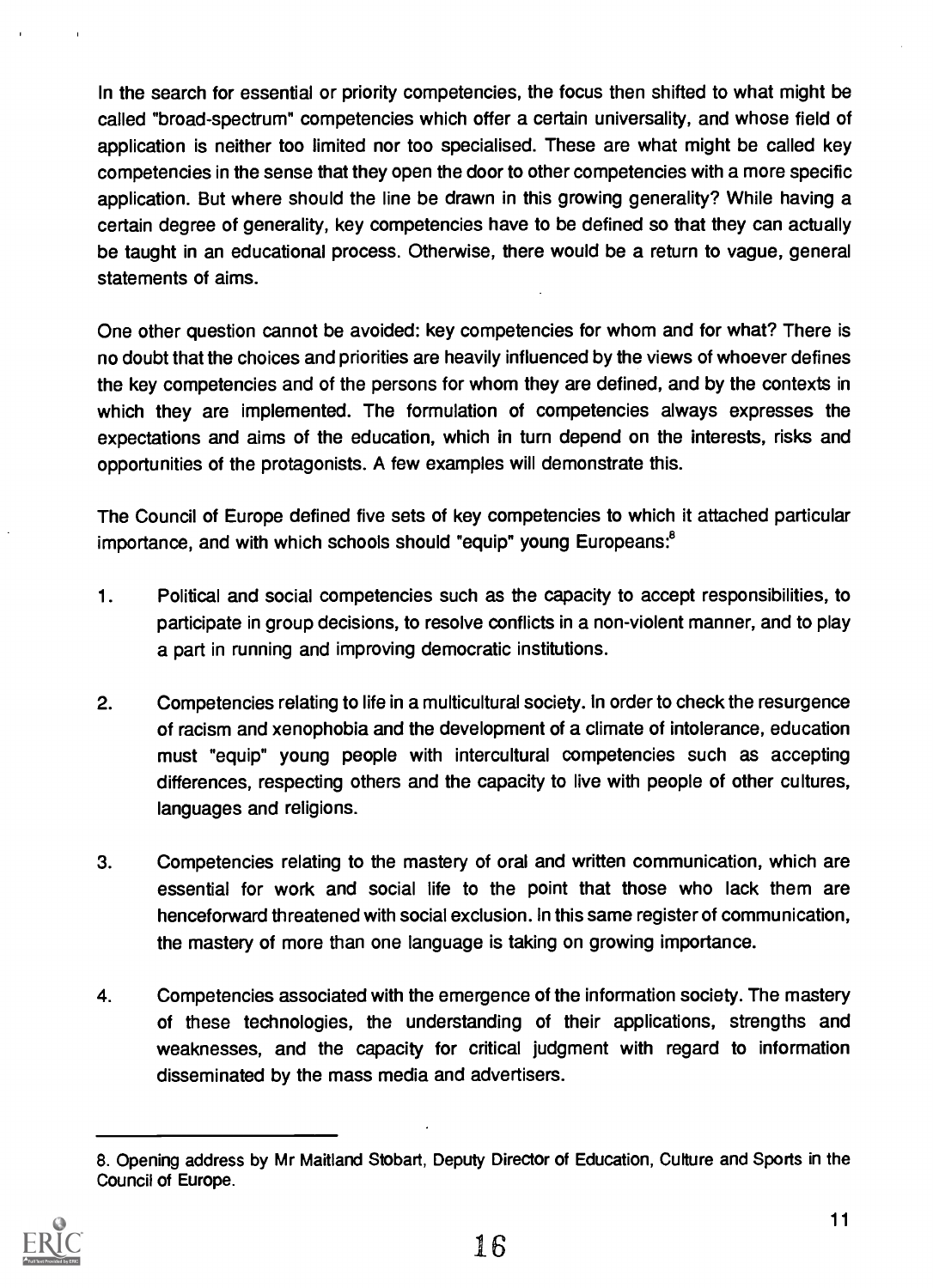5. The capacity to learn throughout life as the basis of lifelong learning in both occupational contexts and individual and social life.

G. Halasz,<sup>9</sup> who approached the topic from the angle of building a European society, suggested defining key competencies on the basis of an analysis of "major challenges facing Europe":

- The preservation of democratic, open societies, which requires continual effort and places a heavy burden on individuals.
- Multilingualism and multiculturalism, which presuppose the mastery of more than one language and the capacity to understand and respect differences.
- Economic challenges, which notably carry the threat of being unemployed and having to retrain, and which presuppose a growing capacity for people to handle information, besides an expansion of "computer literacy".
- The labour market increasingly calls for the capacity to work independently, to identify problems and to find solutions to them, to manage one's time, and to take on responsibilities.
- The development of complex organisations (businesses, government departments, hospitals, schools, etc.) in which thousands of decisions are taken every day, the quality of which depends on the competencies of the individuals and groups which take them, and in particular on their capacity to analyse complex situations, to communicate and to conduct arguments.
- Economic changes increasingly demand analytical aptitudes informed by the social and natural sciences, and in particular the capacity and desire for lifelong learning.

The frames of reference for these two lists overlap to some extent, although the second gives greater weight to economic aspects than the first.

B. Rey put forward a different approach, which is perhaps somewhat less sensitive to changes in the economy and public opinion.<sup>10</sup> He enquired into the possible ways of "being" that are typical of our civilisation: these are essential for young people in contemporary Europe, and schools are involved in perpetuating them. By way of examples, provisional and nonexhaustive, he described in particular two "views on the world", two "key purposes" that are



<sup>9.</sup> See Appendix Ill.

<sup>10.</sup> See Appendix III.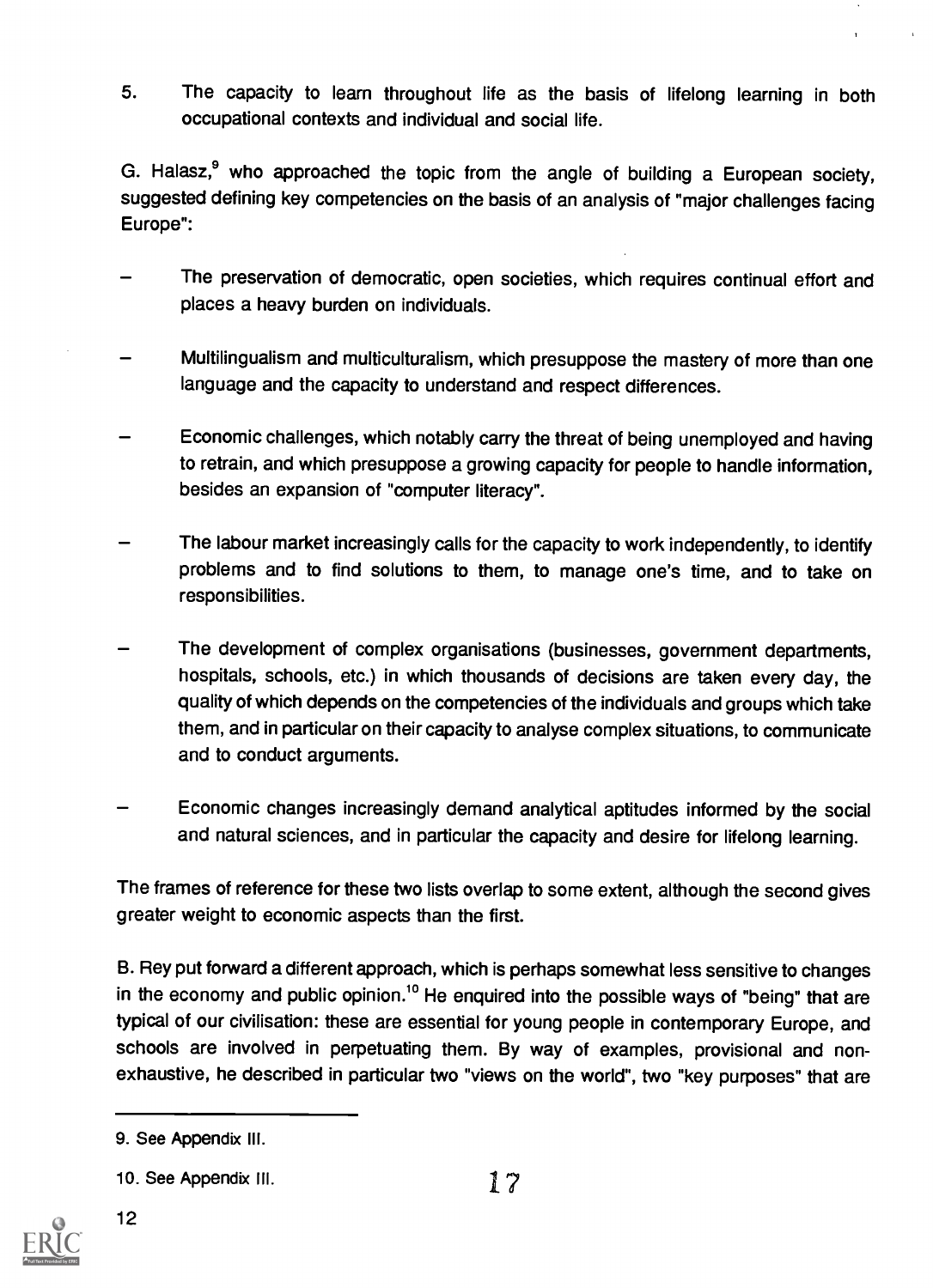typical of our civilisation, namely scriptural thought (writing) and rational thought. From this point of view, writing is not only an individual technique or competency but a means of appropriating the world that typifies a civilisation since, among other things, it enables one to list, to identify, fix, classify, memorise, compare, create a distance between the writer and the written, etc. Since ancient times, it has been part of the organisation and instrumentation of the view of the physical and social world, and of its order (and disorder). Meaning is given to all the activities of a school not only by scriptural thought but also by intelligibility, the view on the world which shows that it can be grasped by reason, that is, by the free exercise of judgment, with no recourse to force, the power of authority or seduction.

Beyond their immediate instrumentality, these two forms of thought inform and direct the way in which the world is seen, and properly speaking they provide a key to reality (including the personal world) as it is perceived by our societies. The anthropological aspect of this approach also brings new meaning to the learning of writing and rationality because these are described as ways of being in the world and go beyond mere know-how. There was insufficient time to explore this angle in depth, any more than the others. But it did spark off particular interest among the participants as these views were perceived as "broad-spectrum competencies" that fitted in with the major tradition of modern education systems, and made it possible to expand the meaning of teaching and learning beyond immediate instrumentality. Several working groups also suggested completing the list of key goals, purposes, especially in the field of imagination and aesthetic activities.

The aim of the symposium was not to produce a list of key competencies, but to explore the meaning of the concept. It nonetheless seemed worthwhile to find out whether there was a common point of reference among the fifty or so participants, i.e., a set of competencies regarded by the majority of the participants as having priority or being important. A questionnaire based on J.F. Perret's list was distributed for this purpose. The participants were invited to look at it from two standpoints: the competencies judged important for all young Europeans, and those thought important for building Europe. The complete results are given in the appendix, on the understanding that they must be read with the greatest circumspection, given the context and the chance composition of the group. Below, by way of illustration, are the ten competencies which were most often included in the list of priorities by this "sample" of teachers and school managers.

Without wishing to attach too much importance to this somewhat haphazard list, we can nevertheless stress that by comparison with those that preceded it, the competencies that are formulated are clearly far more operational and closer to what happens in schools. The earlier lists moved rather in the realms of overall aims. It may also be of interest that none of the competencies that had been suggested in the domain of "searching" was among the first ten selected. Finally, in this exercise, five competencies were among those most often chosen from both the individual angle (for all young Europeans) and the collective angle (the building

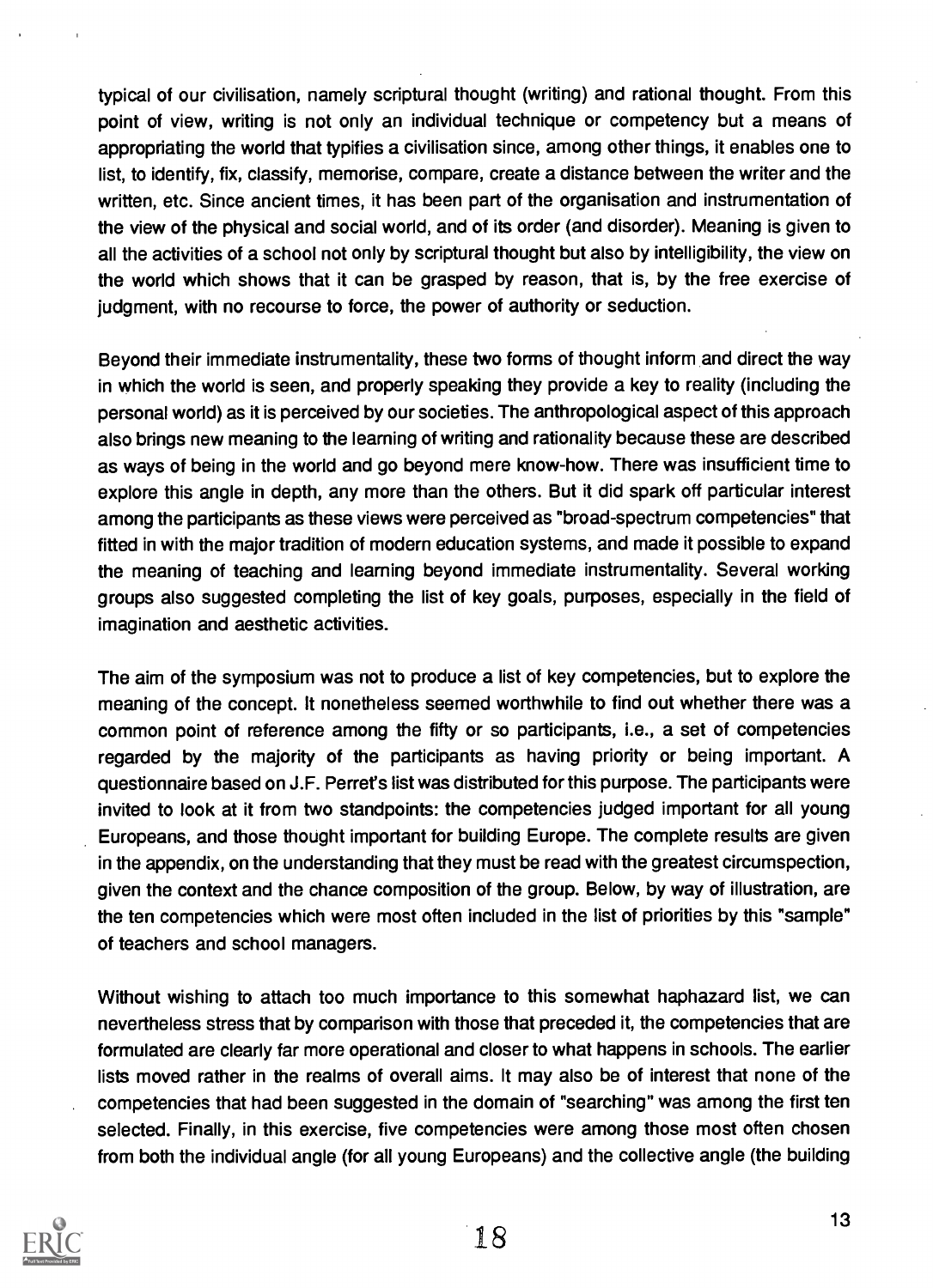of Europe). These are the mastery of languages and new technologies, listening to and taking into account others' points of view, relating the past to the present - and the capacity to face uncertainty and complexity.

| <b>Competencies of importance to</b><br>all young Europeans                            | <b>Competencies of importance for</b><br>building Europe                                     |
|----------------------------------------------------------------------------------------|----------------------------------------------------------------------------------------------|
| Co-operating: being able to co-operate and work in a team                              | Communicating: understanding and speaking more than<br>one language                          |
| Adapting oneself: being able to use new information<br>technologies                    | Co-operating: managing disagreements and conflicts                                           |
| Learning: being able to resolve problems                                               | Getting things done: demonstrating solidarity                                                |
| Communicating: being able to listen and to take others'<br>points of view into account | Thinking: exercising one's critical spirit towards one aspect<br>or another of our societies |
| Searching: consulting different sources of data                                        | Adapting oneself: being able to use new information<br>technologies                          |
| Communicating: understanding and speaking more than<br>one language                    | Thinking: relating past to present events                                                    |
| Getting things done: taking on responsibilities                                        | Thinking: being able to face uncertainty and complexity                                      |
| Learning: organising and inter-relating one's knowledge                                | Co-operating: being able to co-operate and to work in a<br>team                              |
| Thinking: being able to face uncertainty and complexity                                | Adapting oneself: demonstrating flexibility in the face of<br>rapid changes                  |
| Thinking: relating past to present events                                              | Communicating: being able to listen and to take others'<br>points of view into account       |

This example is obviously only of interest for the procedure adopted. If bankers, industrialists, artisans, pupils' parents, churchgoers or artists had been asked, the replies would doubtless have been different again. To what extent? A carefully prepared empirical approach would provide an answer to that question.

But however informative such an investigation of general trends might be, there is no good reason to think that expectations and demands would converge. In the final analysis, the determination of priorities will depend on a balancing of interests, which must be a political matter. The symposium enabled participants to agree on this point, with the wish widely expressed by the participants that such choices should be neither too instrumental nor too one-sided, from an economic, civic, cultural or social point of view.

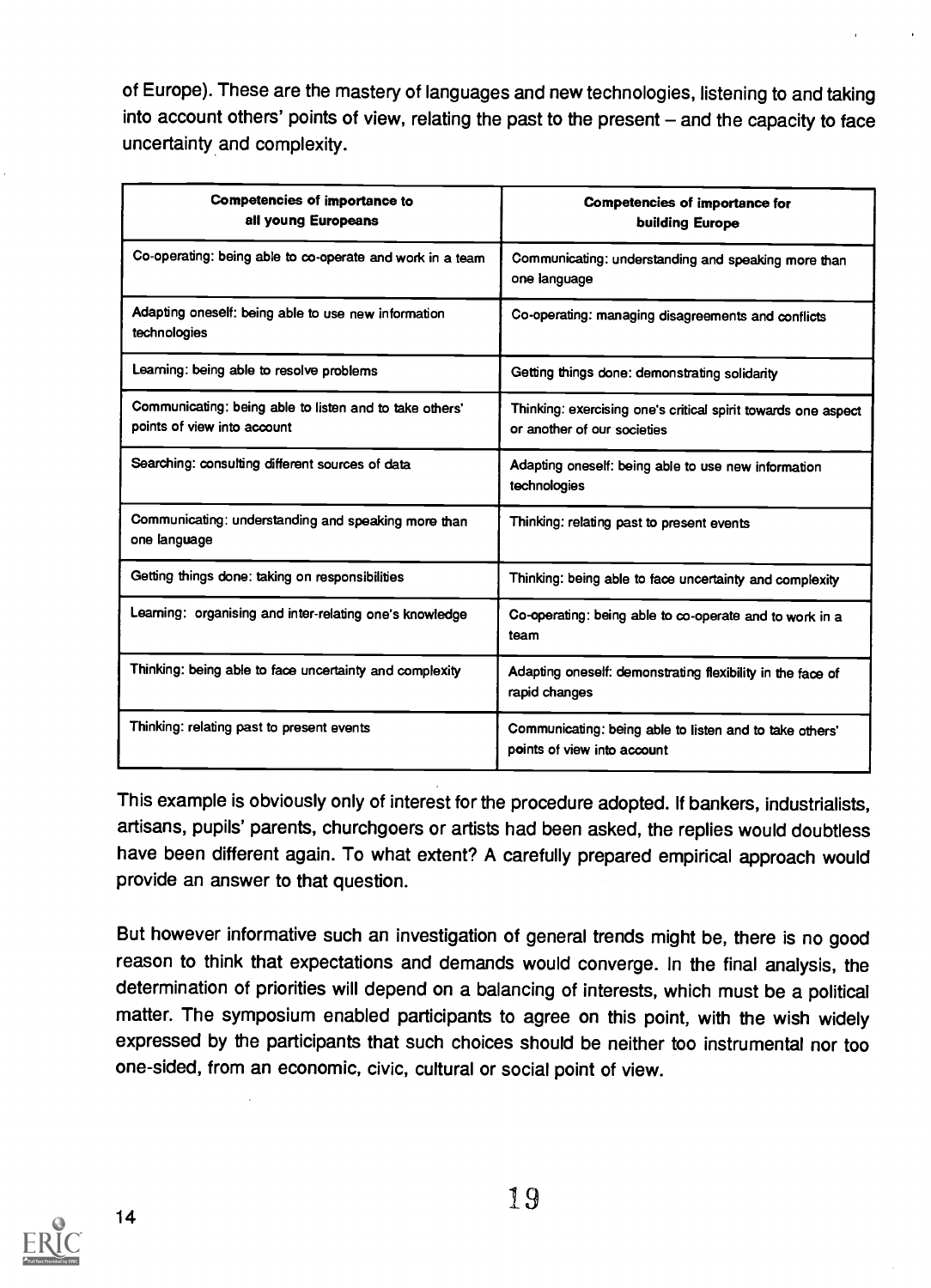In a different respect, the symposium also confirmed what the earlier lists had already shown: problems and priorities differ noticeably between the countries with a long tradition of democracy and a market economy, and the countries in transition. Both these groups of countries are exposed to the threat that the foundations of democracy (citizens equal in rights and obligations) will be eroded by the growing instability of people's lives associated with rising unemployment and exclusion. But in the discussions it was also emphasised that the first group faces the threat of indifference towards humdrum democratic institutions, an indifference that arises from the very fact that they are traditional and from the feeling that things have always been as they are, that they go without saying, and that no effort need be made to keep them up to date. Very differently, in the new democracies, tradition has left behind a set of attitudes and competencies that are sometimes at odds with proper democratic functioning or are incompatible with it. A number of representatives of these countries stressed that "everything is still to be done" to build a stable democratic order.

## IV. The acquisition of competencies: learning by doing

In pluralist, democratic societies that are subject to rapid transformations, the debate on the aims of schools never really comes to an end, and this is a feature of political debate. The symposium discussions also emphasised the permanent tension between long-term prospects, which are the context of schools and the changes affecting them, and the short-term view often perceived and expressed by young people and their families, and by other partners of schools.

It is, however, not enough to proclaim what schools are expected to achieve, even in terms of the competencies and mastery which children and young people should acquire. Rather, by overemphasising the debate about opportunity, there is a danger of neglecting the question of feasibility. While it is legitimate to require results in terms of competencies acquired by young people, it may become excessively instrumentalist if equal attention is not given to the processes by which individuals become competent.

The acquisition of competencies rests on the learner's experience and actions. That was a point of agreement between the experts and most of the participants, based indeed on the theories of learning that they had learned at some time (Piaget, Vigotsky, Bruner, etc.). It was thus closely linked to the conditions under which pupils learn and work. In order to learn to do something, we must do it. To learn to communicate, there is no point in listening to learned lectures on communication: we have to communicate; lectures may help afterwards or alongside to arrange what we learn from experience in good order. One cannot learn to speak a foreign language without speaking it; or to use a computer without switching it on. There can be no credible wish to educate young people in the competencies necessary for the functioning of democracy in a school that is run in an authoritarian manner, where pupils and

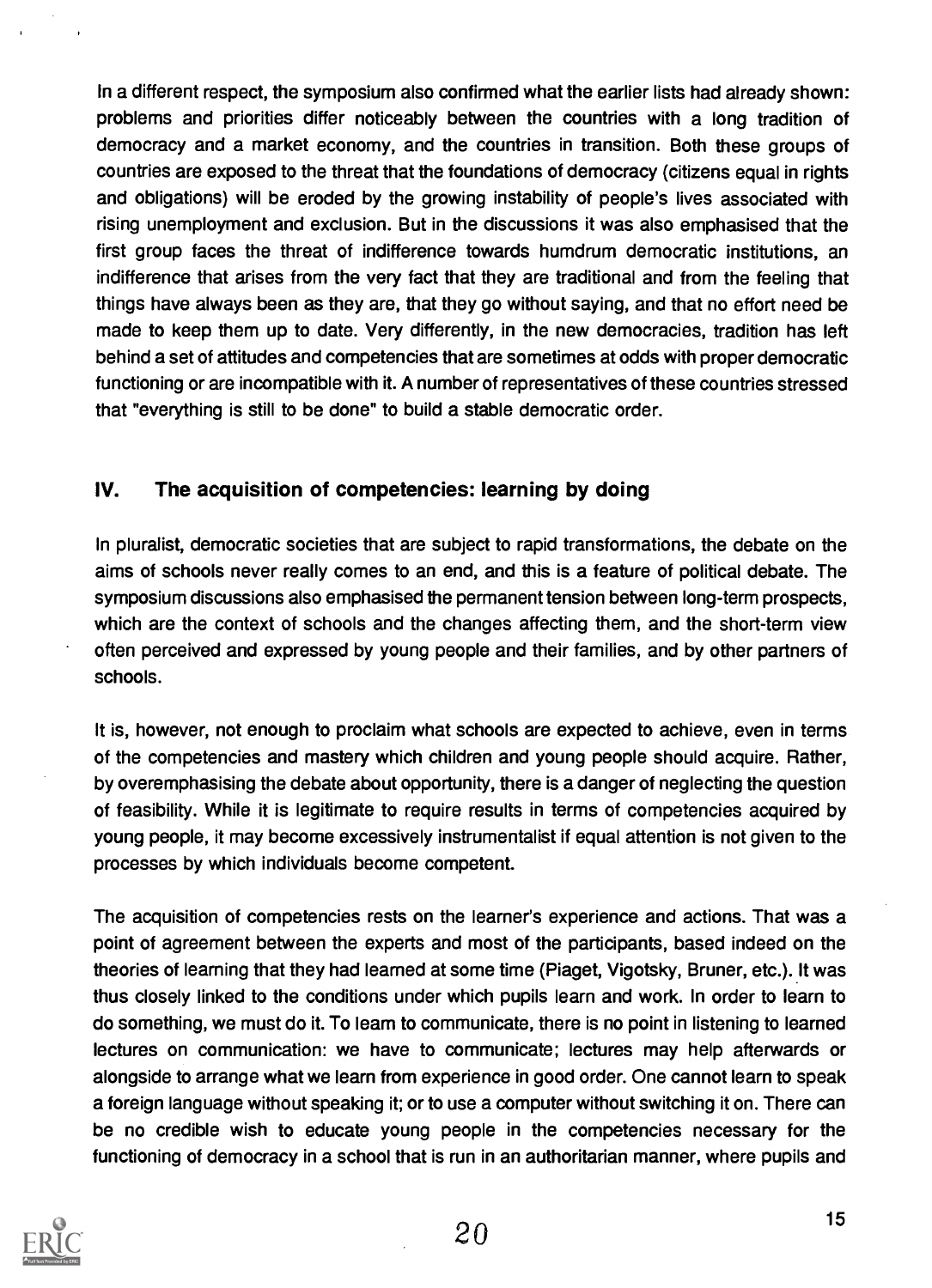teachers have no means of putting forward their ideas and views. In other words, if the aim is the acquisition of competencies by pupils, it is not enough to draw up curricula and teaching methods for the various subjects. The acquisition of competencies depends on learners' being active. The notion of the formal curriculum conflicts in this case with that of the real curriculum.<sup>11</sup> the total learning which results from pupils' experience in life and everyday work in school, and from their intercourse with their teachers, schoolmates and acquaintances.

By adopting this perspective, one can also discover what competencies pupils and students acquire from the work and experience which are their usual portion nowadays. J.F. Perret, for example, investigates the competencies acquired and employed by pupils in order to cope with being evaluated: Almost every day, young people find themselves in the position of having to demonstrate not so much what they can do as what they have learnt. This means that they have to learn just what is required, taking care not to misjudge what the teacher expects, and then to succeed in showing what they know, in letting the teacher think if possible that they know a bit more, and in any event to avoid being underestimated  $-$  in short, to give a good impression. For pupils, this is a vital skill, but learning it does not figure in any curriculum. In secondary education in particular, the principles of active education have scarcely taken root. Face-to-face, whole-class teaching still strongly predominates. But by listening to teachers, we acquire the competency of listening to teachers, since listening is also an activity. More generally, by being pupils, we learn, for example, to live by the rhythm of lessons, and to change our field of interest on command (moving from a German lesson to gymnastics and then to mathematics). We learn to give the impression of being present even if we find the subject matter of the lessons boring, and to spot the peculiarities and requirements of each teacher. We learn to cheat the system, to get a good average, and to prepare for tests by matching the amount of effort to the importance of the subject, the time of year and our earlier results. Recent research on experience in lycées shows that in many schools, pupils also experience adults' mistrust, and even contempt of them.<sup>12</sup> If we examine the role of the pupil more closely, we realise that it is composed of numerous competencies acquired by long experience of specific relationships in school. There is still much to be done to identify competencies of this type  $-$  and they are not always the competencies intended.

Being in school has by definition a major cognitive dimension, but this is not exclusive. An approach which aims at the acquisition of competencies is often even in danger of adopting "a short-cut approach, whereby it is thought that worthwhile skills and competencies can be acquired without an immersion and serious engagement with the relevant domains of knowledge and experience," as Coolahan suggests. This engagement depends on the meaning which pupils and students give to the activities and learning that they are offered.

<sup>12.</sup> Francois Dubet, Les lycéens, Ed. Seuil, Paris, 1991.



16

<sup>11.</sup> Philippe Perrenoud, La fabrication de l'excellence, Droz, Geneva, 1984.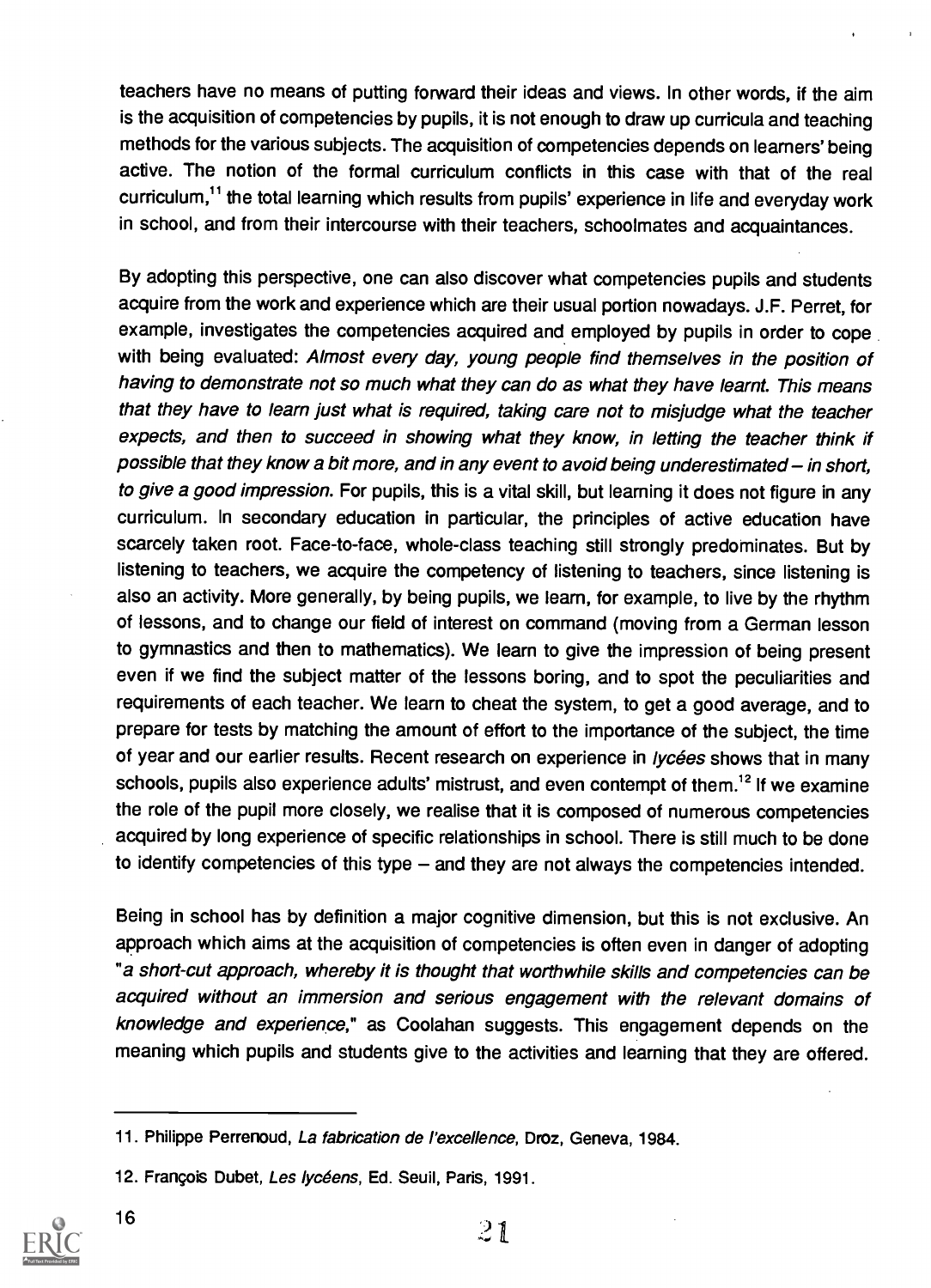Terminology varies with respect to this notion of meaning; some people speak of motivation or interest, others of values, and yet others of emotional charge or moral commitment. This choice of terminology is not insignificant: the perceptions of human existence which they reflect deserve to be examined more closely. But it is important above all to emphasise that if experience is to generate competencies, it must make sense to pupils, and not only to teachers and school managers. From this point of view, pupils are doubtless no different from other workers, particularly those who work with their brains. More often than is supposed, difficulties and school failures are "breakdowns in meaning" rather than real intellectual inabilities to learn.

Teachers also recognise this question when they say that "you can lead a horse to water but can't make it drink". This saying is rather contemptuous and fatalistic. Teachers who resort to it seem to mean that it is not their business to construct the meaning of what is to be learnt, or to "negotiate" the meaning with their pupils, and that there is nothing they can do about it: it is nothing to do with them. From a systemic point of view, we could say that by refusing thereby to be part of the problem, they deprive themselves of the opportunity to be part of the solution.

We are not pleading for a libertarian school, but for an active school. In this context, participants stressed that the teacher's role is no less important in schools which encourage pupils to be active. But it is different. Terms such as "animator" and "moderator", even "coach" for pupils' activities clearly show the general direction of the changes intended. They also emphasise the importance of teachers' personal commitment to what they do. Liking and being liked come in here, too: it is important that pupils feel the interest which teachers have in the knowledge and competencies that they are trying to make them acquire. At all events, the discussion showed that it is, once more, necessary to avoid making teachers scapegoats; rather, the tendency to reduce the job to a routine should be more rigorously examined, and the very frequent cases of "bum-out" regarded as signals of a possible breakdown in meaning in the job of teaching as well. Teachers are also workers who ask to for some meaning in what they do, and the way in which they construct meaning is also dependent on the structure in which they work.

In this context, we have to come back to the question of the status of intellectual work and the social image of the job as work. Most people who work with their brains know that they are craftspeople, and that reading, thinking, analysing, drafting and writing take time, and require method and effort. But in our tradition there is a curious tendency to hide this laborious aspect, and to lay the stress on the product rather than on the process of production, and to value apparent ease to the point of pretending that knowledge and competency are somehow immanent, innate and God-given. This disposition, which overlooks the process of creation and stresses social achievement, ignores the very process by which intellectual competency has been acquired. Teachers themselves rarely talk to their pupils about the work that has

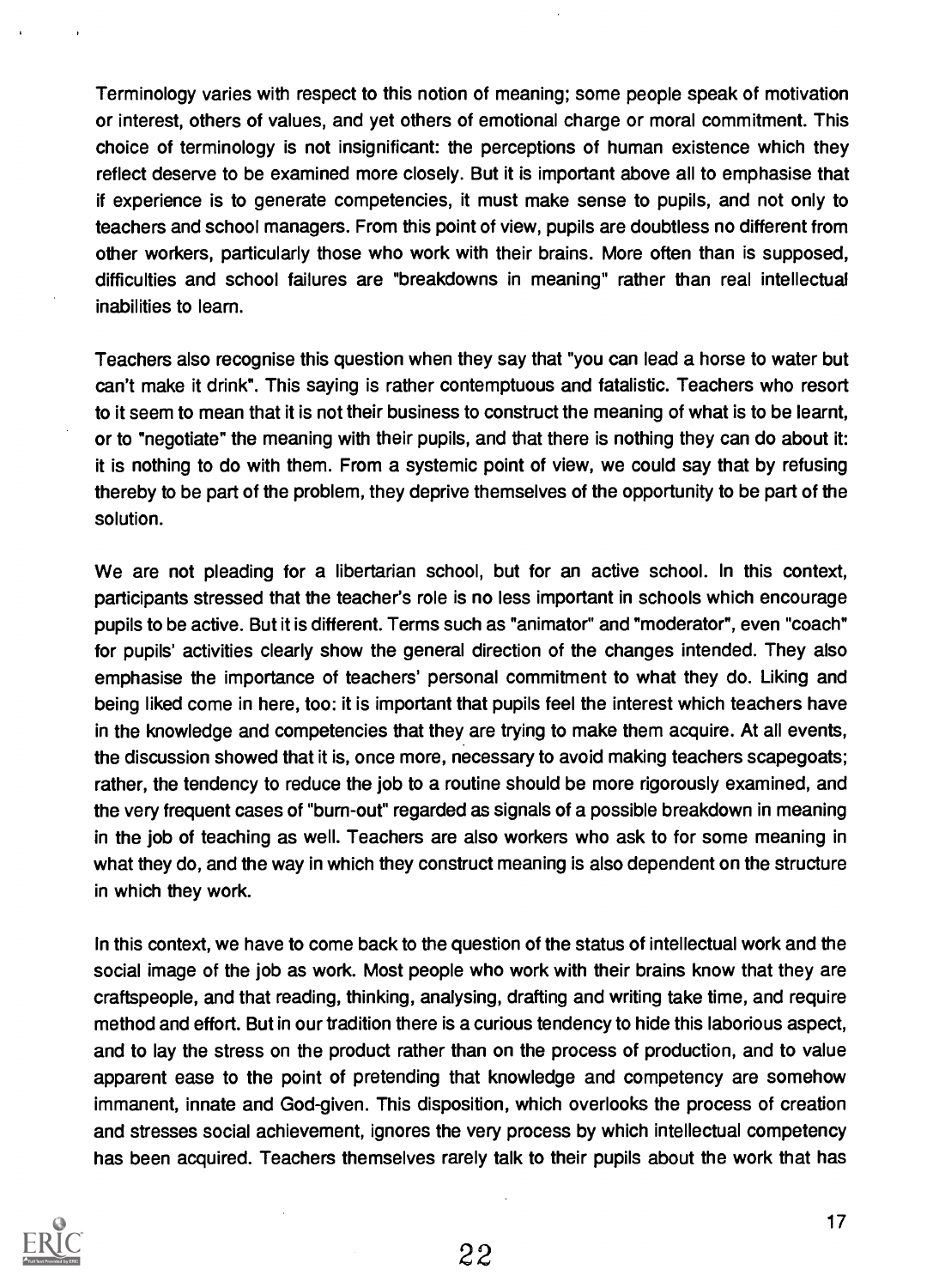gone into their preparation, their uncertainties, experiments, mistakes and revisions. Pupils only ever have in front of them, therefore, models which appear easy and which leave out the years of training and effort that have led to mastery. How should pupils know about that the work behind a course or a creative piece of work if the production process is systematically hidden from them?

In the "knowledge society" which we can see coming, the role of schools will change. They will without doubt have to regard intellectual work as something to be done: identifying, observing, naming, making distinctions, classifying, describing, communicating, speaking, reading, writing, systematising, modelling, analysing, interpreting, evaluating, assessing, judging, distinguishing between knowledge, opinion and belief, drawing conclusions from analysis for thought and action, etc.: a vast range of activities and knowledge. As they become more complex, the economy and social, political and cultural life will require general knowledge of that type, which is what schools are designed to provide. Society will thus become more dependent on schools and the education system.

How should these competencies be evaluated? On this point, the discussion did not often escape from traditional academic stereotypes. The evaluation of competencies seems a far more complex task than that of cognitive knowledge: the conceptual and practical tools are still embryonic. Measuring competencies poses the problem that they cannot be observed as such, and that even the teacher can only infer competency from the pupils' performances that can be observed. These performances are always tied to the context. Many attentive teachers are, moreover, surprised to see some of their pupils fail tests or examinations, because they thought them competent from their own observations. Ability to pass examinations is another of those competencies that figure nowhere in the curriculum, but which are vital at school. Drawing up valid indices of performance which will serve to infer competencies poses complex conceptual and practical problems, which teachers should be called on to help solve as soon as possible.so that evaluation can be thought of at the same time as objectives. It is a matter of finding practicable tools on the basis of what can be seen. In this field also, it is not possible to become competent without making experiments, analysing them, thinking about them and correcting them. Donald Schön's notion of the reflective practitioner comes into its own here. But since there is a considerable amount of work to be put into individual schools and between schools, a division of the burden is called for. Collaboration in teams which include experts, and in networks of teams seems the most promising way forward.

At the symposium, the discussion nonetheless remained largely focused on certification, i.e., evaluation of what has been acquired which provides evidence to third parties. While the acquisition of competencies is a process in which the learner is directly engaged, it is important to make use of evaluation as a means of constantly monitoring the process rather than purely as a means of making a final judgment. During the process, learners should not feel lacking or stigmatised as "useless" when they make their first mistake (unless the



2 3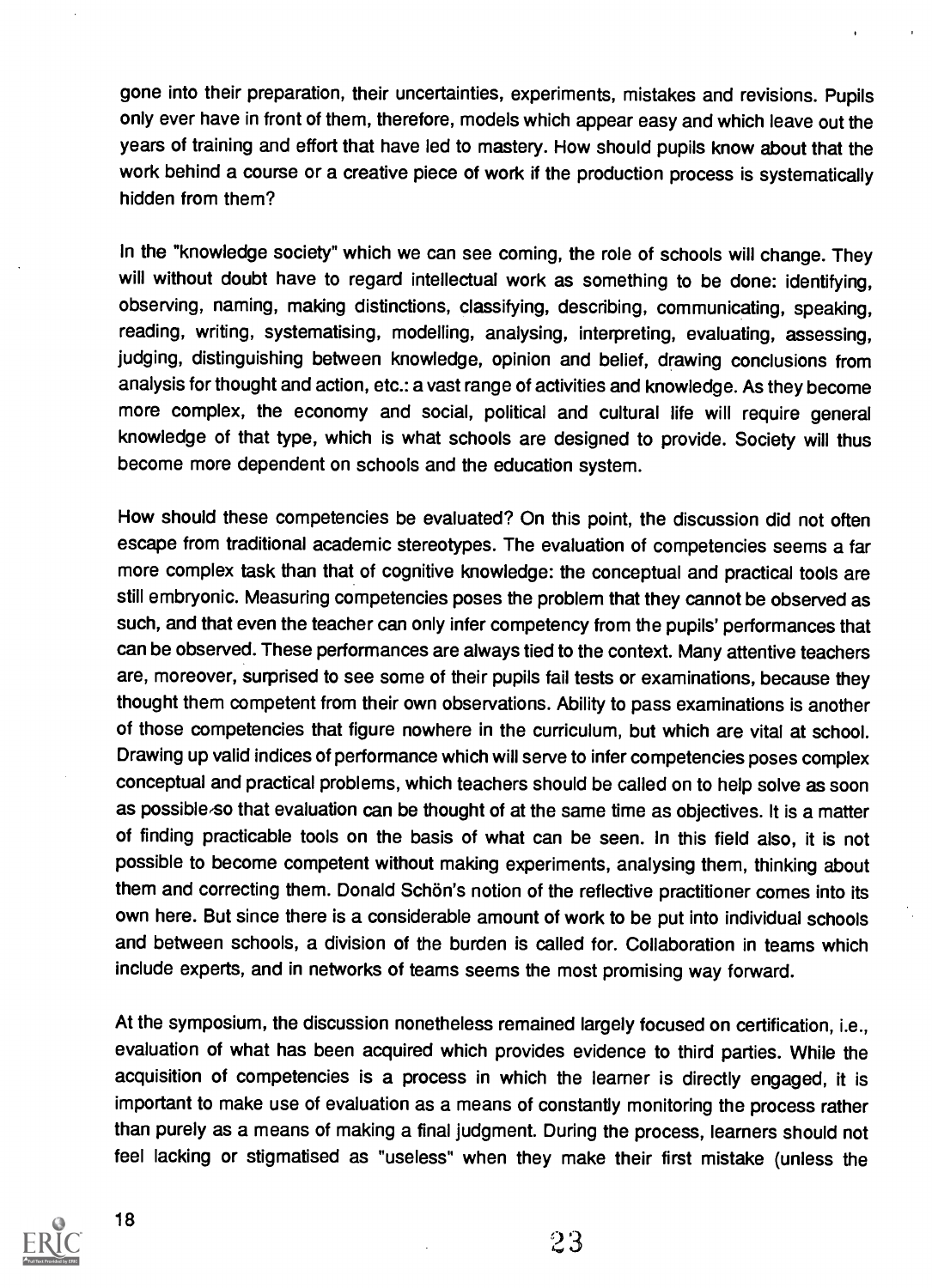intention is to discourage them and to persuade them to give up!). What is called formative evaluation comes into its own here: evaluation serving primarily to diagnose what has been learnt and what is missing, and to give feed-back to pupils so that they can correct their approach, go back over the work and start again. Of course, that does not rule out summative evaluation and certification. In the field of evaluation, as elsewhere, it appears that secondary education is somewhat behind primary, where distinctions between different kinds of evaluation are taking root.

## V. Does the structure fit the purpose?

Rethinking the context in which pupils work also means examining how schools lay down how that work should be organised above the classroom level. This includes the situations of those involved, their rights and obligations, the methods of communication and participation, the apportionment of time and space, the grouping of pupils and teachers, etc. A number of participants, for example, remarked that a division into lessons is not always compatible with optimum learning conditions. Sometimes it would seem preferable to arrange learning in blocks (whole days or even whole weeks) for the learning of languages and even other subjects, especially the arts. In particular, the organisation of "workshops" in which pupils are active requires greater periods of time than one or two lessons. The experiences reported seemed promising in this respect.

Some of the routines which guide what teachers and pupils do are to be found in the ways in which curricula are organised, time and space are apportioned, grouping is done, tests and marks are scheduled over the year, and teachers and pupils move on from one year to the next. These are so much part of the sometimes age-old traditions of schools, and of the common perception of how schools work, that no one pays any attention to them any longer. Each of these arrangements can doubtless be justified and has its raison d'être, but they are structural limitations placed on the organisation of pupils' work. There is no check to ensure that these limitations are fully in harmony with the aims and ways of working of a school that sets out to encourage the acquisition of competencies in the manner outlined above.

The symposium working groups stressed the importance of opening schools to the world of work, for example, to the community (and to families). It is quite understandable that there should be a desire for more frequent interaction between pupils and their teachers on the one side, and the working environment and life outside school, on the other, both to enrich experience and to give added meaning. This idea is not particularly original. It is frequently put forward, and is seldom queried in principle. However, it hardly ever becomes reality. Where does the opposition lie? The arguments against are based on the incompatibility with timetables, the holding back of the curriculum, the resistance of teachers, questions of responsibility and security, parents' mistrust or anxiety, the absence of interesting places to

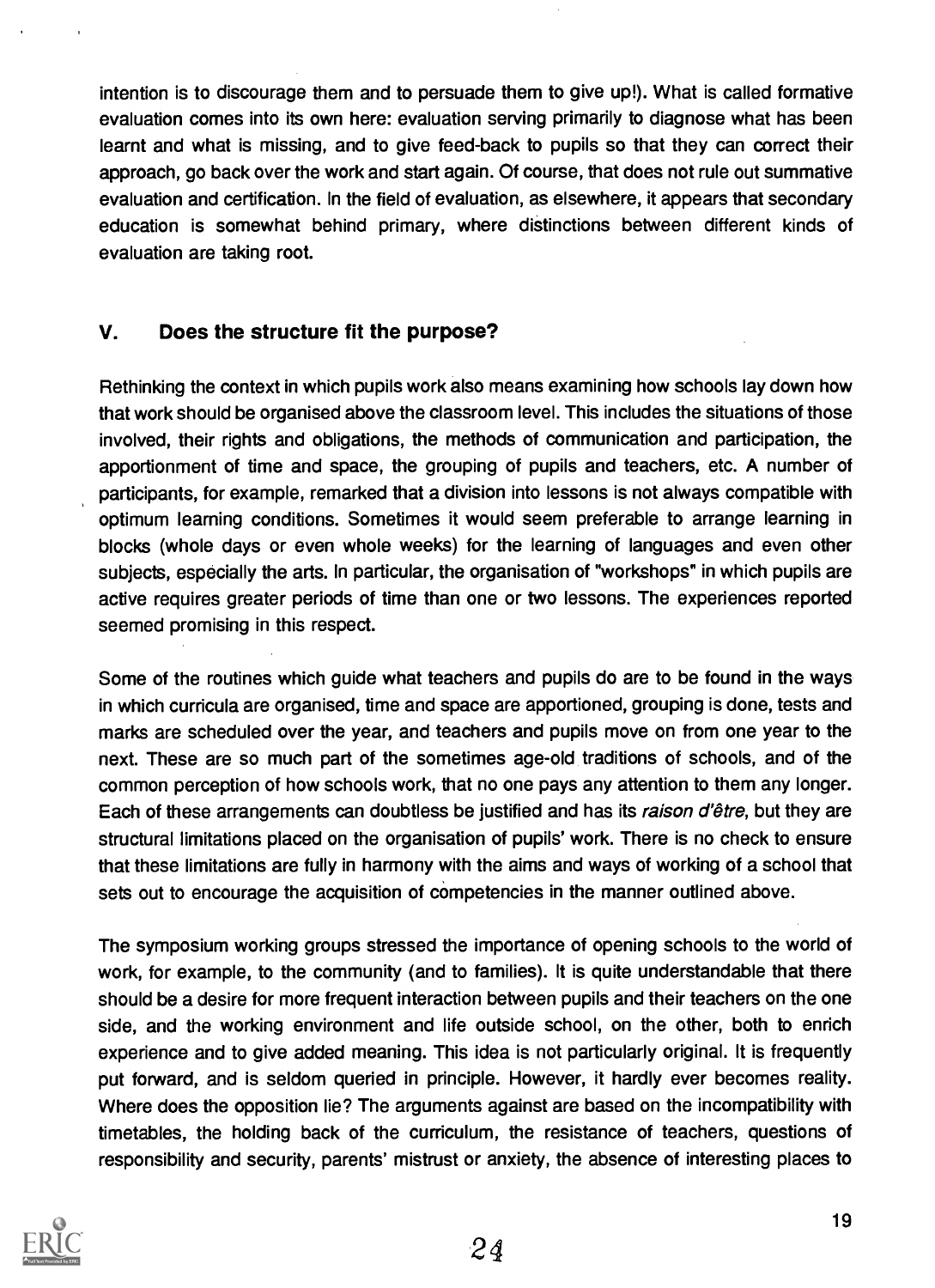go, etc. These arguments cannot be simply brushed aside. But it is clear that even the smallest innovation in this environment seems to upset a whole system of constraints, rules, rights and obligations, and closely interwoven interests. Moreover, it is as though no one were in control of the system: teachers say that they have no authority over these matters, school heads say that they are powerless against the teachers, and/or that they fear recriminations on the part of parents and the authority, the authorities for their part find it difficult to lay down new rules in these areas of everyday practice within the schools, and so on. The system seems to be paralysed.

It is true that in most countries, the number of rules has grown in the last 40 years, particularly as a result of the expansion of schooling, which has brought about a veritable change throughout the entire education system that is felt especially in post-compulsory secondary education because new populations have arrived in the schools and colleges.

In the process, education systems have come to be thought of as "enterprises", or at least as large organisations, particularly if the pupils are seen as workers and actors  $-$  which increasingly makes sense, especially in secondary schools. The methods of managing these large formations, inherited from the armies and the industrial Taylorism of the last century, often seem unsuited to the requirements of present-day society, and even less appropriate to the society that we can see coming. A careful re-examination of the regulatory regime, with a little more flexibility, should be carried out in many cases. It is not certain that all the regulations have been thought out in relation to the ultimate purpose of schools.

The symposium discussions repeatedly emphasised the need to stress and even to encourage bottom-up, rather than top-down initiatives in the reform process. Greater participation by teachers and pupils, and more power for them to take decisions, would be desirable. A comparative analysis of attempts made in this direction should try to find out whether and how such participation creates dynamic discussion, and helps teachers and pupils to take back competencies and structures, leading to greater effectiveness.

The contradiction between management methods and purpose was often alluded to in the discussions, without always been treated as a specific topic. The method of governing education systems has remained predominantly bureaucratic in many countries. This means, among other things, that guidance takes the form of prescribing what should be done and how (through regulations, directives, curricula, etc.), and that the evaluation of teachers' (and pupils') work emphasises conformity with what is prescribed. This style of guidance and regulation may be contrasted with another, which would encourage the prescription and checking of the purpose, but would leave the methods to the responsibility of local professionals. This is the predominant style to be found in the fields of medicine and research, for example. As has already been suggested, this is the only style of regulation which is compatible with education systems that aim to let pupils acquire high-level competencies. It



20

 $25$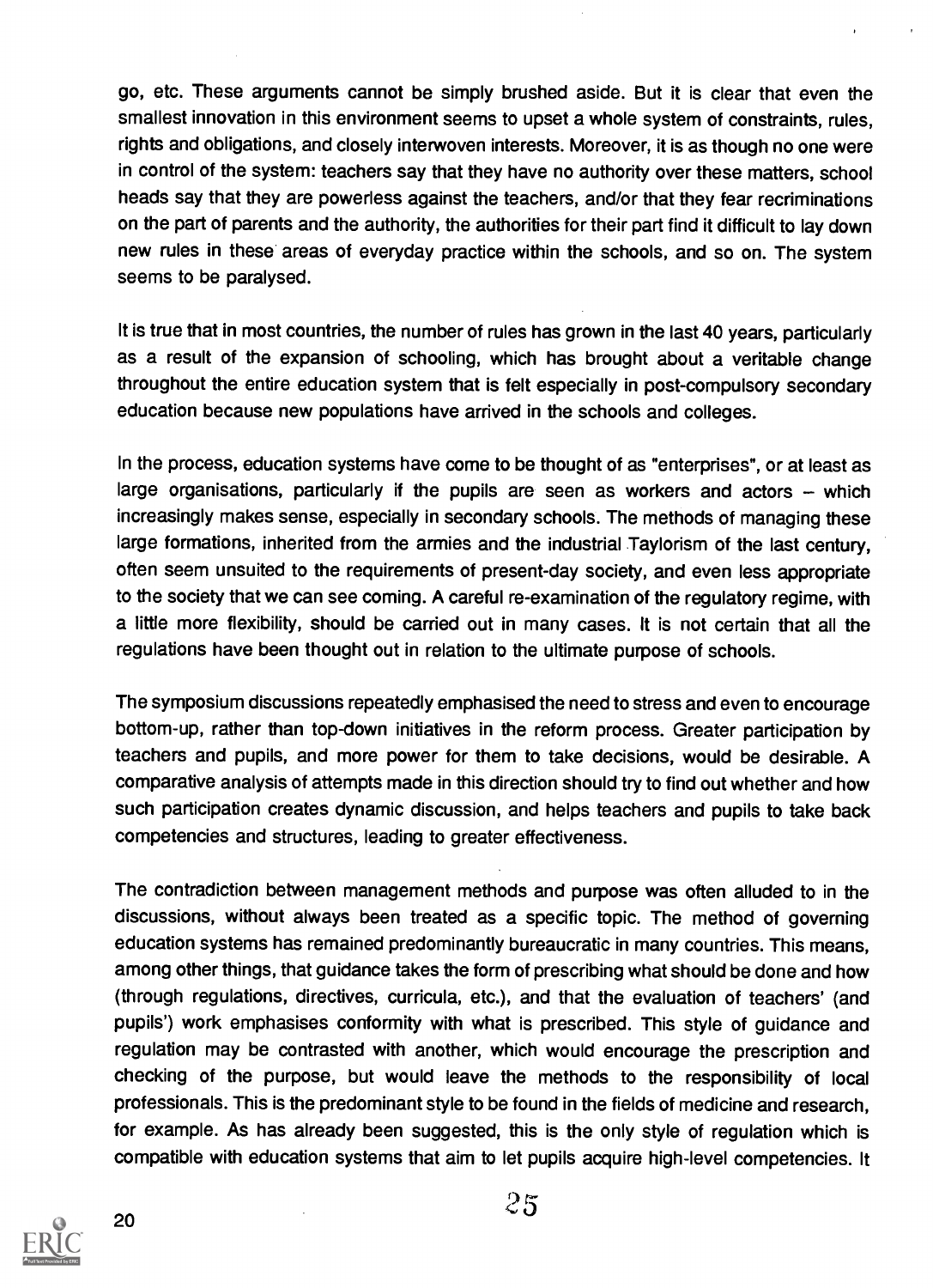would certainly mean redefining the rules of the game between the strategic policy centre and the schools. The centre would lay down the goals and the missions of schools and their professional staffs, and would grant them the necessary resources. It would delegate to relatively autonomous schools the responsibility for choosing and implementing the means of achieving the goals, taking into account their particular contexts, and working with them if the need arose. While this style of leadership and regulation is widespread in business, it is still rare in education.<sup>13</sup>

## Conclusions: in praise of complexity

Some participants perhaps felt that the presentations and discussions were only making them more and more confused. By stressing the clarification of the concept of competency and its implications, the symposium revealed that while it may clearly be indispensable, it is not enough to proclaim key competencies to be the general purpose of education. No one opposes this goal even though, in many countries, the necessary political process of defining and specifying the intended competencies (in the widest sense of the word) has still not been gone through. For both individuals and collective groups, it is becoming vital to educate young people so that they are prepared to master indispensable cultural, technical, intellectual and social knowledge and know-how. But in many fields, this comes back to wanting education to be successful for all young people at a level currently attained by only a few.

One thing leads to another: behind the question of competencies or key competencies is a whole set of inter-related problems. If they are to adhere to a goal of demanding education for the greatest number, education systems and schools have to query not only curricula and teaching methods, but also the ways in which they operate, which are often long-established. The goal of educating pupils in competencies requires that their situation and experience of school be taken into account to a far greater degree than in the tradition of transmitting knowledge and beliefs, and that the ways in which they are involved and participate in the educational project be re-examined. The role and place of teachers will change: while they will become more responsible for pupils' school careers and learning, they will also have to take greater control over the conditions under which they and their pupils work. Control over time, space and grouping is particularly crucial. There then arises the question of how schools function and, at an overall level, that of how schools and the education system are guided and governed.

<sup>13.</sup> The experience of a number of countries in this field deserves particular attention (notably the Scandinavian countries, France, the United Kingdom and Spain).

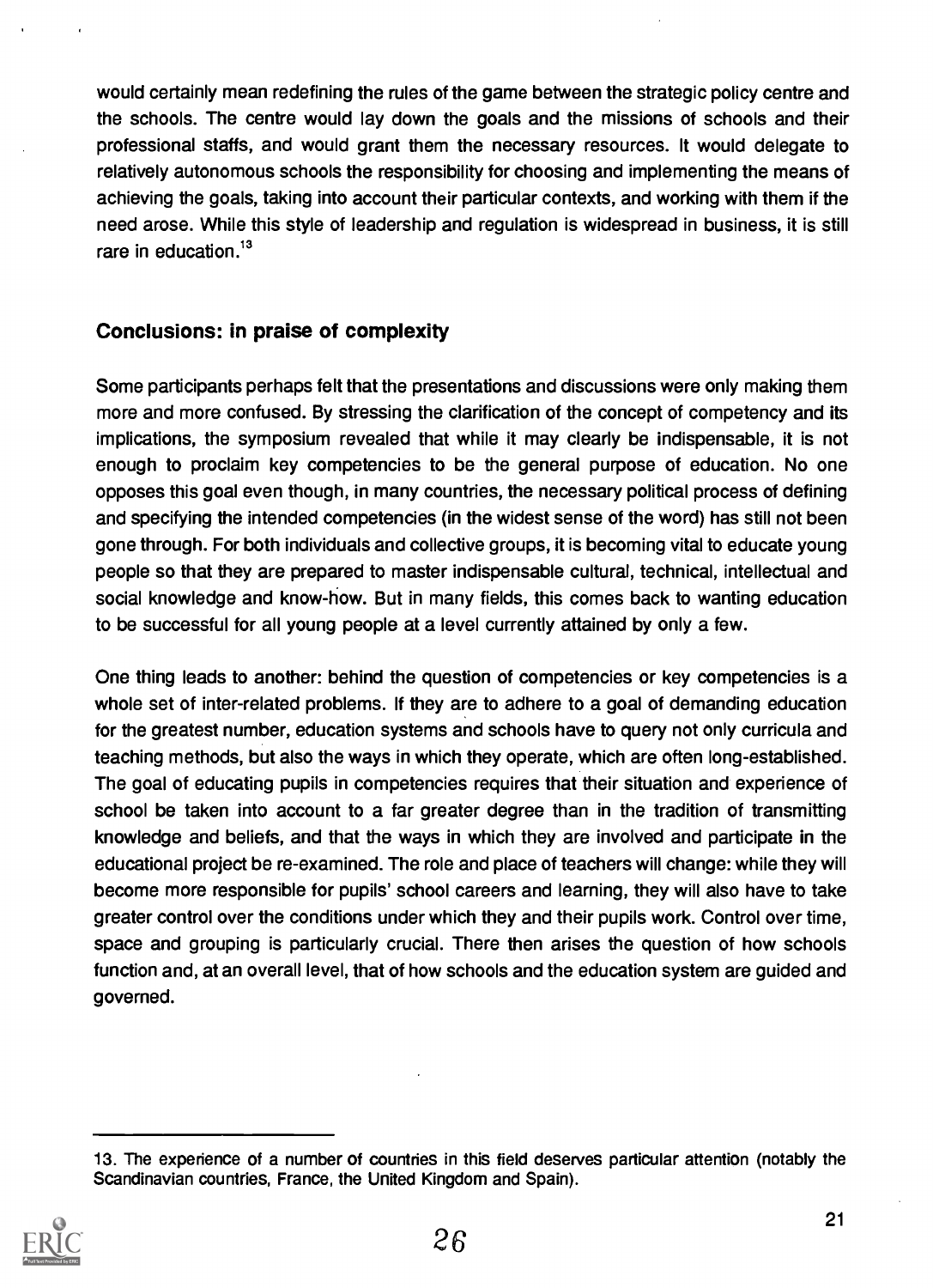Most of the detailed suggestions made in the symposium were not very new in essence. Many things have already been tried out or piloted more or less widely. In the course of the symposium, some markers were laid out for the future, and some issues were identified that will still need reflection, clarification and discussion among specialists, and between them and professional teachers and managers.

The symposium did, however, make the complexity somewhat easier to grasp, in the sense that "everything hangs together", as the participants frequently stressed. Complexity is above all the inability to make things any simpler<sup>14</sup> (if the danger of reductionism or partial omission is to be avoided). It means thinking about the acquisition of competencies and pupils' experience at one and the same time; thinking about the cognitive and the emotional together; thinking about the classroom at the same time as the school and the entire system; and thinking about the part and the whole, the specific situation and the structure, the short and the long-term, bottom-up and top-down approaches, the school and its environment, etc. simultaneously, without confusing them. Perhaps the greatest challenge to schools, and the key to their progress, is to adopt a systemic approach.

<sup>14.</sup> Edgar Morin, La Methode, vol. I: La nature de la nature, Ed. Seuil, Paris, 1977.

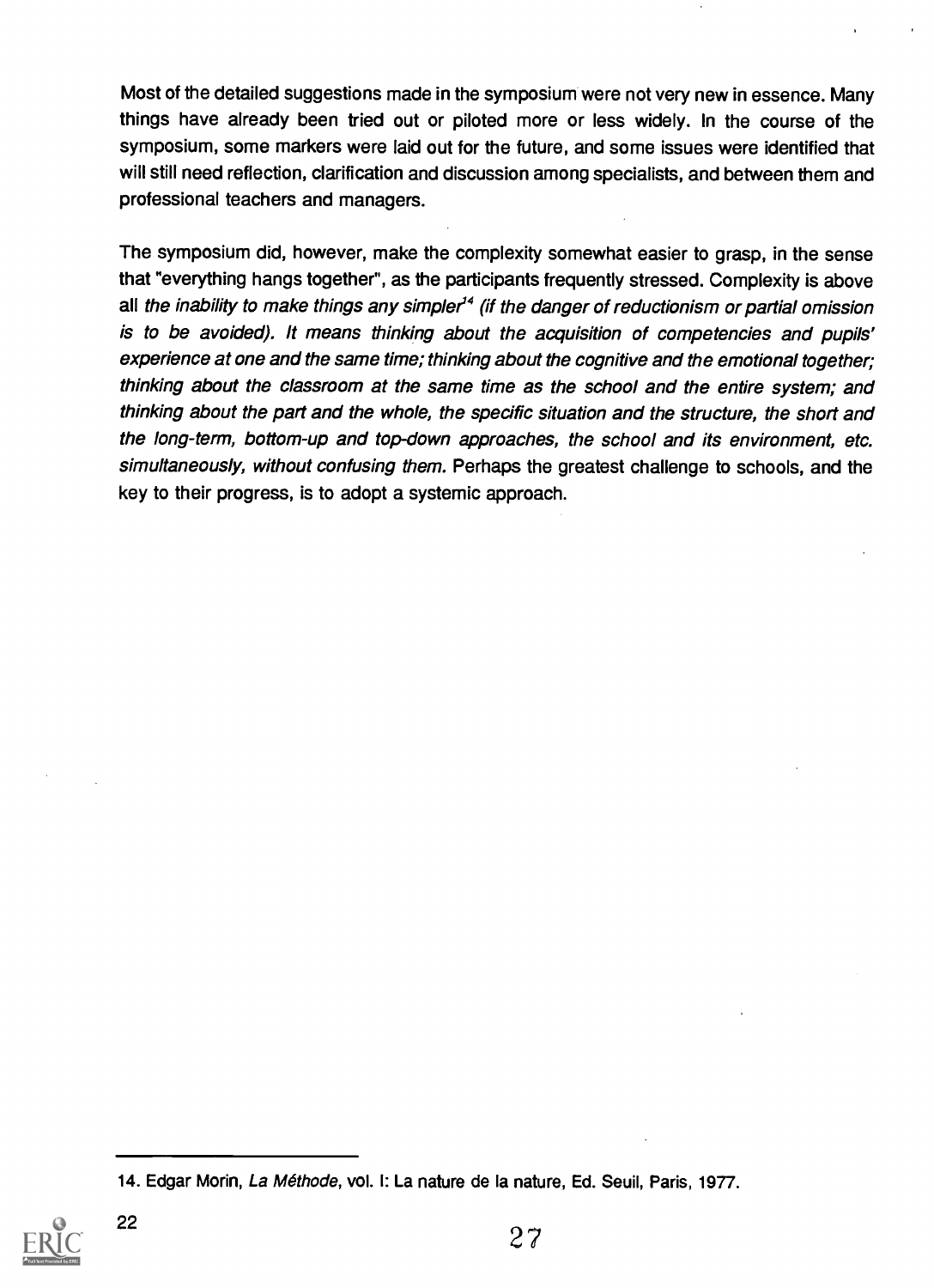### Appendix I

#### Competencies and knowledge

#### by John COOLAHAN Maynooth college, National University of Ireland

#### 1. The Contemporary Schooling Context

With lifelong learning becoming a reality for all rather than a slogan, the provision of education, the nature of education and access to education, all become more significant issues. The attention to education will remain, for it has become the key to opportunity for individuals and society. The critical nature of much of that attention will also remain, since the defining for education of what constitutes worthwhile learning will remain a contentious issue (OECD, The Curriculum Redefined: Schooling for the 21st Century, 1994, p. 35).

The society of the future will, therefore, be a learning society ... the countries of Europe today have no other option ... (but to make a) more substantial investment in knowledge and skills. ... the level of skill achieved by each and everyone will have to be converted into an instrument for measuring individual performance in a way which will safeguard equal rights for workers as far as possible (EU White Paper, Teaching and Learning Towards the Learning Society, 1995, pp. 1, 2).

Such statements in key, recent documents by the OECD and EU highlight the centrality of education as an area of debate and concern in contemporary society, imply a confidence in the role of education, but also indicate a concern about the worth and outcomes of the education system.

Over the last quarter century the educational systems of developed countries have been undergoing profound change in a variety of ways. One of the most striking changes has been the massive expansion in access, participation and retention rates in secondary and higher education, leading to what has been termed "the schooled society." This has been accompanied by an unprecedented demand for more education and re-training by the general population which is creating the foundation for the move from the "schooled" to the "learning" society, with the concept of lifelong learning winning support from politicians, industrialists and trade unions.

In line with demands of contemporary living and significant changes in other social institutions such as the family and the churches, the role of the school has also expanded greatly. The socialisation and pastoral care (affective education) roles of the school have become more emphasised for its heterogeneous clientele. Linkages between the school and the external world of work have been growing while the school is also playing an important role in differentiation for occupations and as a selection mechanism for work and higher education. The accelerated pace of knowledge expansion in association with the impact of the communications and information technology revolutions have had implications for both the content and processes of school programmes. As might be expected, perhaps the most sustained initiative over recent decades has been the continual efforts at curriculum and assessment reform in the schools. The content of school subjects has been updated in the light of new knowledge, some subject areas have gone into decline and many and extensive

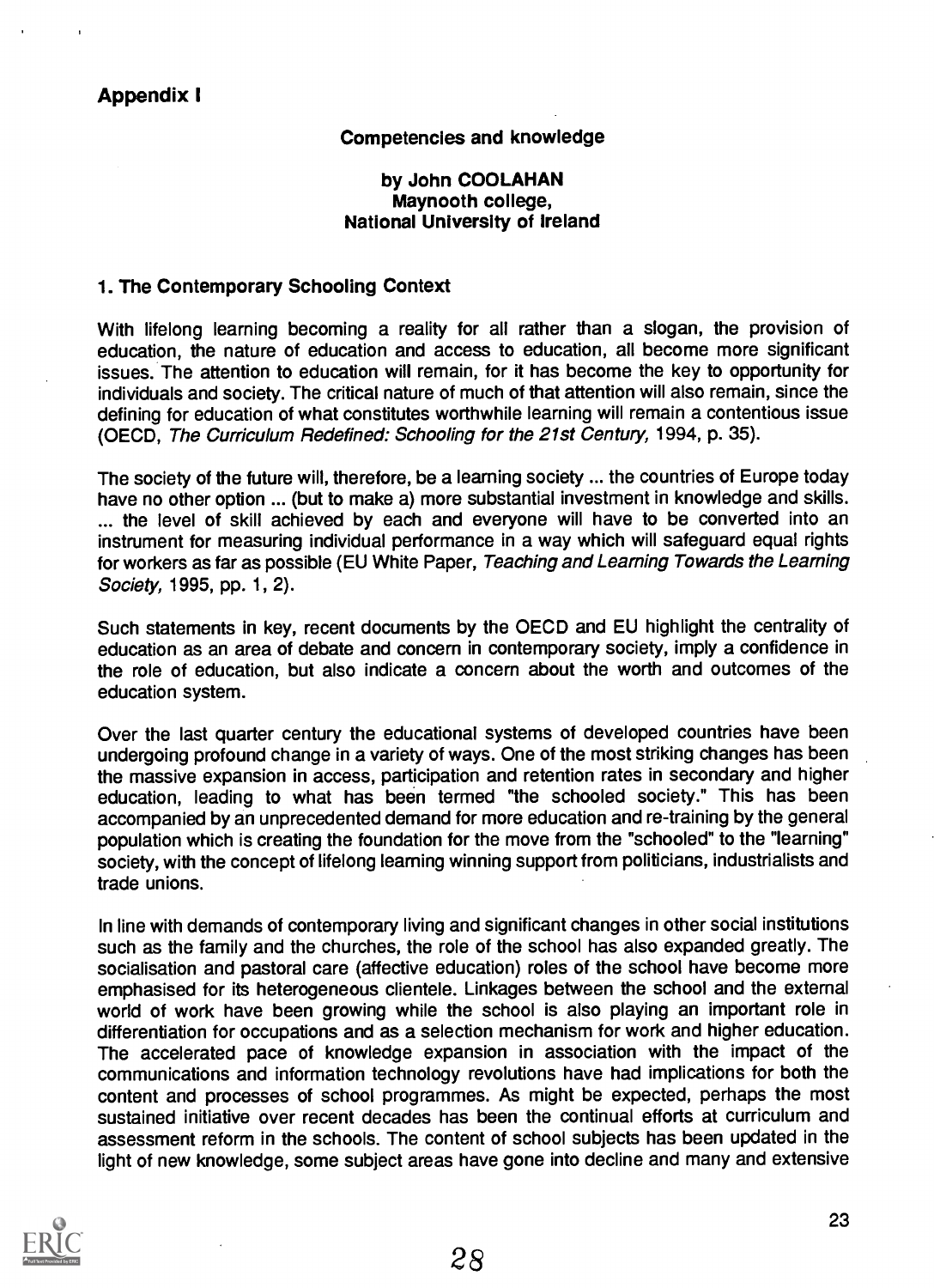claims are made for the inclusion of new elements in school curricula. There is no shortage of pressure groups who look to the school to provide for needs seen as important for satisfactory living in modem society. The traditional expectation of the school to promote the moral, intellectual, aesthetic, vocational and physical development of the pupil is being pressurised by a very varied agenda.

A striking feature of many of the large scale curriculum reform initiatives, frequently devised on a top-down, cascade model, has been the relative lack of success in achieving their ambitious objectives. There is much to learn from the experience of recent decades and one significant lesson is the inadequate attention to complex issues of implementation and follow-through planning. Any new wave of proposed reform needs to be aware of the halo effect of crusading enthusiasm, to be self questioning, to be close to the "bottom-up" perspective of school practitioners and to be sensitive to the great variety of school contexts and circumstances which exist across Europe.

In the context of the massive investment of resources in terms of money, time and expertise by society in its education system and with the greatly increased expectations of what schools should do, it is not surprising that efforts would be made to establish whether the education system is providing those who participate in it with the outcomes, qualities, orientations, and competencies which are regarded as important for the individual and society. From time to time, informed commentators have cast doubt on the ability of the school system, at least as traditionally structured, to be able to deliver on the educational goals which are sought. Apart from the radical deschooling movement of the late 60s and early 70s, works such as Philip Coombs' The World Educational Crisis (1968), Torsten Husen's The School in Question (1979) and Howard Gardner's, The Unschooled Mind (1991) serve as periodic reminders of these doubts'.

However, as indicated in the quotations at the beginning of this paper, international organisations and, indeed, individual countries retain confidence in the education system and see it as having a pivotal role in the development of individuals and society. Increasing emphasis has been placed on the "quality" of education as is instanced in OECD studies. Schools and Quality (1990), Schools under Scrutiny (1995), Measuring the Quality of Schools (1995), Performance Standards in Education : In Search of Quality (1995). In the context of a widescale movement for greater accountability in public services and a desire for measurement and transparency of educational outcomes, much emphasis has been placed on the operation of performance indicators and greater quality assurance mechanisms. There is a detectable strong emphasis from economic and employment policies in much of the debate. Of course, it is legitimate that governments and international bodies should be concerned with the quality of education and the standards achieved by participants in the schooling system and the links between the achievements of school graduates and the role they will play in the working and social arenas. However, there are dangers that a too narrow approach to such outcomes may be applied resulting in a distortion of the educational enterprise. In other words, the indices of quality which are adopted need to be in harmony with the integrity of the educational process, and first principles need to be addressed on the nature of knowledge and on the formation of competencies.

A significant emphasis within modern educational research has been that focussing on school effectiveness and on strategies for the implementation of educational change. A valuable feature of this research is its closeness to the dynamics of the internal life of schools and to the elements which seem to make for successful living and learning environments for pupils and teachers. The "bottom-up" perspectives which emerge throw much light on school climate,

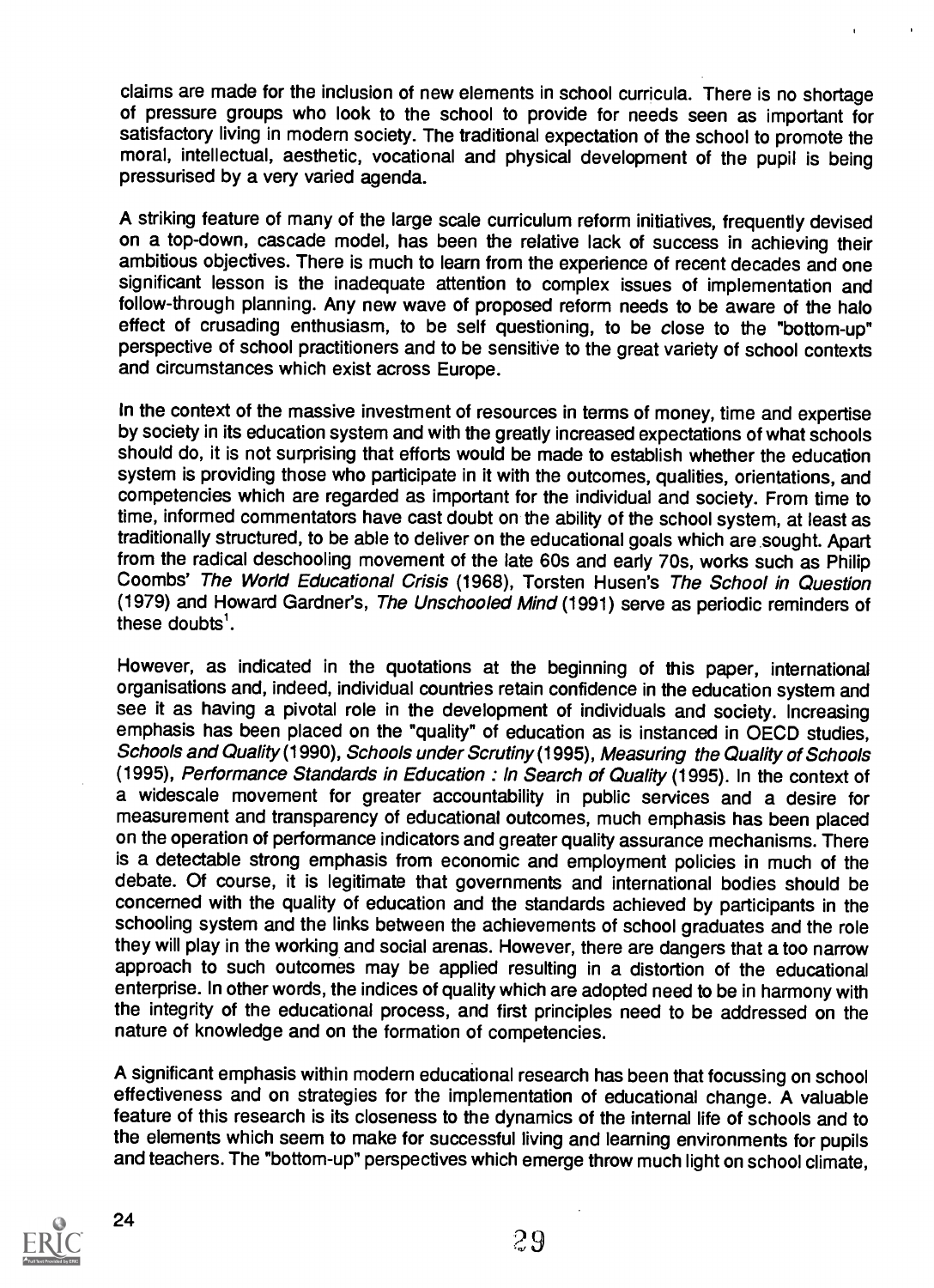staff morale, good leadership, goal achievement, the quality of the teaching-learning encounters and on indices of school success. Coupled with the insights from works such as Michael Fullan's The New Meaning of Educational Change (1991) and Change Forces : Probing the Depths of Educational Reform (1993), these studies emphasise the complexity of satisfactorily achieving educational reform<sup>2</sup>. They also point to the necessity of convincing teachers that proposed changes have a well-rooted educational base and are not proceeding from agendas motivated by concerns which are extraneous to, or only tangentially linked to, the integrity of education and of true teaching and learning<sup>3</sup>.

#### 2. A Flawed Competency Approach

One such movement was the competency based movement which was very much in vogue in the United States in the seventies and early eighties. Its supporters considered that the design and application of competency measures would lead to great breakthroughs in the promotion of quality outcomes and in the accurate assessment of the teaching-learning process. Inspired by the accountability in education movement and based on behaviourist approaches to knowledge and learning, it set out to itemise the content, qualities and characteristics on which pupils would be assessed. It developed applied, behaviourally specific descriptions of human performance. It moved towards what has been termed "atomistic task analysis" and tended to think that knowledge could be fragmented, with the sum of its parts comprising the whole<sup>4</sup>. It saw little difficulty in the assessment of competence by means of performance on checklists. Educational goals tended to be defined in terms of explicit behavioural descriptions of what a person should be expected to do once the educational activity had been pursued. As critics of the early competency movement pointed out:

Though a competency can be inferred from behaviour, the two are not equivalent and there is seldom a one-to-one correspondence between them. ...Therefore, to define competencies as lists of specific, repeated skills, tasks and actions is to confuse outcomes with the processes that enable them to occur<sup>5</sup>.

The form of assessment employed to assess competency has a huge bearing on the nature of the competencies identified and specified. In the hey-day of the competency movement in the United States it was observed:

Most competencies are product-oriented, i.e. they treat specific events as manifestations of ability without concerning themselves with how and when the occurrence of the specific event reflects the underlying generalised capacity to engage in the essential process. To require only a finite product as the proof that competence exists is to risk trivialising the educational attainment<sup> $s$ </sup>.

Within the behaviourist-positivist tradition, the tendency of objective testing was specific and factual based and did not encompass the broader view of educational competence. As will be elaborated on later, while aspects of competence can be inferred from behaviour, full competence may not be observed in performance. In particular, techniques of assessment need to be broadly conceived and multi-faceted if they are to have a serious chance of fully evaluating competence.

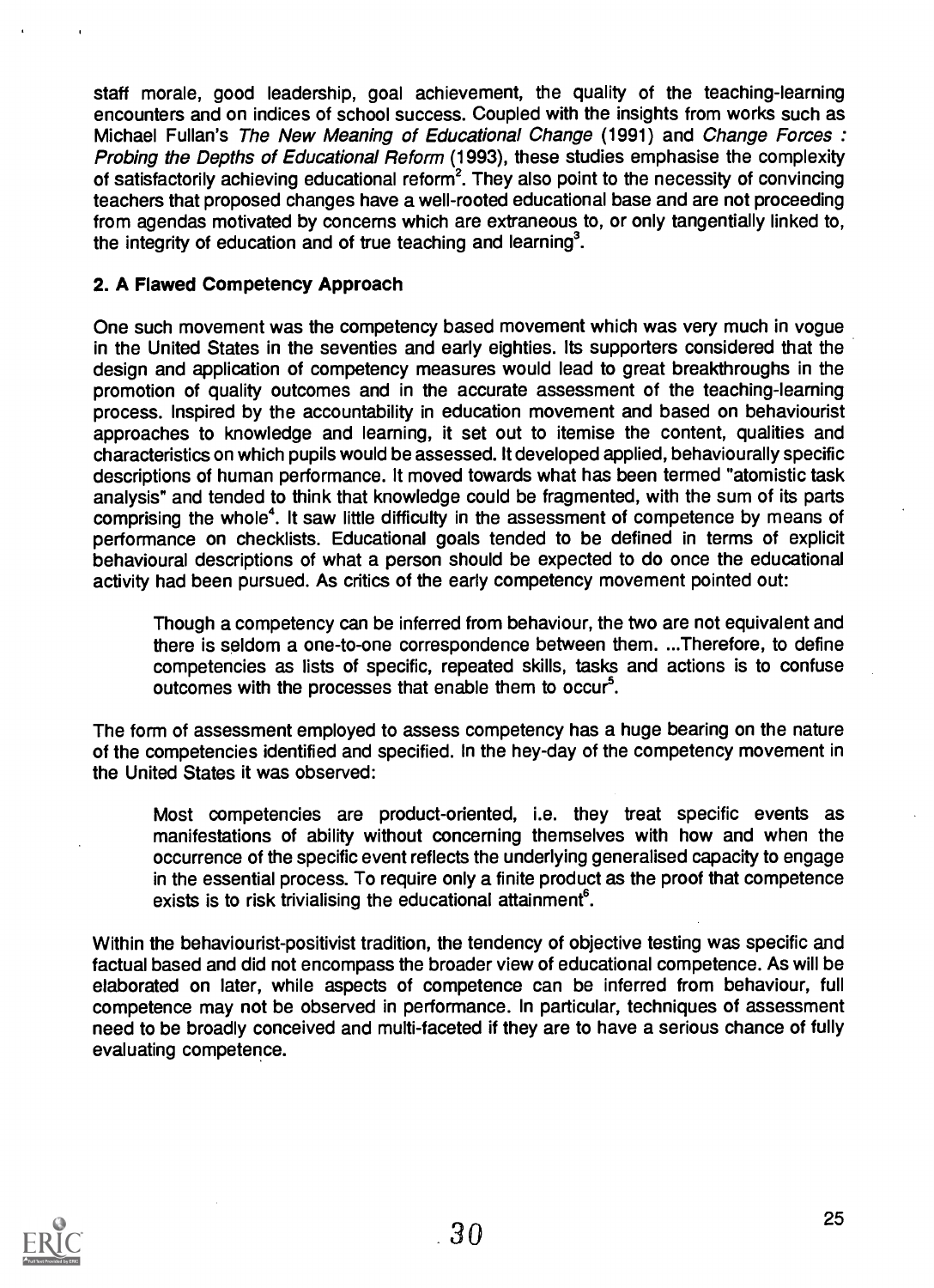#### 3. The Process of the Formation of Competence

When focussing on the contemporary debate within Europe, lessons should be borne in mind from the experiences of the earlier competency movement, particularly in the United States. In the context of the renewed emphasis on investment in what is crudely termed "human capital" and "human resource development," there is potentially much of value in seeking to promote qualitative outcomes from the education process which equip individuals to attain the highest level possible in the realisation of their talents and skills for their personal and social good. However, there are also dangers of a superficial approach to promoting competencies which fails to understand their formation process, the circumstances in which they can be promoted and the difficulties in their evaluation. It is a perennial task of educational reform to seek to realise and bring to fruition the goals of the education process for as many participants as possible. As the "Introductory Notes for the symposium" stated:

Discussing what young people should acquire in terms of competencies presupposes a choice that is not only of terminology; it implies a way of approaching and envisaging an educational project (p. 4).

"Competence" and "competencies" are not unproblematic terms. In this paper, it is proposed that competence be regarded as the general capability based on knowledge, experience, values, dispositions which a person has developed through engagement with educational practices. Competencies arise from this capacity and, to some degree, are reflected in the demonstrated skills or performances which the individual exhibits in practical actions or the resolution of problems. While performance refers to a "doing" of some kind which is discrete and delineated, competence refers essentially to the state of being, or a capacity. As William Doll puts it:

One who is competent is one who has a certain "fitness, sufficiency or aptitude," or to take the word's Latin derivation, a competent person is one who possesses a certain confluence, "symmetry, conjunction, or meeting together" of powers which allow him/her "to deal adequately with a situation." in short, performance is the outward and public manifestation of underlying and internal powers'.

Competencies or skills can be of varying character and significance. Some skills can be largely of a routine character and can be acquired through practice and habituation with little, if any, reflection or theory. These would include many of the routine day-to-day skills we perform whose importance for ordinary living frequently only comes to consciousness when one is impeded from doing them by injuries or strokes. There are other skills which require understanding, insight and cultivated awareness. These are the ones most closely linked to educational concerns. Pearson has drawn a working distinction between the two categories of skills, labelling the former "habitual skill knowledge" and the latter, "intelligent skill knowledge." He argues that attempts to reduce intelligent skill knowledge to a set of specific competencies linked to habitual skill knowledge is invalid<sup>8</sup>. As well as the hierarchy within competencies there are also degrees of competency. In so far as competencies as exhibited in performance are reflections of a person's competence in an area or field of action one can have a gradation ranging from the "barely competent" to the "highly competent." A person is judged "incompetent" when they are "out-of-their depth" and are judged to be incapable of coping with the challenges and demands of the issue in question. However, it does not always follow that just because a person's competency or level of performance as exhibited is judged to be very inadequate, that the person is actually incompetent. Issues such as personal motivation or the nature of the appraisal can raise questions about the alleged incompetence.

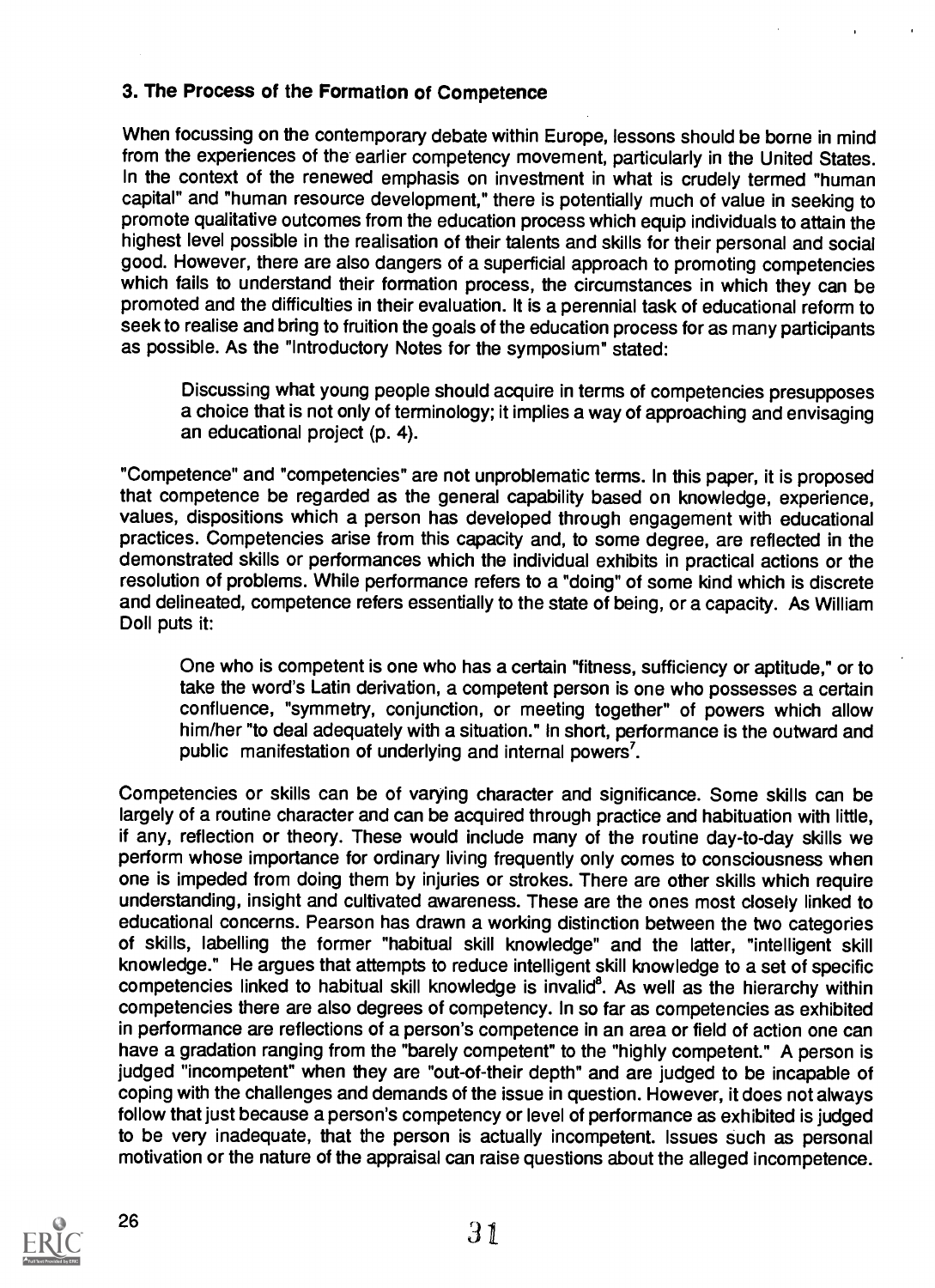There can also be a gap between a person's competence, in the sense of capacity, and his/her positioning as to how and when to best demonstrate it. The process through which the competence is cultivated ought to incorporate a practice and an orientation which will facilitate the expression of the competence appropriately through skills and competencies.

Competence is developed through close engagement with particular contexts in a disciplinary manner. Competence does not come into play solely in its application. It is intimately bound up with the process of learning or mastery which the individual undergoes. Furthermore, there is much more to it than the cognitive, intellectual or psychomotor aspects which may apply. The affective dimension is also centrally relevant. If it is a true initiation into the tradition of the curricular area in question, the fostering of an interest in, a love for, a caring about, form part of the dynamic of the relationship between the individual and the subject area in which competence is being cultivated. The achievement of competence is accompanied in its appropriation and in its exercise by the attitudes, beliefs, and personal culture of the person who acquires the competence and exercises the competencies in question.

As well as focussing on the outcomes in terms of competencies, sustained attention needs to be given to the processes through which competence is acquired. An over concern with outcomes not only suggests an instrumentalist approach, but may also imply a short-cut approach, whereby it is thought that worthwhile skills and competencies can be acquired without an immersion and serious engagement with the relevant domains of knowledge and experience. There is a danger of emasculating or trivialising the domains of knowledge, forgetting that the whole is more than the sum of the parts. If competencies are divorced from the moral purposes of teaching and learning, if the cultural, spiritual and regional integrities which belong to those purposes in the different European countries are ignored or overlooked, then the perspective offered would not be a truly educational one.

The liberal education dimension in the development of competence in the "non-habitual" skills area resides in the quality of the individual's engagement in cooperation with his/her tutor and peers within a milieu where relationships are congenial to fruitful interaction and pedagogic conversation. Dunne's view of an initiation into educational practice to promote competence is in a rich vein of Western philosophic tradition:

Engagement in the characteristic tasks of a practice, which embodies standards that challenge one insofar as they are beyond one, leads, when it goes well, to the development not only of competencies specific to that practice but also of the moral qualities that transcend it - that characterise one not just as a practitioner in that domain, but as a person in life.

Whether it be academic or practical subjects, Dunne states:

In each case it is an ongoing practice that students need to be introduced to a practice that embodies its own ways of conducting inquiry, asking fruitful questions, imagining or empathising with characters or situations, devising plausible hypotheses or interesting interpretations, sifting and weighing evidence, making creative connections or shifts of perspective, identifying and reflecting on basic assumptions, becoming sensitive to different contexts, making critical judgements<sup>9</sup>.

These forms of engagement are embedded in the contexts and within the traditions of the form of knowledge or experience being encountered. It is through these forms of initiation and the establishment of degrees of mastery that competencies and skills have their anchorage.

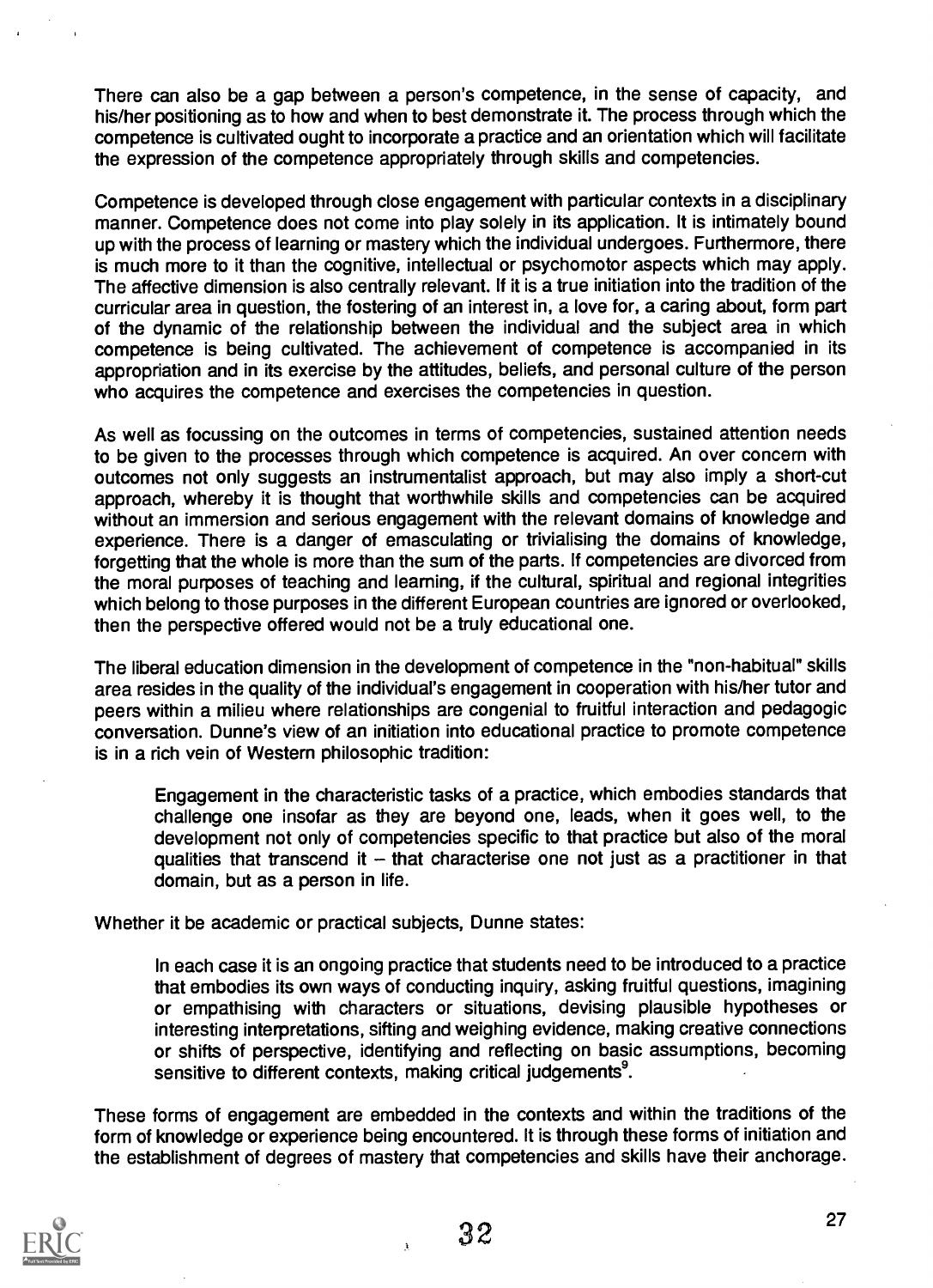The inductive and experiential experience involved gives authenticity to the personal achievement which distinguishes it from the superficial regurgitation of received knowledge or attitudes which are sometimes rewarded by the form some public examinations take.

In section 2.3 of the "Introduction Notes for the symposium" it is truly stated:

To say that one is learning to become skillful in some field or other one day is not really meaningful unless the skill is already present in some degree, even if only in embryo. A skill is developed, enriched, enhanced or consolidated on the basis of an initial level of ability. (p. 5).

The engagement with the "doing" of the special features of domains of knowledge at appropriate levels of complexity, under the guidance of a teacher who has established a good level of competence within that domain, needs to be established as the common pattern for education. The apprenticeship dimension is integral but it should not be an imprinting or moulding process, but rather the opening up of subject area in its richness, experience and tradition by a mediator who has established a degree of mastery within it and has a regard and enthusiasm for its values.

It was such an approach that Bruner advocated when he wrote about the "doing" of a subject, the basic objective of which was to make the subject the pupil's own, to make it part of the pupil's own thinking whether it be physics, history or whatever subject. He wrote:

What seems to be at work in a good problem-solving "performance" is some underlying competence in using the operations of physics or whatever, and the performance that emerges from this competence may never be the same on any two occasions. What is learned is competence, not particular performances'°.

In the Concept of Mind, Gilbert Ryle drew the distinction between "knowing that" and "knowing how." These features are interrelated but they underpin skills or competencies in different ways. All skills require "knowing how," and practice and guided monitoring to help their acquisition. Some skills of a routine, habitual character may require little of "knowing that," but others may require a great deal of reflection, knowing that/theorising and intelligent thinking during the exercise of the competency. As Griffith remarks, "Where reflection and theory are needed to develop a skill they must be built into the learning of it<sup>11</sup>." This does not mean that in the practice of high-level competencies the individual needs to be always conscious of the theoretical underpinning of the action. With experimentation and practice he/she will have made their own of the theoretical framework of reference to which they have been inducted, so that the "knowing that "will have permeated the individual's approach and become something of a habitual possession.

As well as the need for anchoring significant competencies within the domains of knowledge or craft traditions through genuine engagement in the *doing* as part of the process, fluency in and mastery of the competence are fostered through practice and guided, particularly at the early stages, by one who exemplifies the competence. It is by engaging in a large number of appropriate learning experiences, that general competence is promoted. By an accumulation of experiences a kind of synthesising power sets in which leads to competence. Where this occurs through a balanced education, incorporating an initiation into and engagement with the core and dynamic thrust of a range of central subject areas, the individual should have a competence in many areas as a result and be able to demonstrate them to a large degree in the exercise of competencies. It is through such processes that the central goal of "learning

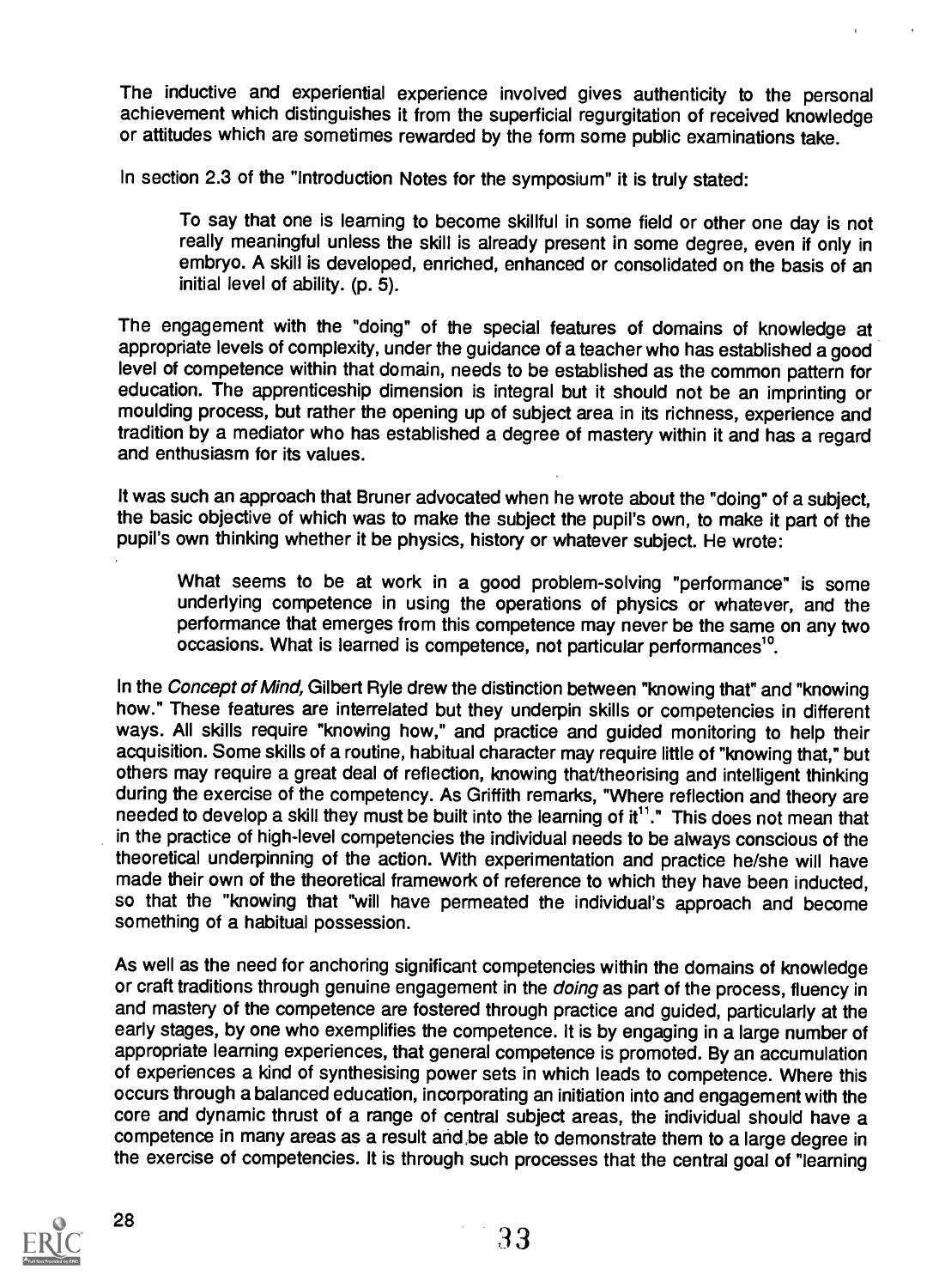to learn" can be best promoted. The process of establishing the fluency or mastery, should incorporate specific guidance and experience in the transfer of the competence to a variety of contexts and situations.

The development of competence is most often achieved through a sharing with others of the richness, qualities and characteristics of the subject area in question. The social context and the affective dimension have an influence on attitudes to the subject and the competencies associated with it, particularly during the early period of apprenticeship and nurturing. The feature of the cultural heritage being explored and encountered has within it the contributions of many. It is not just a "stock of knowledge" which is being "transmitted" in a passive or inert fashion. Rather, the participant, together with peers and mentor, is actively engaging with the material through a process which is proper to the integrity of the subject, and hopefully contributing in some way to the on-going resource. The learning environment, a school, should be organised in such a way that it is seen to be in harmony with the competence forming activities. The planning, provision and evaluation of subjects should seek to promote the achievement of competence by the students and to provide opportunities for the exercise and practice of appropriate competencies.

The way the curriculum is organised and delivered may undermine the formally declared educational aims of the school. Structure can dominate intentionality. For instance, if the school declares as one of its aims the fostering of competence in relation to democratic living and is run in an authoritarian top-down way, which does not provide pupils with opportunities and occasions for the exercise of appropriate democratic competencies, then, the contradictions can undermine formal sessions of "knowing that" in relation to civic and political education. Furthermore, the general school climate and the "hidden curriculum" of the school can favour or inhibit the cultivation of pupil competence. School links with local communities and network relationships with outside agencies can also broaden the opportunities for the application of competence. Well organised social and work experience can add valuable dimensions to the practice of competencies and underline aspects of the transfer of competencies.

The opportunities for the development of competence and valuable competencies exists, of course, for practical/vocational subjects as well as for traditional academic subjects. Just as, in the past, due to poor pedagogy and assessment practices, the study of academic subjects has not always yielded competencies which were possible, so, in the case of vocational studies there have been instances where the imprinting pattern prevailed. Students were trained in very discrete and specific modes to operate within highly compartmentalised areas of work. Here the competence as exhibited by an employee in the performance of the pre-determined skill could be of a high standard, viewed from the habitual skill perspective, but, which was not educational or emancipatory for the individual and led to little, if any, generalisation or transfer. The radical changes which have taken place in many working environments have led to the obsolescence of narrow skills and demarcated competencies. As the "Introductory Notes" state:

The abilities which were traditionally a feature of this or that trade are no longer adequate. It is now also necessary to be able to anticipate a difficulty, take decisions, cooperate with others and adapt one's actions. The present uncertainty about the evolution of occupational activities and employment merely reinforces this demand for general competencies. (p. 6)

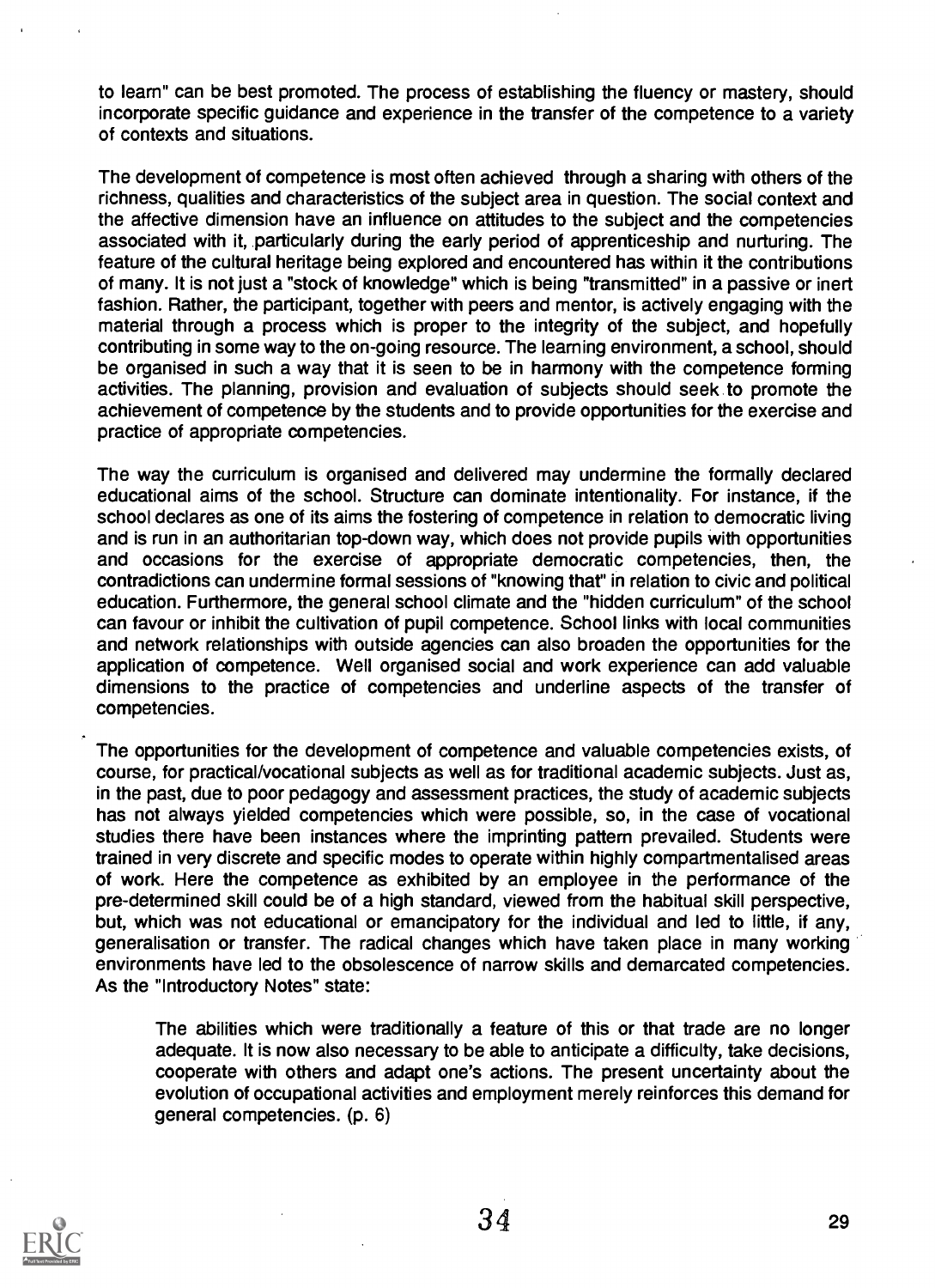In this context, it is noteworthy that the European Roundtable of Industrialists recently called for a commitment to general education in the liberal education tradition as the way forward, rather than narrow vocational training<sup>12</sup>.

The specific vocational competencies need to be rooted in the broader cognitive, emotional and social development of the personnel involved. The process through which competence is fostered in vocational contexts should share many of the qualities enunciated above for personal engagement of the participant with the subject content. Under various forms of enlightened apprenticeship the "knowing how" may feature more than the "knowing that," but the need for understanding, transferability of skills, ability to adapt and to innovate, are increasingly important for the individual's personal and social living, as well as for his/her employment situation.

#### 4. Strategy for Promoting Competence

How one assesses the existence or quality of competencies has a very intimate bearing on the way the education system operates in nurturing them. In the case of the early competency movement, discussed above, the driving desire for measurement of a standardised character coincided with a flawed view of competence and led to a fragmented, itemisation of skills and so-called objective tests which had deleterious backwash effects on the education process. It has long been established that the assessment procedures employed in education have a huge influence on how teachers teach and on the character of the learning process. A recent OECD study emphasised:

... in today's schools assessment has become one of the main influences on how children learn and teachers teach. Its influence is pervasive, often distorting teaching and learning through testing, examining and short-term memorising<sup>13</sup>.

A major reform task facing education systems is the devising of assessment procedures which would be sufficiently sophisticated, sensitive and flexible to evaluate competencies which are seen as desirable outcomes of students' engagement with the education system. As was stated. earlier, competence may not be fully measurable through performance. Despite this caveat, it is legitimate to assess evidence of competence as revealed in performance. If the predominant concern is to evaluate store of knowledge, powers of retentiveness etc., then traditional terminal examinations can generally be relied on to do the job, more or less reliably and validly. If, however, a broader range of competencies is being sought, then more varied, and more valid techniques are necessary. Even at that, there may be some desirable competencies which do not lend themselves to evaluation through traditional modes of assessment. Qualities such as interest, initiative, commitment may be best assessed indirectly rather than through targeted tests. An over-emphasis on measurement may also result in distorting and seriously delimiting what are stated as desirable competencies in order to fit them into patterns which can be more feasibly measured.

As well as traditional written examinations many educational systems have been employing a variety of assessment techniques such as orals, aurals, practicals, projects, continuous assessment, school-based assessment, observations of group activity etc. However, the employment of a full battery of assessment measures can be very expensive and take up a great deal of professional and administrative time. The "poetry" of desirable competencies should not distract from the concrete context and processes which are the bedrock for their cultivation, nor from the mechanisms which would be needed to find out if, and to what degree, the competencies had been appropriated by pupils.

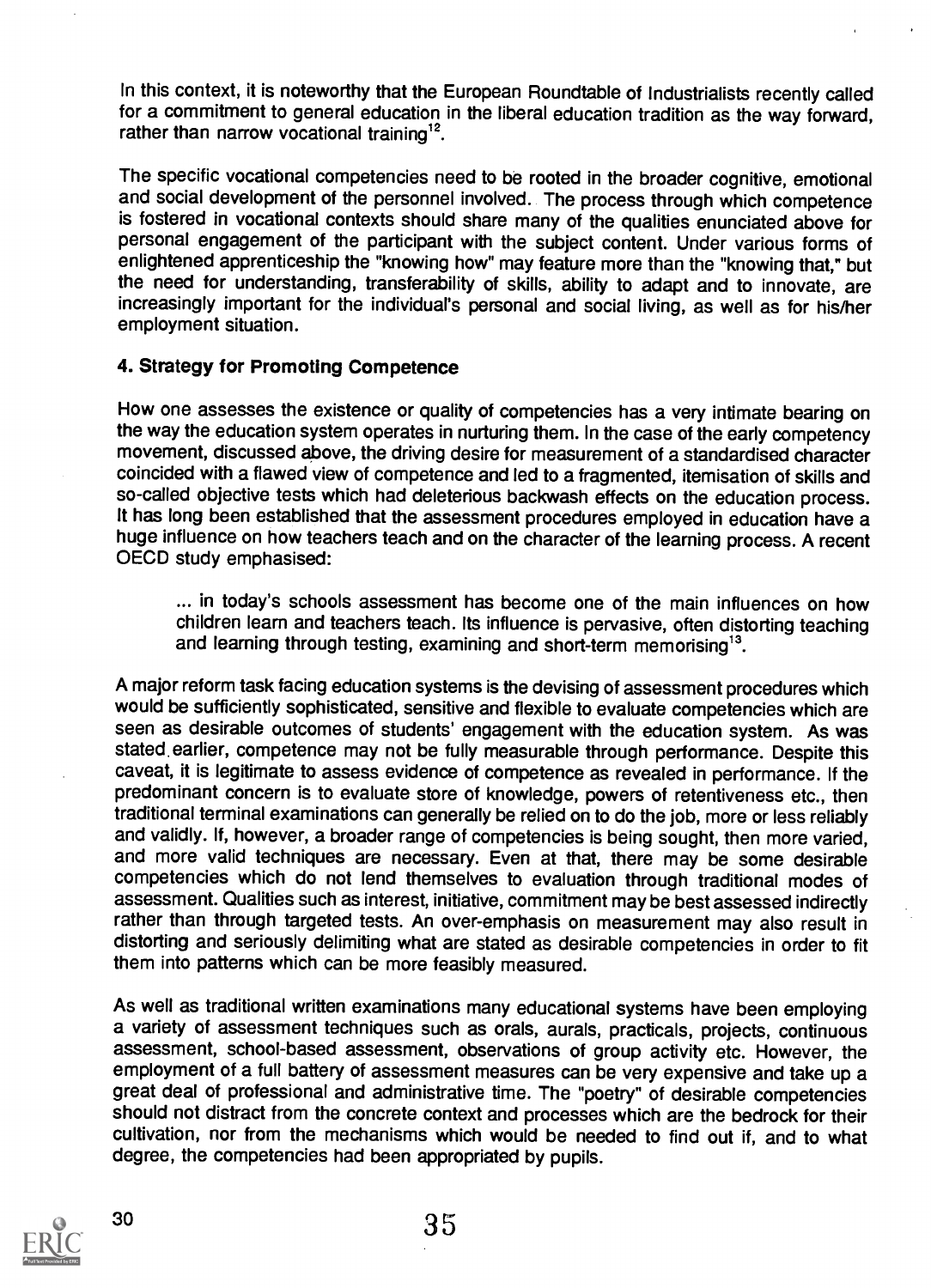Recent policy statements by Ministers of Education in the EU and in the OECD have emphasised a concern for the identification of "key skills" and competencies and for "more sophisticated and transparent approaches for assessing and recognising competence<sup>14</sup>." These declarations of political intent may bode well for the type of investment which will be required to make the desired progress in these areas. The statements also highlight the need for the application of a lot of thought as to how this widespread contemporary concern for key competencies may be best handled.

Once competencies are not uprooted from the definite contexts in which they are nurtured and seen as a package which somehow can be directly focussed on and produced outside of such contexts, then there can be value in identifying overarching competencies which should be aspired to. They can serve as overall goals. The perennial question is how can they be really fostered? The gap between the general statements and where individuals start out from may leave a great deal of uncharted territory. What would be important is that statements of competencies do not come to be seen as admirable characteristics but of little practical import. They begin to be more effective when they are kept steadily in view and are drawn upon to inspire and influence statements of objectives in particular subject areas and statements of performance standards in assessment. This gives a more intimate and linked relationship with the contexts in which they can be practised.

In the course of the curriculum reform work undertaken over recent years by many countries, there is evidence of worthwhile efforts in the designation of worthwhile objectives for many subjects and a clearer articulation of the competencies which engagement with the subjects should promote amongst pupils. The approach being taken is much richer than the older competency movement. In the context of serving a very heterogeneous pupil population, new pathways and courses alternatives to the traditional academic grammar school are being implemented for the 15-18/19 age groups. The diversity of course options, the more applied emphases in many of them and the greater linkage to the out-of-school environment, open up valuable opportunities for varied talents and aptitudes to be fostered.

In most subjects efforts are being made to shift from a teacher-centred, didactic pedagogic approach to more active learning methods. These facilitate the pupil's personal engagement in the "doing" of the subject and allow opportunities for the practice of relevant skills and competencies within a learning environment which seeks to be supportive. By the accumulation of much guided experience over a range of subject areas, in harmony with pupils' interests and abilities, the desired generic skills can be cultivated and these can be transferable. The general life of the school can also provide many opportunities in the way it is organised and in the range and quality of its non-classroom activities. Debates, sports, cultural events, outward bound programmes, social activities, school-to-work programmes all provide opportunities for the building of competence and confidence, resulting in many significant competencies. As was noted, the modes of assessment of pupils' competence have a very significant bearing on its promotion. New approaches to curricular content, improved and varied styles of teaching need to be matched by the appropriate assessment procedures. A closer matching between the competencies to be developed and the techniques of assessment to be employed as well as the investment of time, effort and expertise in the actual assessing of competence  $-$  all pose continuing challenges to educational systems.

The concern about *outcomes* of the education system, such as the more widespread achievement of key competencies, as identified in the Introductory Notes to the symposium, is valid. However, the best possibility of achieving them may be through a more realistic

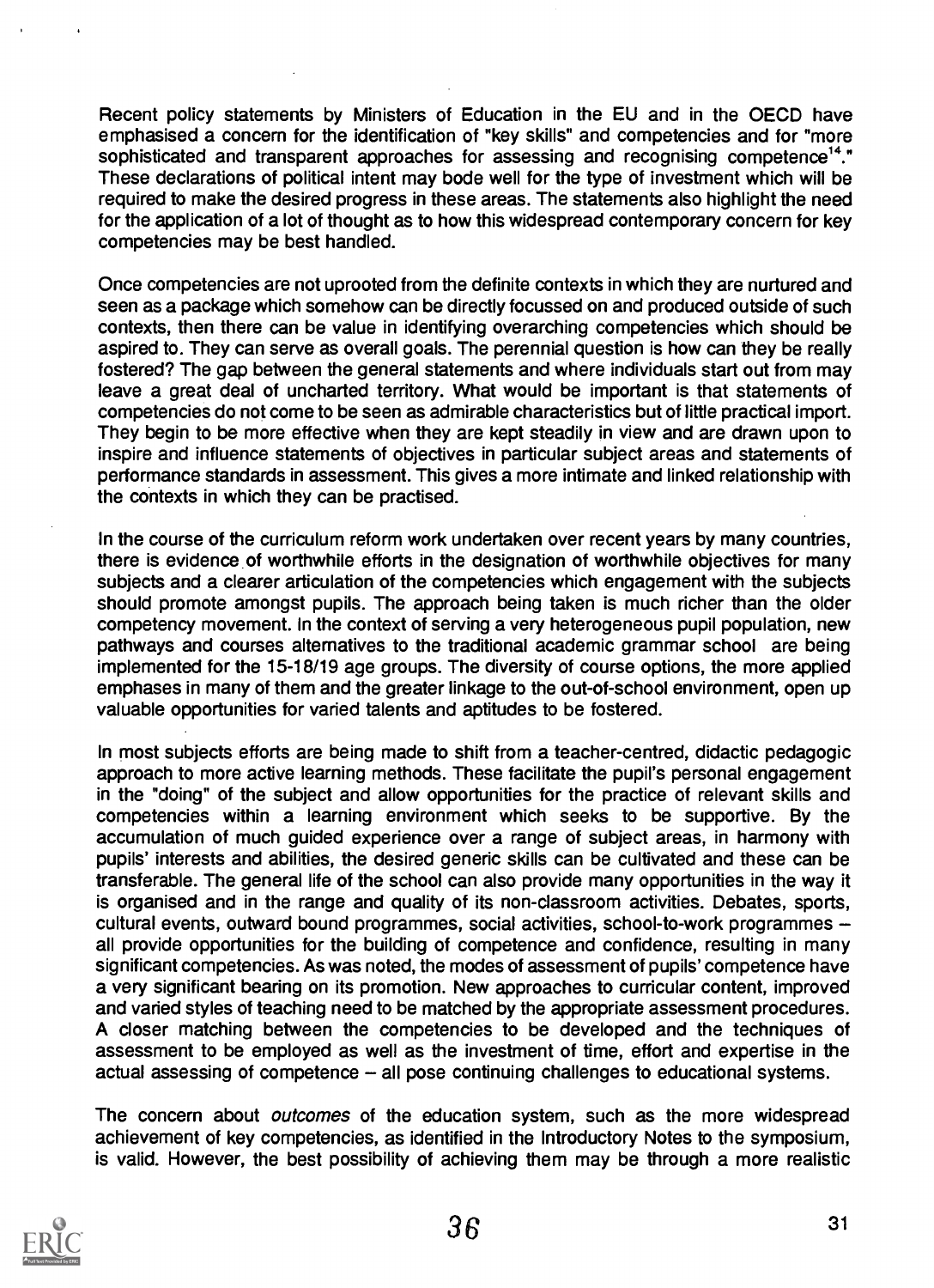expectation of what schools should seek to accomplish for their pupils and more emphasis on the processes by which these purposes may be achieved. While it may not be glamourous, a credible strategy for the way forward may be a serious, widely located commitment to informed, sustained and targeted support for the efforts being made by schools to bring about the many reforms underway. As was discussed in the opening section of this paper, schools are facing many challenges, even when operating in relatively favourable circumstances. Many schools face very daunting social, economic and cultural circumstances wherein the poetry of competencies seems far removed from day-to-day custodial and socialisation grinds. It is vital for policy makers and reformers to keep in close contact with the realities of school circumstance, to learn from the implementation experience of on-going reforms, and to attend to the capacity of school personnel in a patient and sustained way towards the development of desired competence among the greatest possible number of pupils. This is not the occasion to spell out the measures required, but Husen's warning is still relevant and should be borne in mind:

The gap between goal rhetoric, what the school is supposed to achieve, and the resources and conditions conducive of attaining these goals has tended to widen<sup>15</sup>.

There may be much to be gained at this time from a consolidating approach whereby international bodies could harvest what is valuable from the extensive research, development and reflection which have taken place with regard to the secondary school in modern society. It is within such an in-depth appraisal that the current widely shared concern for competencies many find its most productive outcome.

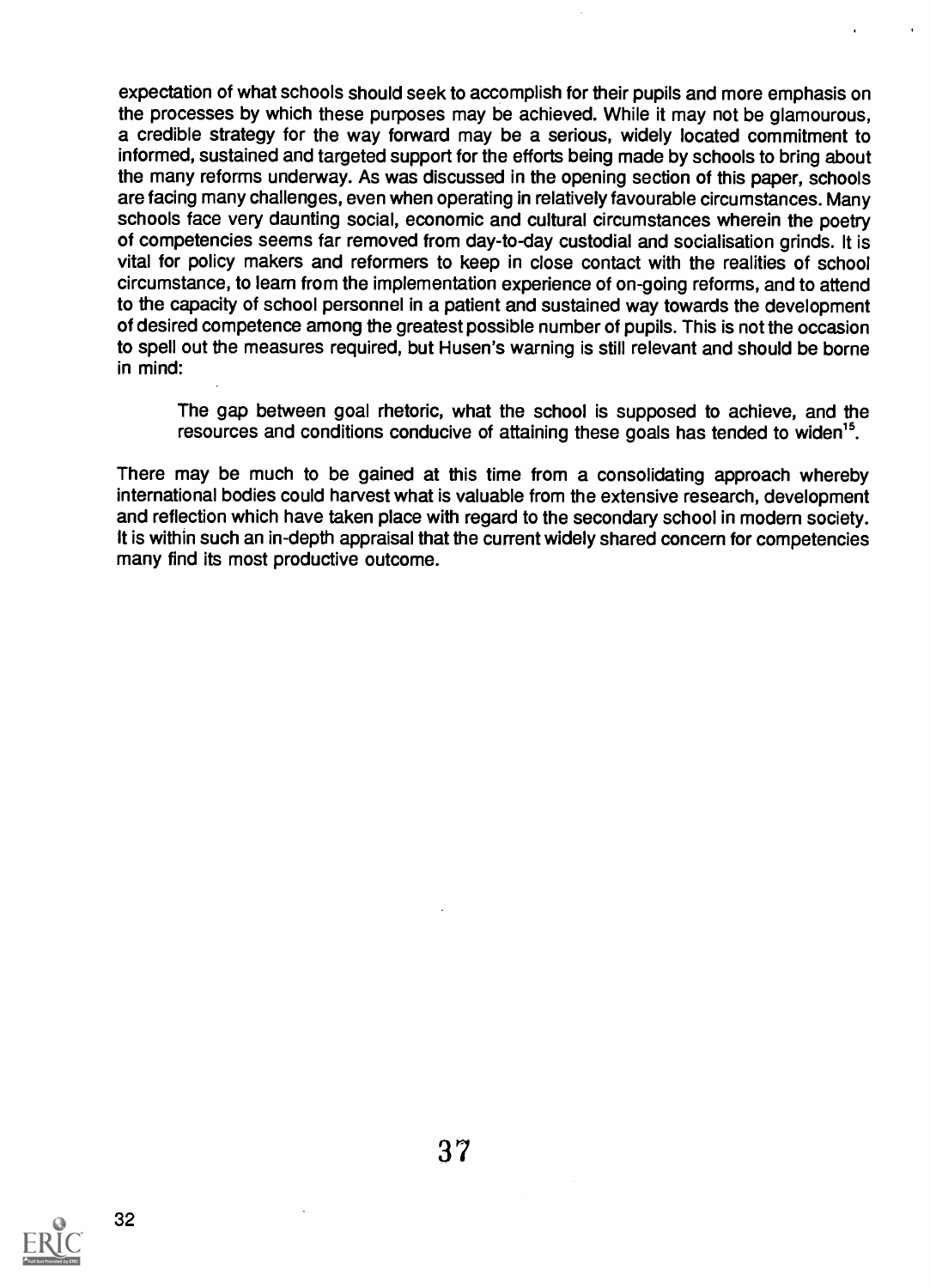# References

- 1. Philip Coombs, The World Educational Crisis (Oxford University Press, 1968); Torsten Husen, The School in Question (Oxford University Press, 1979); Howard Gardner, The Unschooled Mind, (London: Fontana Books, 1993, ed.).
- 2. Michael Fullan, The New Meaning of Education Change, (London: Cassell, 1991, ed.); Change Forces: Probing the Depths of Educational Reform, (London: Falmer Press, 1993).
- 3. Padraig Hogan, The Custody and Courtship of Experience: Western Education in Philosophical Perspective, (Dublin: Columba Press, 1995) pp. 138-225.
- 4. Edward R. Fagan, "Competence in Educational Practice: A Rhetorical Perspective," in Edmund C. Short, Competence: Inquiries into its Meaning and Acquisition in Educational Settings, (University Press of America, 1984) pp. 3-16).
- 5. Paul S. Pottinger, Joan Goldsmith (eds.), Defining and Measuring Competence, (U.S., Jossey-Bass, 1979) p. 42.
- 6. Susan V. Mangan, Suzanne M. Gassner, Critical Issues in Competency Based Education, (U.S., Pergamon Press, 1979) p. 80.
- 7. William E. Doll, "Developing Competence," in Edmund C. Short (ed.) op. cit., pp. 123-140, p. 125.
- 8. Allen T. Pearson, "Competence: A Normative Analysis," in Ed. C. Short (ed.) op. cit., pp. 31-40, p. 37.
- 9. Joseph Dunne, "What's the Good of Education" in Pádraig Hogan (ed.), Partnership and the Benefits of Learning, (Dublin: Educational Studies Association of Ireland) pp. 60-82, p. 77.
- 10. Jerome S. Bruner, "The Relevance of Skill or the Skill of Relevance," in Jerome S. Bruner, The Relevance of Education, (London: Allen and Unwin, 1972) pp. 108-117, p. 111
- 11. Morweena Griffiths, "The Teaching of Skills and the Skills of Teaching," in Journal of Philosophy of Education, (London: Carfax, Vol.21, No. 2, 1987) pp. 203-215, p. 211, and Gilbert Ryle, The Concept of Mind, (London: Penguin, 1973).
- 12. European Roundtable of Industrialists, Towards the Learning Society, (Brussels, 1994).
- 13. OECD, Performance Standards in Education: In Search of Quality, (Paris: OECD, 1995) p. 7.
- 14. Communique from OECD Ministers for Education, 17 January 1996, par. 9, and EU White Paper, Teaching and Learning: Towards the Learning Society, (Brussels, 1995) pp. 33-37.
- 15. Torsten Husen, The School in Question, p. 125.

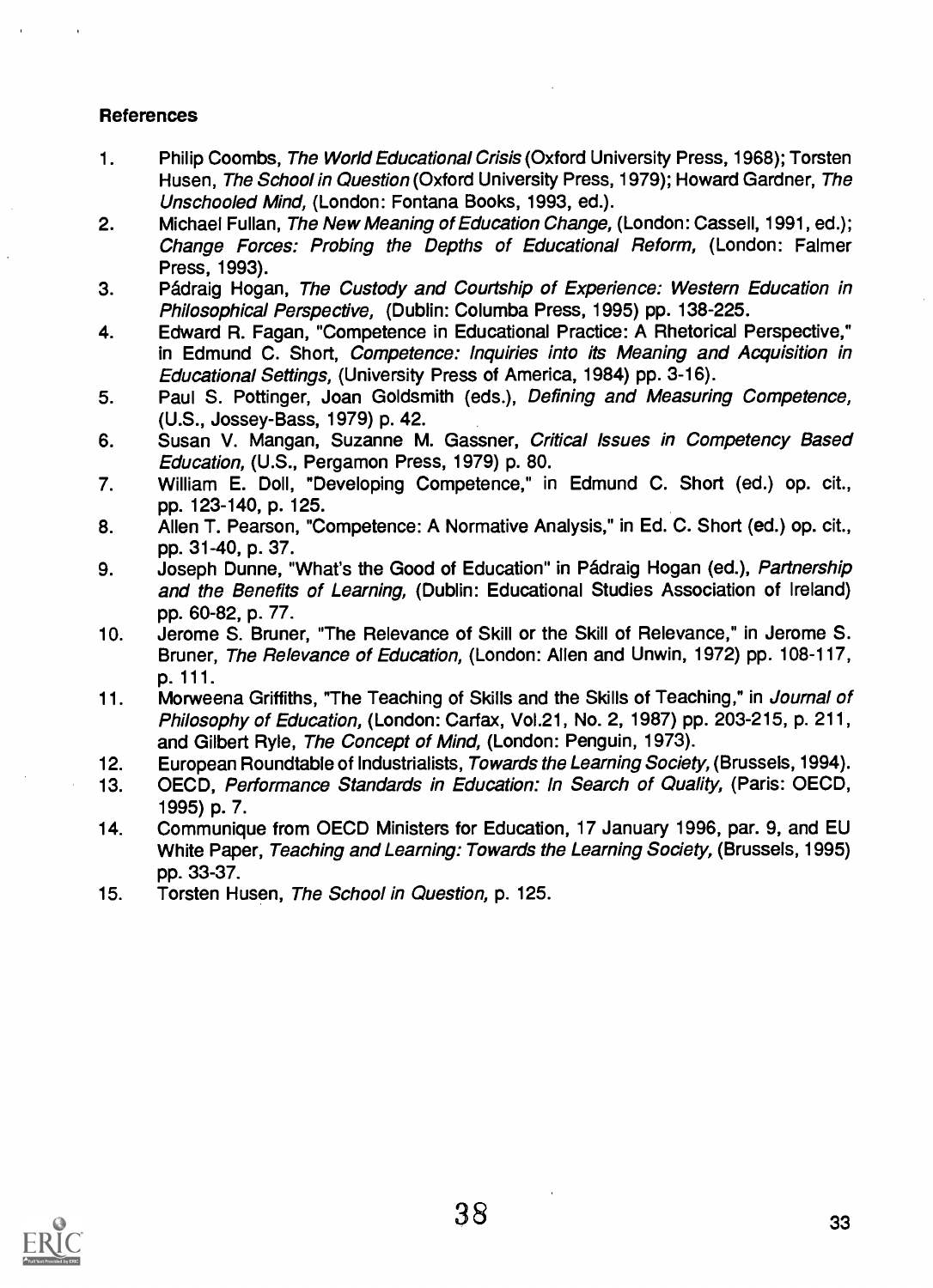# Appendix II

Individual competencies and the demands of society

by Gabor HALASZ National Institute of Public Education, Hungary

### 1. Introduction

During the past few years competence has become a very frequently used word in educational literature. The reason for this is, I think, in the fact that the meaning of the world competence emphasises real capacity to apply knowledge. A person is competent if he or she has the knowledge and, at the same time, is capable to use it. Knowledge, form in respect, is less than competence.

It is not surprising that the world competence was emphasised first in curriculum theory. Curriculum specialists have always stressed that we have to make a difference between learning and knowledge, on the one hand, and knowledge and competence, on the other. Learning makes sense only if it produces knowledge, and knowledge makes sense only if it produces competence. The ultimate goal of education is the development of competencies in the individual. Education is successful if it produces people who are competent, that is they can take responsibility for action in a given field.

It is even less surprising that politicians particularly welcome this approach to curriculum theory. Society maintains schools not for making pupils simply learn but for making them know. And society wants pupils to know not only because knowledge is valuable in itself but because it enables us to act, to produce values, to create products, to solve problems. Society needs not simply educated people but competent people. Politicians who are more and more worryied about how efficiently schools work are especially interested in the concept of competence.

Teachers, educationalists and politicians working on the realisation of the European idea are right to raise the question: what competencies European society needs. What competencies schools have to develop in our pupils if we want them to become members of a European society. And, the question which is perhaps the most delicate one: how these competencies can be developed.

#### 2. European needs

The question this symposium has to answer or, to be more modest, has to reflect on is: whether we can define particular competencies needed by the future European society.

When the aims of the project "A secondary education for Europe" were set, one of the key questions was how far we can speak about European society. The term "European society" is, I think, a metaphor. It is probable that, in the foreseeable future, we shall not have a European society in the same sense as we have French, German or American societies. Europe is a federation of countries which will keep their sovereignty, their cultural identity and their particular national goals.

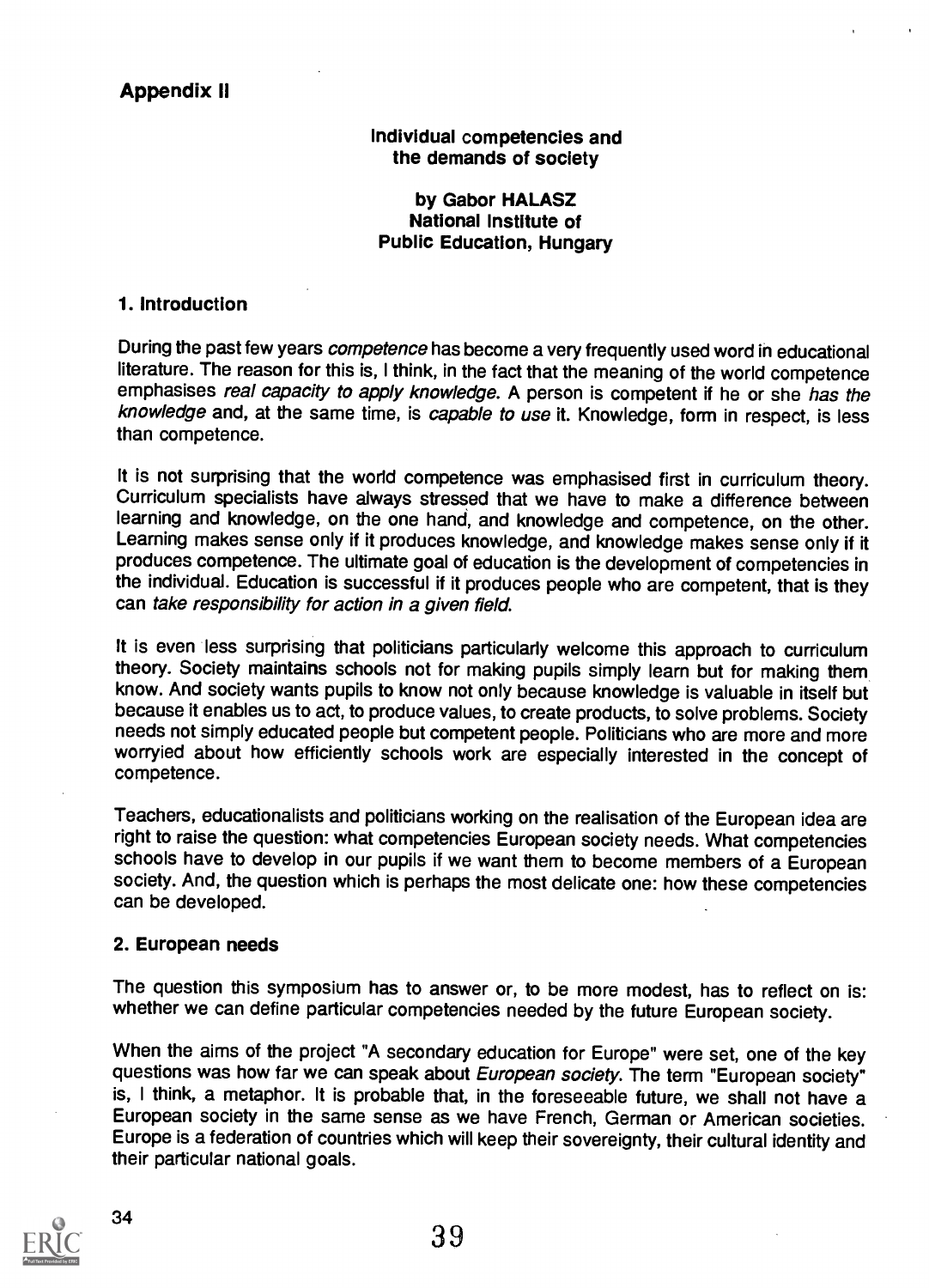On the other hand, it is clear that even the already existing similarity of European societies allows the common definition of needs. The common definition of needs becomes unavoidable with the increasing number of issues dealt with at European level.

Many issues could be mentioned here. Environment protection, for instance, can no longer be dealt with at a national level and, at the same time, it needs education policy answers. The human or minority rights issue is a similar one. It is a common interest of all European nations that these rights are respected in each country, and this also requires actions in education policy. For those European countries which open their labour market to others a certain level of co-ordination of their vocational-technical training policies becomes indispensable and this naturally has repercussions on general education policy. If European higher educational systems become more and more interrelated and an increasing number of students spend part of their time studying in another country, higher education entry and leaving requirements will have to be harmonised. This also has direct impact on school education.

We all know that Europe is necessarily multilingual and multicultural. Our common cultural heritage and common responsibilities cannot hide the fact that we have come from nations with significant cultural differences. Europe is created by states and nations with strong and different cultural traditions. As members of the community of the European nations they have to develop a new culture of co-operation which is without has no precedent. They have to do much more than what they have traditionally done in international contacts. Traditionally, international co-operation could be concentrated on activities such as, the elaboration of general agreements or the solution of acute problems, and only a restricted circle has been involved in them. Now, an increasing number of people with very different cultural backgrounds have to work together intensively and efficiently on common projects on a daily basis.

# 3. Social and economic challenges in Europe

It is a commonplace that the social and economic context of education is rapidly changing and that the pace of this change is faster than ever in history. The rapidity of the changes makes it extremely difficult to identify the future demands of European societies and economies of the next decades. There are, however, a number of values shared by all European nations and there are some well-identified challenges which have direct implications on what competencies education should develop in our pupils.

# 3.1 Preserving open societies

Europe is the community of open, democratic societies. This leads to two major challenges that have serious educational implications. On the one hand, the preservation and the protection of an open society requires permanent efforts. It also requires individuals who are willing and who are able to make these efforts. On the other hand, to live in an open society puts serious burdens and responsibilities on the individual. School education has to play a major role in developing those individual competencies that enable us to bear these burdens and these responsibilities.

European societies are open also in the sense that they are permanently exposed to cultural influences coming form other societies. No European nation can prevent the penetration of intellectual, cultural or linguistic influences of other nations. The number of contacts with other cultures, directly or through the different channels of telecommunication is already extremely high and will further increase. Every culture has to have the capacity to absorb the foreign

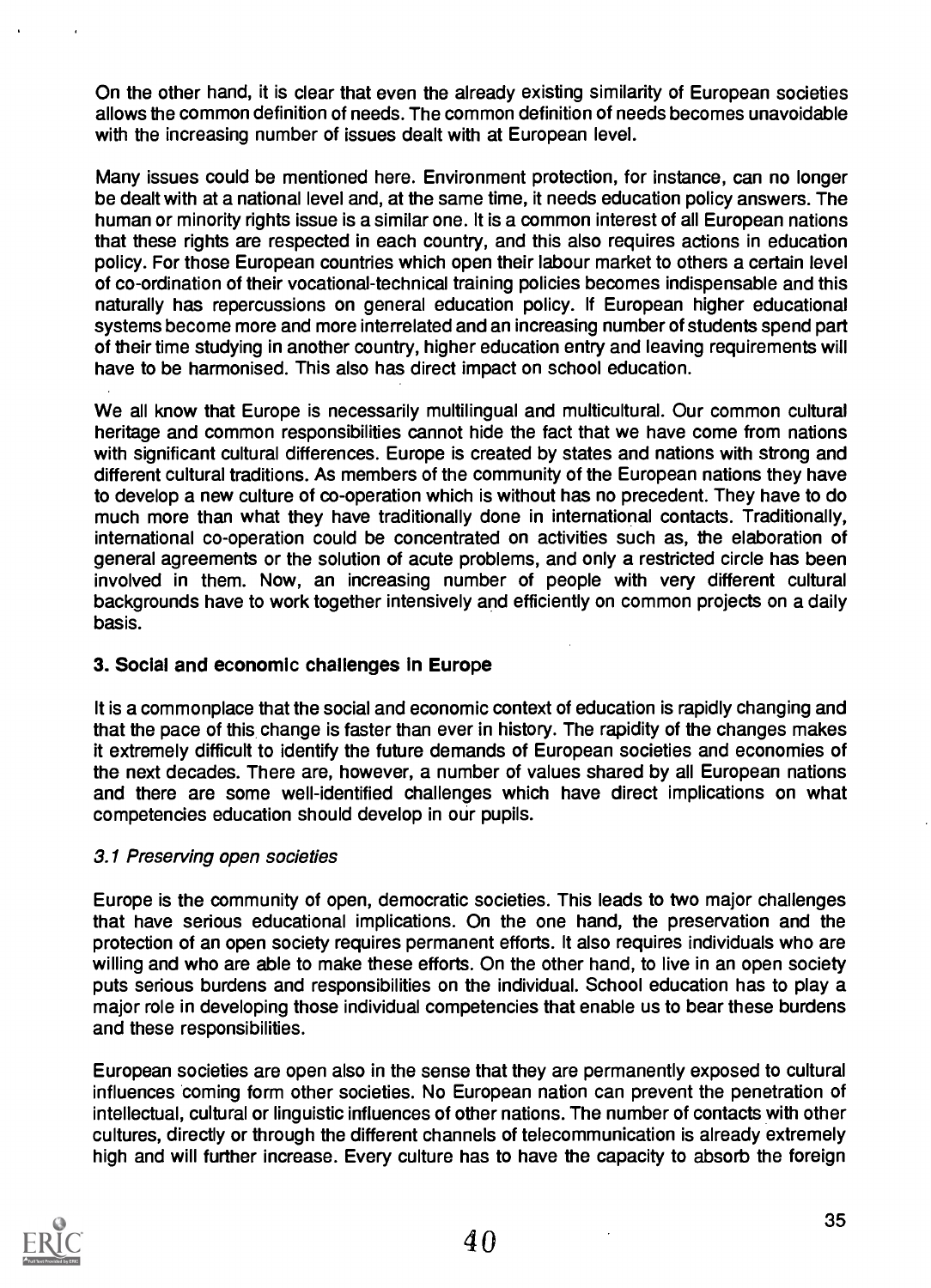influences without being threatened by disintegration or loss of identity. This capacity is partly a social one, but it depends mainly on capacities possessed by individuals. Individuals living in Europe have to possess the competencies that are needed for life in a milieu of cultural diversity. These competencies are partly of a psychological nature: only persons with correct self-perception and confidence are able to appreciate cultural diversity.

# 3.2 The challenges of multilingualism and multiculturalism

Probably we do not exaggerate if we say that the biggest challenge of European development is connected with ultilingualism and multiculturalism. We all know that language is the most important "carrier" of culture. Some kind of simple common culture can probably be created even without spoken language but the common spoken language is a fundamental condition of our cultural richness.

In European communication we use mainly English or French. Most of us have learnt these languages in school, and the language skills of many of us put serious limitations on our communication. The number of misunderstandings and misinterpretations is inevitably much higher in our foreign language communication than when we communicate in our native language. When we are communicating in a foreign language we express ourselves, in general, in a reduced way in order to help understanding. We need more feedback, more repetition, more clarification. But, nevertheless, communication has to have the same level of efficiency, that is it has to produce the same results: precisely formulated agreements or contracts, clear texts of regulations, accurate instructions for users, etc. These have to have the same quality as if they had been produced by communication in the native language.

In the emerging European networks and organisations people coming from different cultures and speaking different languages have to analyse problems, elaborate practical solutions, evaluate results of actions and formulate plans for execution. They face conflicts that have to be solved together and they face situations of emergency when rapid action is needed. If we want European organisations to work in an efficient and reliable way people working in them will have to master special skills. A new type of competency will have to be defined. I would call it: efficient co-operative work in a multilingual context.

A number of questions arise here. How extended is the circle in which the need for this new competence really appears. Is it only the very limited number of people who are actively involved in international projects or is it much more extended? How far are our schools prepared to develop this new competence? How will teachers, who themselves have rarely had experience in co-operative work in a multilingual context, be able to do this job? How far are our schools equipped with appropriate pedagogical instruments for developing this competence?

#### 3.3 Economic challenges

An attempt to identify the possible directions of economic and labour market development and their implications for education policy was recently made at the meeting of the OECD Education Committee at ministerial level last January. The preparatory documents of the meeting, the discussion and the conclusions have been strongly influenced by the results of a study OECD has recently completed on labour market changes (the so called Job Study).

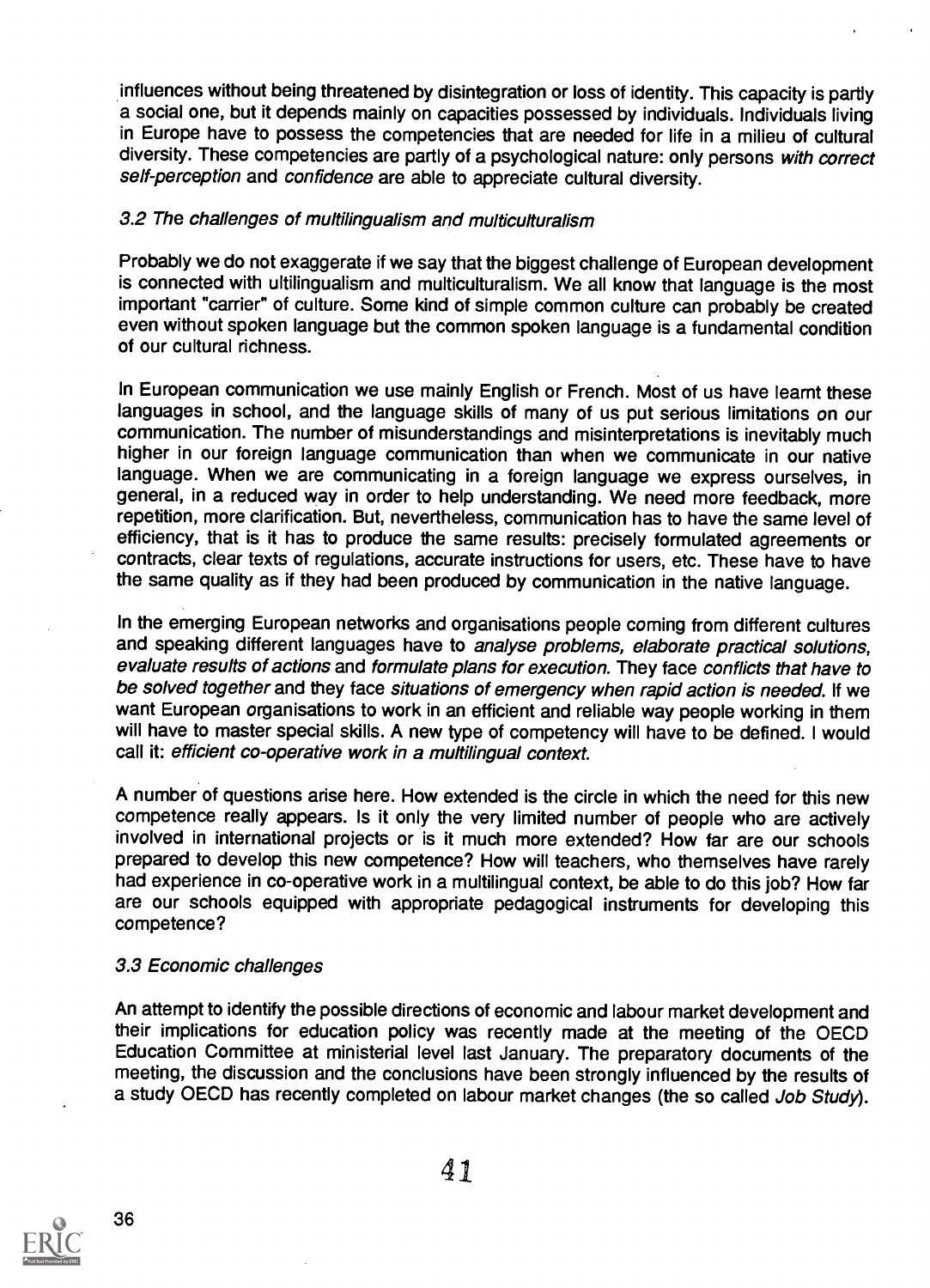A major conclusion was that given the rapidity of economic changes and, as a consequence, those of the labour market the traditional forms of education can no longer meet social and economic demands. No one can spend their whole life doing the same work: technological changes and economic restructuring due to global capital movements cause frequent alterations of work conditions.

Due to the rapid changes in the economy and labour markets shorter or longer periods of unemployment may occur in the life of everybody. Our capacity of getting out of this situation may determine our life chances. Not only must every child learn that periods of unemployment are a normal feature of life, but they also have to possess the skills that are needed for finding a new job.

The development of information technology has a tremendous impact on our everyday life. We live in an era where without a basic knowledge of information technologies we cannot solve our everyday problems, like drawing money from a bank, paying taxes, obtaining social security benefits or expressing our political wishes. This has, of course, far-reaching consequences on education: the basic elements of information technology have to be learnt by everybody, even for those who leave schools relatively early and those who never think of higher studies. We have to take seriously the word *computer literacy*. The lack of basic competence in computers will have the same impact on the life of the individual as illiteracy had at the beginning of this century: marginalisation and impoverishment.

The dramatic increase in the quantity of information that reaches us everyday can paralyse us if we are not able to select and to structure it. Anybody who has thirty TV channels in his home  $-$  which has already become a reality even in the less developed countries  $-$  or who has access to computer networks and databases all over the world finds himself in they are not able to separate the valuable information from that without any value. The huge mass of information that reaches us everyday contains both value and rubbish, both true messages and misinforming lies. The competence of selecting and evaluating information has and will have a determining impact on the life of individuals. This again has serious implications on school policy.

The typical prediction of the 1970s that states the time we spend in work will decrease for the benefit of leisure time seems to be denied by the development of the 1980s and 1990s. Data from the above-mentioned OECD documents indicate that in many countries people – at least those who have a job  $-$  work more that one decade ago. The increase of leisure time is a challenge mainly for those who are unemployed. However, since this is something that may happen to anybody, a preparation for using leisure time is an important task for our schools. Again this requires again the development of special individual competencies.

# 3.4 People, labour market and workplaces

Labour studies demonstrate that the composition and nature of workplaces is rapidly changing. The number of places where people have to work in an autonomous way, without permanent and direct external control is increasing. Less and less people work in companies organised according to the traditional Taylorian model where mechanical operations dictated by machines or strict work procedures were typical. An increasing number of people work with consumers or other types of clients.

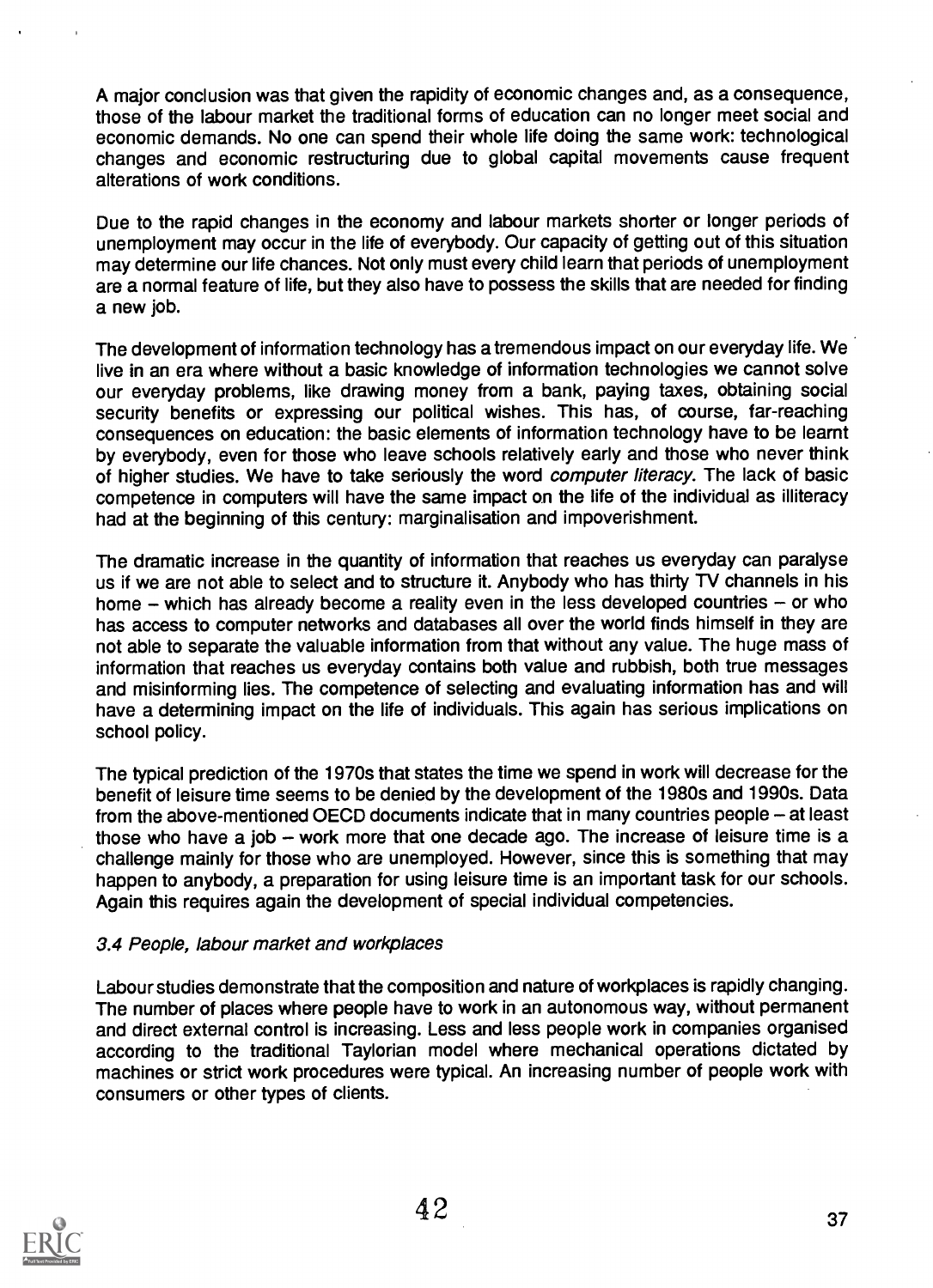Autonomy at the work place requires special competencies. A person working in such a workplace has to identify problems, to elaborate creative solutions to these problems, to be able to manage his/her time and, in general, to have a stronger feeling of responsibility. Working with clients or consumers also requires special skills, like empathy, understanding, politeness, communication skills, individualised application of general rules, etc.

Workplaces are also dramatically transformed by information technology. In an increasing number of companies computer knowledge is required even in relatively simple jobs. The lack of competence in this field, as mentioned earlier, is more and more likely to put people on the margin of the labour market.

Technological development can transform the whole nature of work. In my country, Hungary, which is in the less developed part of Europe, a few years ago telephones were a scarce commodity and computers were also rare. Today many people have home computers with a modem connecting them to others. We can see people using mobile telephones everywhere.

Teleworking, that is working at home and exchanging information with the workplace through computers linked with telephone lines is expected to develop very fast in the near future. According to OECD forecasts between 1994 and 2000 the number of teleworkers will increase from 0.6 millions to 12 million in Europe and North America.

#### 3.5 People, organisations and our life

Our societies are composed of complex organisations: companies, offices, hospitals, schools and many other types of institutions. Every day, in these organisations millions of decisions are taken by millions of human beings. The quality of our life, our economic well being and our cultural development depend on the quality of these decisions.

Decisions are taken by individuals, groups or communities. And the quality of the decisions depends necessarily on their competencies. It depends on how far they are able to analyse and understand complex situations. It depends on how far they are able to elaborate appropriate answers to the problems they face. It depends on how far they are able to communicate their answers to others and how far they are able to persuade others on the correctness of their answers.

It is our vital interest that the quality of the decisions taken by people working in the thousands of organisations surrounding us are of good quality. We can influence this by developing their individual capacities and competencies.

# 3.6 Educational implications of economic changes

The documents of the above-mentioned OECD Educational Committee meeting give us a rich selection of those intellectual and behavioural competencies that will be needed by people who want to be employable in European and North American economies in the next decades. A particular emphasis is put on competencies required by the modern economy taht are influenced by information technology.

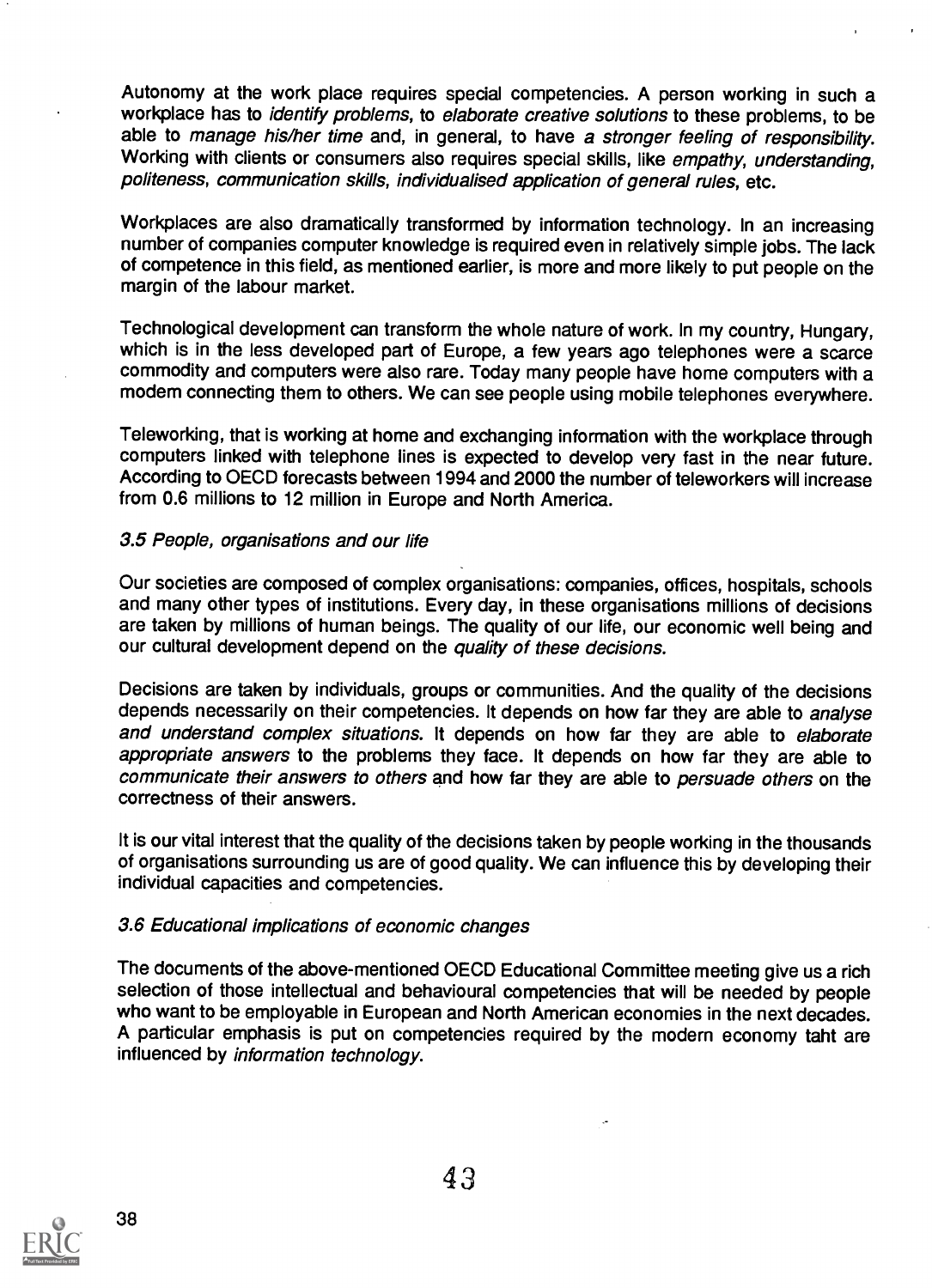The most frequently quoted competencies are mathematical-analytical skills, scientific ways of understanding and applying technological knowledge including information and communication science, the understanding of civics, economic science and arts, health and environment awareness, and moral reasoning and action. Since the future development of economies depends very much on their capacity of adaptation the most frequently mentioned competencies are connected with the capacity of the individual to renew his or her knowledge, that is the *capacity of life-long learning*. The capacity for life-long learning depends on competencies like the *possession of appropriate learning techniques*, the *capability to organise* information and the ability to work independently.

Since life-long learning occurs in most cases in groups, social and co-operative skills are also extremely important. Learning as an adult member of a group requires *critical self-awareness*, capacity to co-operate, capacity for self-expression, the democratic exercise of rights and duties and the tolerance of other's opinion.

All the competencies that have been listed are of a cross-curricular nature. They cannot be developed in traditional classroom activities concentrating on subject teaching. This leads us further to the question of how to achieve the goals. I shall come back to this at the end of this paper.

# 4. Modern and conventional competencies

All that was said about the competencies needed by modem European societies and economies raises a vital question: how general and how urgent is the development of them?

<sup>I</sup> think that we have to accept that social and economic development is and remains unbalanced. The rapid development and transformation characterising the leading sectors of the economy do not influence equally all sectors and all social groups. There are and there will be sectors that are less exposed to the changes. We have to think of these sectors of society as well. Although our schools have to concentrate their efforts on the development of capacities needed by modern European societies and economies, conventional or traditional capacities should not be neglected.

In a period of rapid social and economic change we cannot forget the need for the preservation of *social cohesion* and *stability*. This requires the acquisition of the traditional values of equity, solidarity and compassion with the socially disadvantaged. It requires the development of conventional competencies like the ability to distinguish between the just and the unjust, the capability for moral judgement, and the understanding of others' difficulties.

# 5. Social aspects

When we talk about new competencies needed by European societies we usually think in general terms without making distinctions between people or groups who have different positions in society. We cannot avoid, however, reflecting on the real relevance of the different new competencies for the different social groups.

I think we should make a distinction between at least three types of competencies. Firstly we can speak about *general basic competencies* that have to be developed in every individual living in European societies. These are the competencies without which any person would find him or herself on the margin of the modern society. We can mention basic numeracy, literacy and co-operation skills but in fact, the basic competencies are broader and more numerous

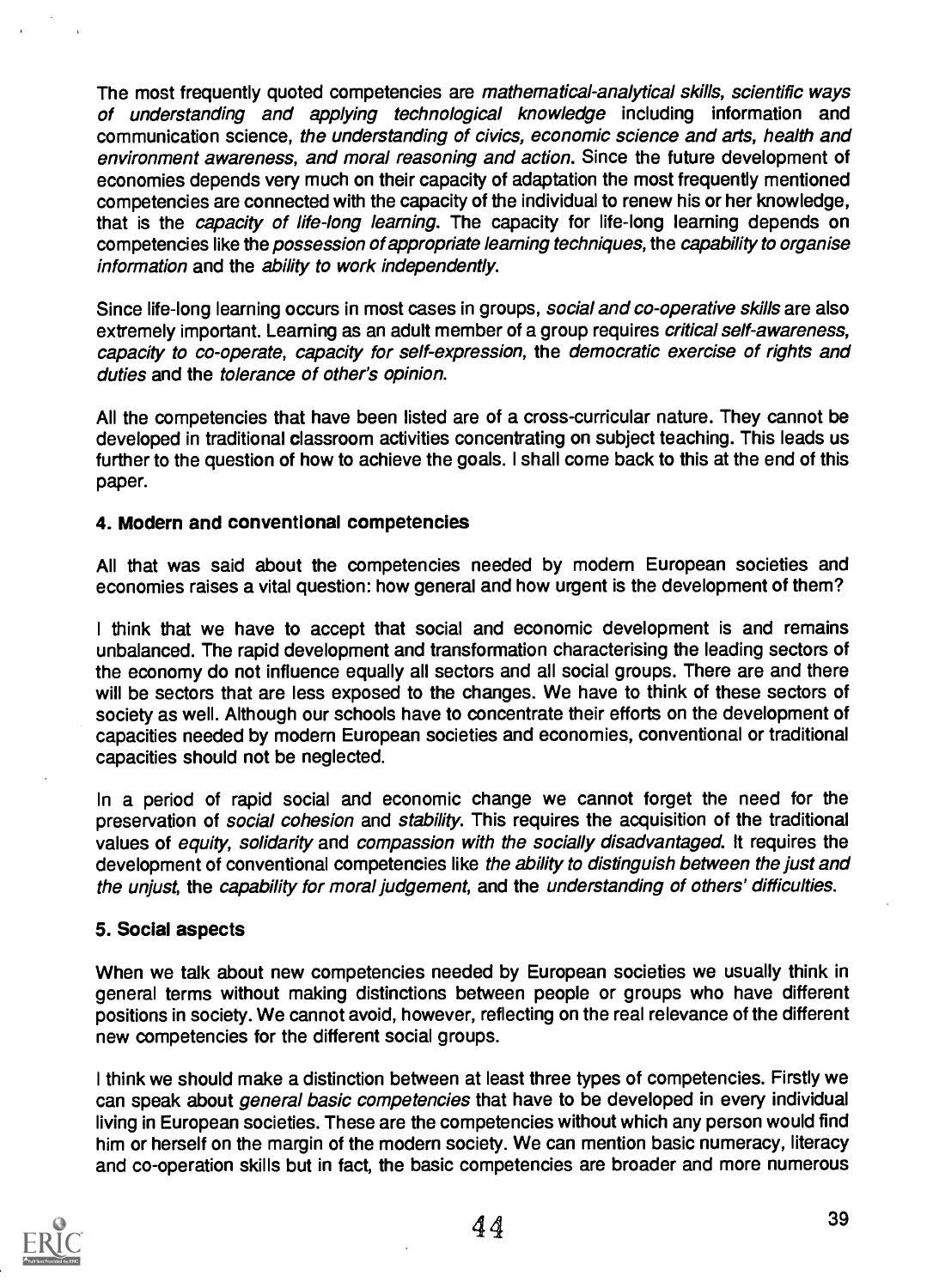than these in our days. As mentioned, even the basic daily functions of life require complex capacities. In our societies where everybody uses plastic cards for paying, where everybody has to use complicated computerised systems for buying simple train tickets and where everybody has to understand complex messages in different daily situations even the most fundamental capacities are highly complex. The capacity to learn can be mentioned here again as a basic competence, needed by everybody.

Secondly, I think, we should distinguish advanced or higher level general competencies. These competencies, by nature, cannot be developed in every individual but they have to be mastered by everybody having broader responsibilities with longer term implications. Those who take decisions with lasting impacts on others' life, those who are responsible for the efficient and correct use of public goods, those who communicate with larger communities or entire societies and those who produce and operate technologies that have an impact on many people need special competencies. These competencies are necessarily more complex and of a higher level than those that are needed by people responsible only for their own life.

Finally, I would distinguish those *special vocational competencies* that are needed by people practising given vocations. There is, perhaps, one element that should receive a particular emphasis here. The special competencies needed by different vocations may be very different. There are, nevertheless, many common elements that have to be developed in everybody independently of the special vocational field he or she enters. These are related partly to behavioural capacities like, for instance, manual skills, communication skills, reliability, accuracy or predictability, and partly to cognitive capacities like logical thinking, linguistic coherence or analytical skills. Most of these competencies, although they have direct vocational implications, can be the best developed in the framework of general education.

# 6. Achieving the goals

After setting the goals our reflection must be directed to the *instruments* which make it possible to achieve the goals. The definition of the competencies should be followed by the definition of the tools to be used for their development in our pupils. This reflection should lead to concrete proposals and recommendations for education policy.

The modernisation of curricula, textbooks and teaching programmes is naturally the main instrument education policy can resort to. It is obvious that in the process of developing the relevant competencies *teachers are the key actors*. The greatest difficulty is that many teachers do not themselves possess the competencies they are supposed to develop in their pupils. The role of initial and in-service teacher training is logically often stressed in this respect.

Although schools have to play a determinant role in developing the relevant competencies, they cannot achieve the goal alone. It is not surprising therefore that the role of other partners like civil organisations, representatives of industry or the media is also often emphasised. Competencies needed by modern European societies should be continuously expressed by these partners and communicated by them towards teachers and schools.

Finally, after defining the goals and choosing the appropriate instruments there is a need of evaluating the process and the results. We can hope that schools will devote sufficient attention and efforts to the development of the new competencies only if their assessment becomes part of the general system of educational evaluation.

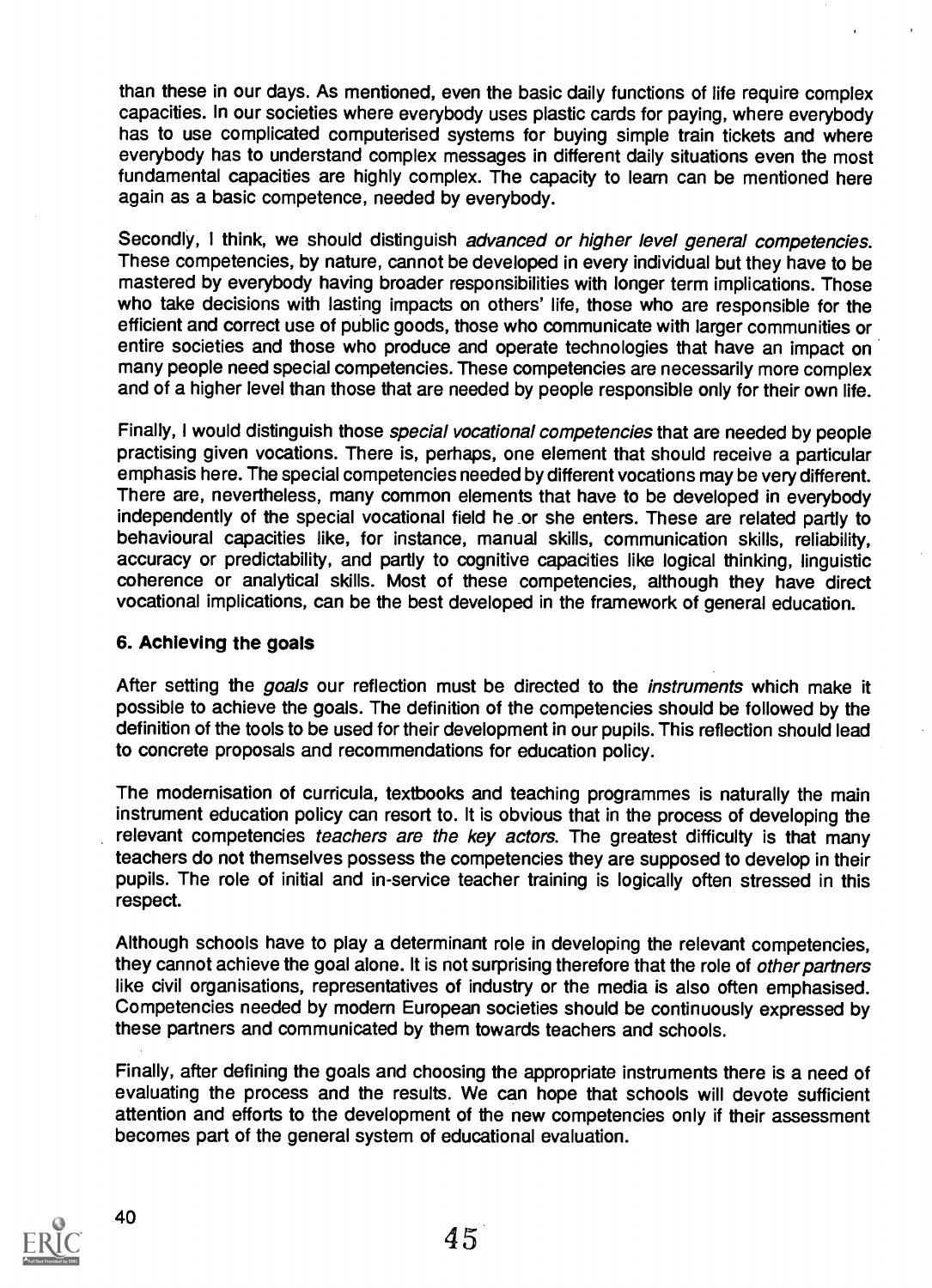# Appendix Ill

# Introductory notes by Jean-Francois PERRET

#### **Outline**

This introductory text is arranged in four parts. The first relates the topic of the symposium to the question of curricula, which are increasingly expected to reflect the essential knowledge and competencies that young people should acquire between the ages of 15 and 20 years.

The second part offers some guide marks concerning the concepts of competencies and key competencies, as well as their educational significance.

To enable the discussion to be based on actual examples, the third part puts forward a list of key competencies from which it will be possible to check whether we all have the same abilities in mind when talking about key competencies. It is precisely for that reason that the list is being submitted to the symposium's participants in advance for their personal assessment (see the appended questionnaire).

Finally, the fourth part looks at the circumstances in which key competencies emerge by considering the following fundamental questions: when, where and how do such competencies develop?

### 1. Re-examination of curricula

In recent years, the content and structure of curricula for young people between 15 and 20 years of age have had to be reconsidered. There are numerous reasons for this, which are linked to a variety of developments concerning the factual knowledge to be transmitted, the competencies expected, communication and learning media, approachs to teaching, target groups, post-secondary training courses and occupational activities. Here, we shall refrain from going over again the new contexts and challenges facing secondary education, as rapporteurs at the previous symposia have already done so.

We shall concentrate more particularly on a fundamental question exercising various circles affected by the functioning of education systems. These include, of course, teaching and educational research circles, but also cultural, economic and political circles.

The question can be summarised as follows: Are young Europeans assimilating between the ages of 15 and 20 the factual knowledge and know-how they need both now and in the future in order to cope with the changes our societies are undergoing? Are they acquiring the tools of understanding and action that will enable them to grasp the new cultural, social, economic and political realities now emerging as well as find their bearings in changing contexts of learning and work?

An initial reaction to this question is to consider the content of curricula in order to verify its relevance to present-day reality. Do such curricula, as educational projects, adequately express what society expects? Do they reflect society's objectives, ambitions and the current educational challenges sufficiently clearly? If the answer is in the negative - that is, if a curriculum no longer seems to meet expectations adequately - how can the curriculum be revised? What adjustments can be made to it?

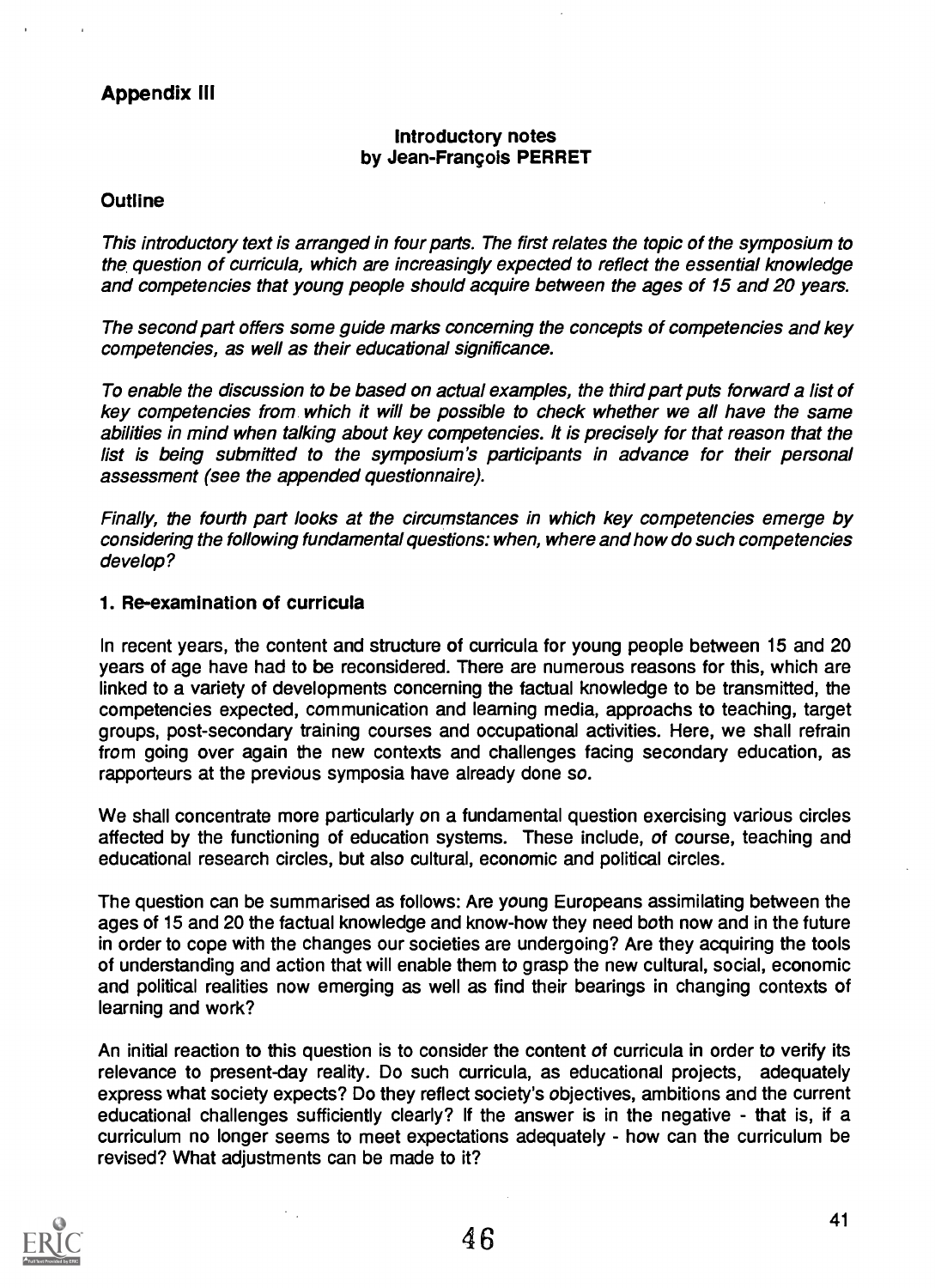We shall single out below four themes which typify recent work on curricula reform. These aspects are, of course, not mutually exclusive, but interdependent.

#### 1.1. Filling gaps

An initial task is to identify gaps in curricula, which usually become apparent gradually but sometimes more suddenly as a result of a shift in circumstances. The next step is to supplement the curricula with new items of knowledge now regarded as indispensable.

Thus, in the field of science the introduction of knowledge connected particularly with information technology, the study of the environment and the advance and impact of technologies is now considered necessary during secondary education.

Gaps have also been identified in the field of human and social sciences: how significant is it that a young person may receive no initiation in economics, law, sociology, psychology, etc?

In such subjects as history and geography, which are traditionally better established, the need arises from time to time to re-examine the most appropriate choice of contents, periods and teaching methods. Matters that schools had been in the habit of ignoring may suddenly become important as a result of historical events or societal developments and need to be rapidly incorporated in the curriculum.

The introduction of the so-called "European dimension" in secondary education may be seen as another case of gap-filling. This addition was borne of a realisation that, at a historically decisive time in the building of Europe, young people might never have thought about the topic or even discussed it in class from any angle whatever.

#### 1.2. Reconsidering the structure of curricula

The various steps taken to supplement curricula soon raise the question of the overall structure of curricula. A process of simple accretion quickly runs into the difficulty of arranging the different elements into a coherent whole.

Various schemes propose tackling this question by restructuring fields of learning into areas of knowledge. The basic idea is that the different subjects should be set within a coherent overall plan, so as to avoid mere juxtaposition.

A second method involves working out a new design for curricula with the specific aim of linking together learning objectives of different kinds, some relating to subject knowledge, others to interdisciplinary approaches or general, cross-disciplinary competencies. This quest for new linkages raises fundamental questions concerning the epistemology of academic knowledge as well as questions of form connected to the fact that the written formulation of a school curriculum cannot easily be expressed in a linear fashion. It should be possible, in our view, to read a curriculum text from different angles, in other words, from different "starting points" (content, objectives, competencies, learning processes, etc.), which would probably mean adopting a hypertext type of structure.

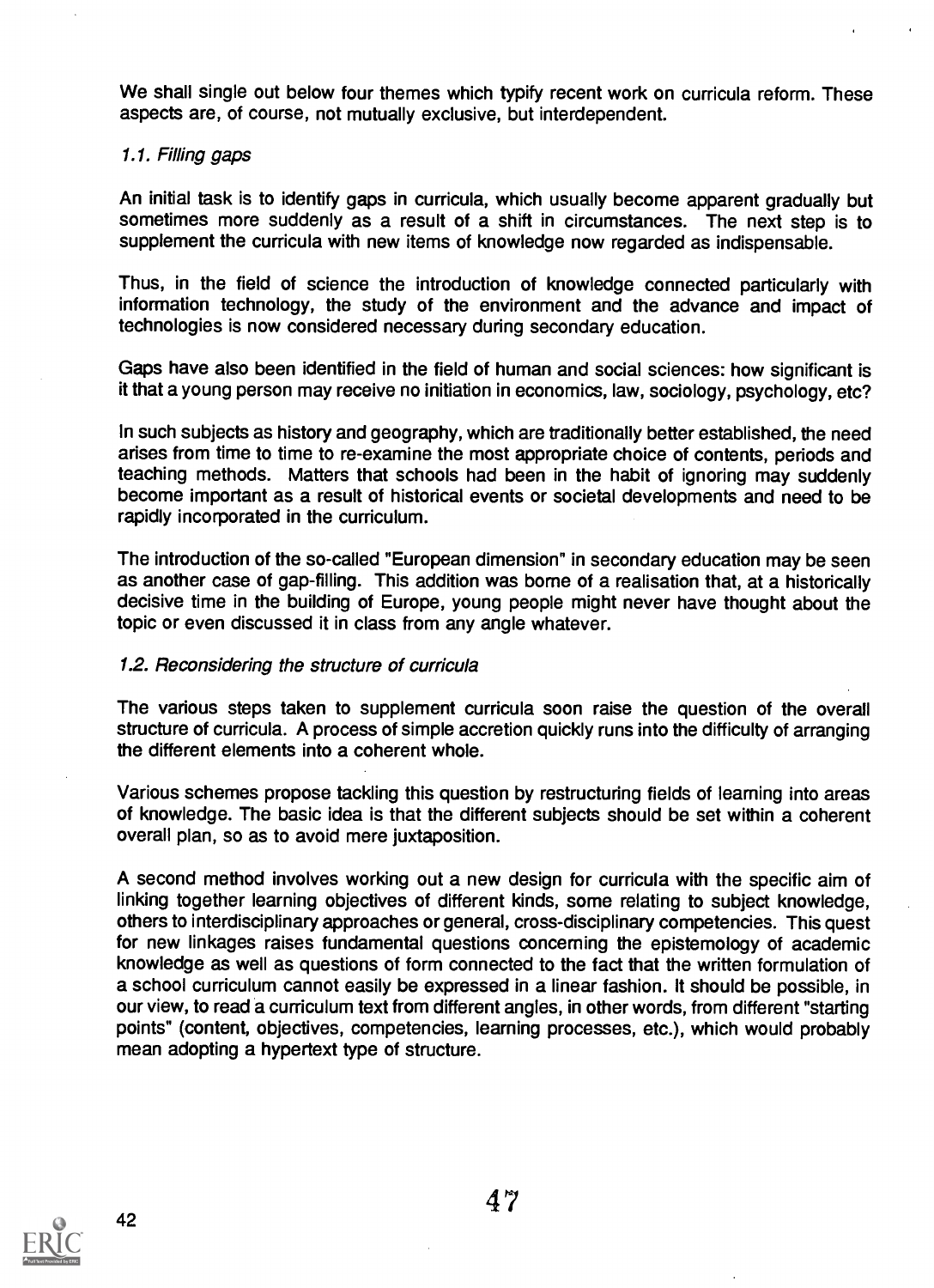# 1.3. Identifying the essentials

Additions to curricula do not only upset their overall structure, as just mentioned; they also highlight the urgent need to make choices and establish priorities. This means giving some shape to the wide range of often fragmented educational activities that pupils are provided with hour by hour and day by day. Hence there is a second type of curriculum research involving the identification of essential attainments. What are the most important types of basic knowledge among all those that schools seek to transmit to pupils? What are those that everyone should be able to acquire? Is what used to be seen as forming a valid stock of knowledge still relevant? Over the last fifteen years, such questions have in one way or another influenced discussions and studies on redefining both the aims of education and the content of curricula.

Various concepts have thus been put forward to designate the kernel of education: core curriculum, core competencies, bedrock of competencies, basic competencies, fundamental ways of thinking, key competencies, key qualifications, etc. These terms are not, of course, identical; each one reflects a different point of view, a different problem area, a different approach to the central or common part of a curriculum.

The identification of basic attainments is a fundamental task in relation to the aims of the project entitled "A secondary education for Europe". The very list of these aims encapsulates the main elements of secondary education:

- " [to] give young people the knowledge, competencies and attitudes that they will need in order to meet the major challenges of European society;
- [to] prepare young people for higher education, and for mobility, work and daily life in a multilingual and multicultural Europe;
- [to] make young people aware of their common cultural heritage and their shared responsibilities as Europeans."

It should be recalled here that at the symposium held in Porsgrunn in 1993 on the theme "Contents and methods in secondary education", a discussion was held on the need to define essential contents, both within each subject and from a cross-disciplinary point of view, as indicated by the general report:

"If the new beneficiaries of secondary education are to be given a chance to succeed, it is important that the knowledge they are expected to acquire (the core curricula) be accurately defined, together with the continuity to be established in their learning. There is work here, in each branch of knowledge, for didacticians: the very notion of "core" needs further investigation, for there is still disagreement over its exact meaning" (p. 8).

In order to circumscribe the "core" of curricula and consider in greater depth the basic minimum that young people should be able to acquire during their secondary schooling, whatever their educational path may be, the concept of "key competencies" seemed particularly relevant. It was therefore selected as the theme of the Berne symposium. Let us now examine the meaning of the concept more fully.

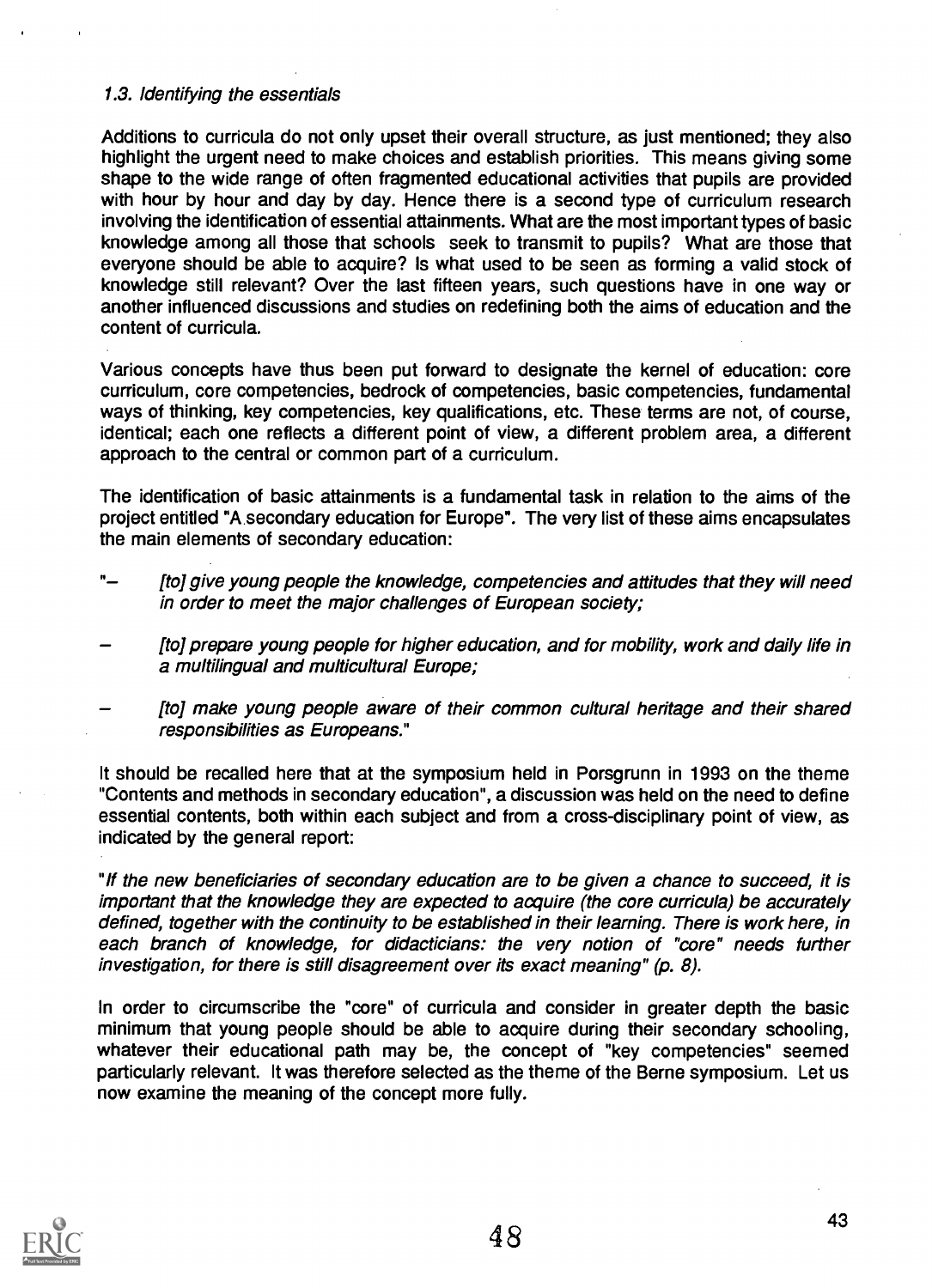# 2. The concept of competencies

Discussing what young people should acquire in terms of competencies presupposes a choice that is not only one of terminology: it implies a way of approaching and envisaging an educational project. Our aim here is to give some pointers to the meaning of the concept. This is no easy task, as we are faced with a semantic diversity due to the fact that the concept of competencies belongs both to everyday language and to the scientific terminology of several branches of research. It cannot be therefore confined to one definition but must be approahced from several different angles in turn.

# 2.1 Competencies and action situations

Posessing a skill means being able in a given situation to apply the knowledge and experience one has acquired. A reference to competencies thus directs attention towards the practical situations in which they are deployed. There is no point in speaking of competencies unless the can actually be used in a situation; a skill that is not exercised but remains potential is not a skill but, at best, a latent ability.

This fundamentally contextual character of competencies is an important aspect to be stressed. A skill cannot be isolated from the setting in which it is applied. It closely involves the mobilisation of factual knowledge, know-how and attitudes alike, all of which are adjusted to suit a given action situation. It is this all-embracing, comprehensive nature that makes it difficult to define a skill but which also gives it, in consequence, a special force of attraction.

# 2.2 Competencies and the acquisition of knowledge

As we have just seen, competencies cannot be reduced to either factual knowledge or to know-how. It is not uncommon to come across people who have extensive knowledge but do not necessarily know how to make relevant use of it at the right time, when the situation arises. Posessing a skill is not the same as being knowledgeable or cultured.

This brings us to the complex relationship between knowledge and action in human activity. The whole history of education could undoubtedly be re-read in the light of this question and the answers that have so far been given to it. Ensuring that the acquisition of formal knowledge does not override the development of real competencies is one of the dominant concerns running through all past and present discussions on active learning. Thec current interest in so-called "sandwich" courses and in knowledge gained from on-the-job experience is bound up with this concern.

While it is not a foregone conclusion that theoretical knowledge will actually be applied, it is also commonly recognised, a contrario, that knowledge is not irrelevant to a skill! This leads on to the question of what kind of knowledge can, after all, be instrumental to what are considered key competencies.

In order to arrive at some answers, we should consider the "common cultural heritage" of which the Council of Europe wishes to promote awareness among young people, a heritage that is of fundamental importance in many respects since "culture gives shape to the mind", in the words of Jérome Brunner.

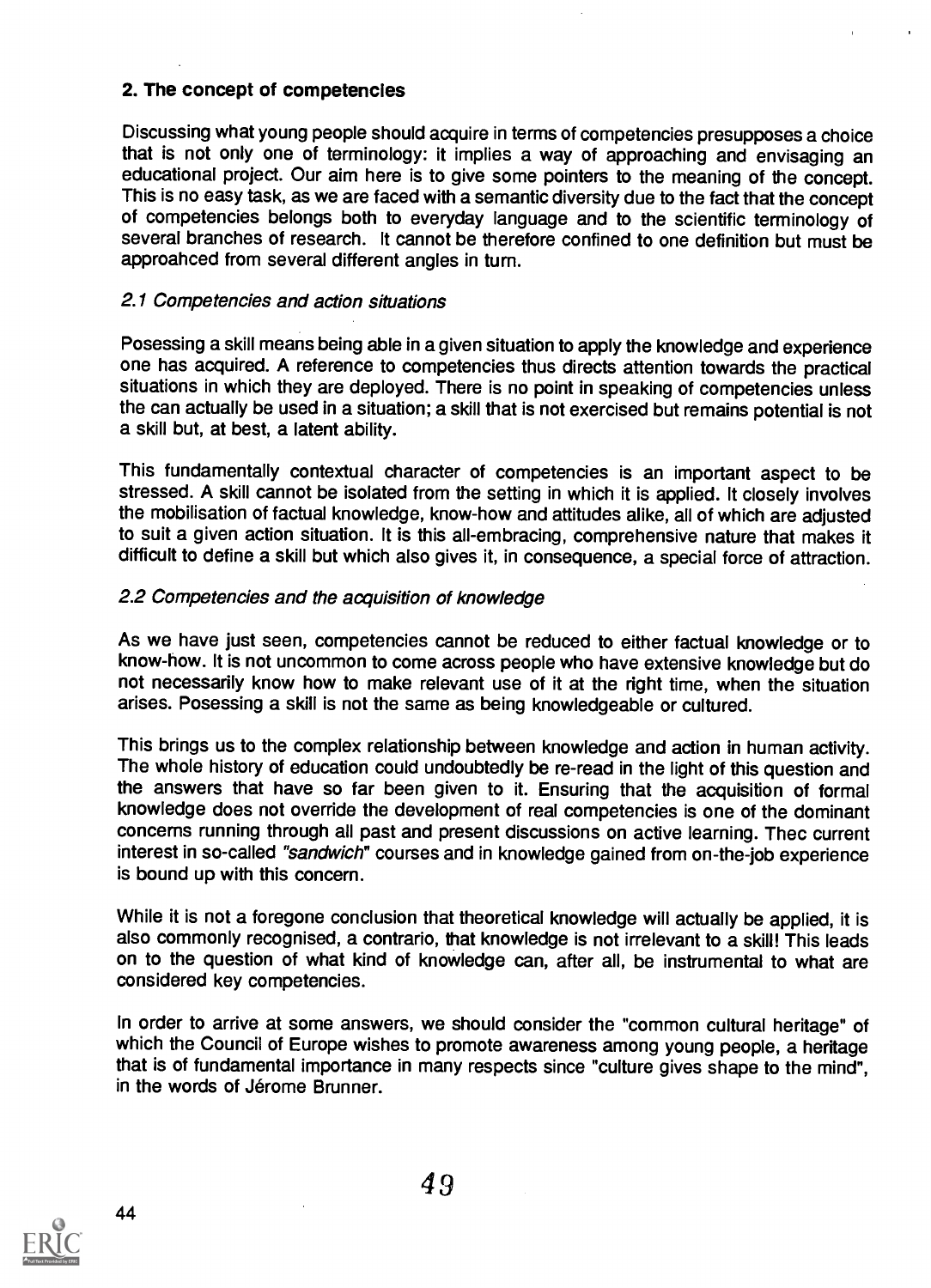In a field such as European history, for example, what is the minimum that all young people should know by the age of 18? What elements of social and political history, as well as of the history of art, music, literature, ideas, science and technology, can help to provide an understanding of present-day situations and realities? What knowledge of the social and human sciences can underpin an ability to act, learn, communicate and manage conflict or any other social skill? Such questions enhance the status of knowledge, without, however, eliminating the risk of its remaining purely adademic. Teachers must, nonetheless, run that risk, if only in order to avoid the even greater danger of allowing large areas of ignorance, even of obscurantism, to persist.

The challenge for teachers, as Philippe Meirieu put it, is in fact to co-ordinate two contradictory principles: the principle of "didactisation" and that of "utilitarianisation", in other words, "a principle taht ensures the systematic acquisition of knowledge but is liable to 'rob it of meaning', and a principle which ensures the integration of knowledge but is liable to cause serious omissions and thereby considerably impoverish pupils' attainments".

### 2.3 Competencies and educational goals

For the sake of convenience, competencies are usually designated by succinct expressions such as "ability to gather relevant information", "ability to work in a team", "ability to devise new solutions". Such expressions operate rather like key words. But their brevity fails to indicate the contexts in which they are applied, which are, nevertheless, essential to the very definition of competencies, as seen in point 1.1. These concise formulations are thus akin to statements of educational goals, a fact that gives rise to a certain amount of ambiguity. Some clarification is therefore desirable.

Educational goals and objectives pertain by virtue of their nature to an aspiration or project. They thus designate what ought to emerge in the future. The entire emphasis is placed on what will result from educational efforts. This is especially reflected in the systematic use of the future tense of verbs, in verbal forms to which objective-based education has accustomed us: "at the end of their course, pupils will be able to...". But the relationship with the future can also be expressed more bluntly, as when pupils are told, "Learn this; you'll see, one day it'll come in useful".

The language of competencies counsels the adoption of a different point of view. To say that one is learning to become skilful in some field or other one day is not really meaningful unless the skill concerned is already present in some degree, even if only in embryo. A skill is developed, enriched, enhanced or consolidated on the basis of an initial level of ability. <sup>I</sup> cannot say that I am learning to work in a team unless I am already working in a team in some way or another; I cannot learn to become an expert player of a musical instrument unless I already play it a little. This ties in with a common experience expressed in everyday parlance by the saying "One learns by doing".

From this point of view, there is a close relationship between present education and future activity. The fact that a skill is by definition embedded in a practical context necessitates the adoption of two simultaneous points of view: one focusing on the contexts of future activities, the other on the present school contexts in which young people may or may not already be able to exercise the competencies it is wished to inculcate.

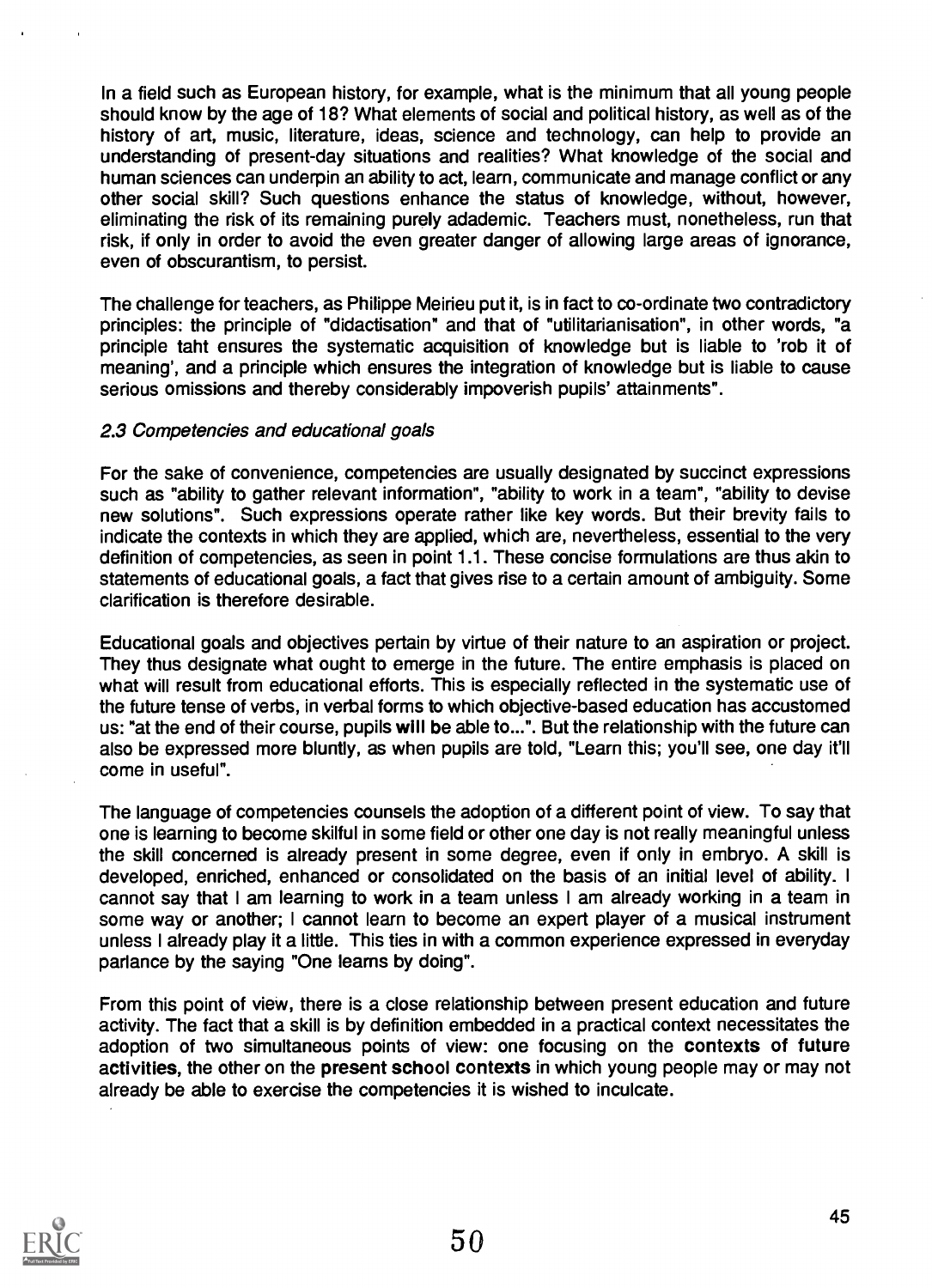# 2.4 Competencies and performance

In the wake of Noam Chomsky, linguists use the concept of skill in a very precise way to reflect the infinite variety of utterances an individual can form from a limited number of language components. Mere repetition of sentences is an exception; innovation within a given grammatical framework is what characterises ordinary everyday utterances, suited to each new situation. It is to this inventiveness the the concept of a speaker's linguistic ability refers. In this theoretical context, any utterance is a product of that ability and thus becomes a "performance".

This theoretical approach has often been used as a reference in educational science; it has inspired various studies, especially in the field of knowlege evaluation. But the use of the dyad "skill / performance" outside the context of psycholinguistics is not always clear; indeed, it may sometimes give rise to confusion. In that model, only performance is observable. The concept of skill thus refers to an inferred psychological reality, of the same order as the cognitive structures that are supposed to underlie intellectual processes. From this point of view, the competencies approach no longer corresponds exactly to the definition given earlier according to which a skill is primarily an observable reality, although partly also inferred. From linguistics we can, nonetheless, borrow the approach that treats a skill as the foundation of an inexhaustible creativity of which everyone is capable.

### 2.5 Competencies and qualifications

Discussion of competencies and qualifications in tandem brings us to another field of reference, that of vocational training and the world of work. The emergence of the concept of competencies is part of the history of vocational education, which is itself marked by changes in economic activity. It should be determined how the concept of competencies beame established in the world of work and industry, as well as why general problem-solving, inventive and adaptive competencies are today given such prominence alongside the ability to carry out well-defined occupational tasks. The rapid transformation of many occupational tasks, particularly as a result of the introduction of new technologies, calls for new qualifications. The abilities that were traditionally a feature of this or that trade are no longer thought adequate. It is now also necessary to be able to anticipate a difficulty, take decisions, co-operate with others and adapt one's actions. The present uncertainty about the evolution of occupational activities and employment merely reinforces this demand for general competencies. The attention given to personal competencies assessment denotes the new emphasis placed on the human resources on which the life of a firm nowadays depends probably more than ever.

Here again, references to competencies and qualifications arise from a particular context, that of firms preoccupied with their survival. Clearly, the present talk about occupational competencies cannot be ignored by educational circles. However, amid this general enthusiasm for competencies it remains to be determined how much is connected with the internal evolution of educational problems and how much with a transfer of the discussion from one field to another, a transfer that is sometimes so sudden that it seems to be due to dissemination by contagion.

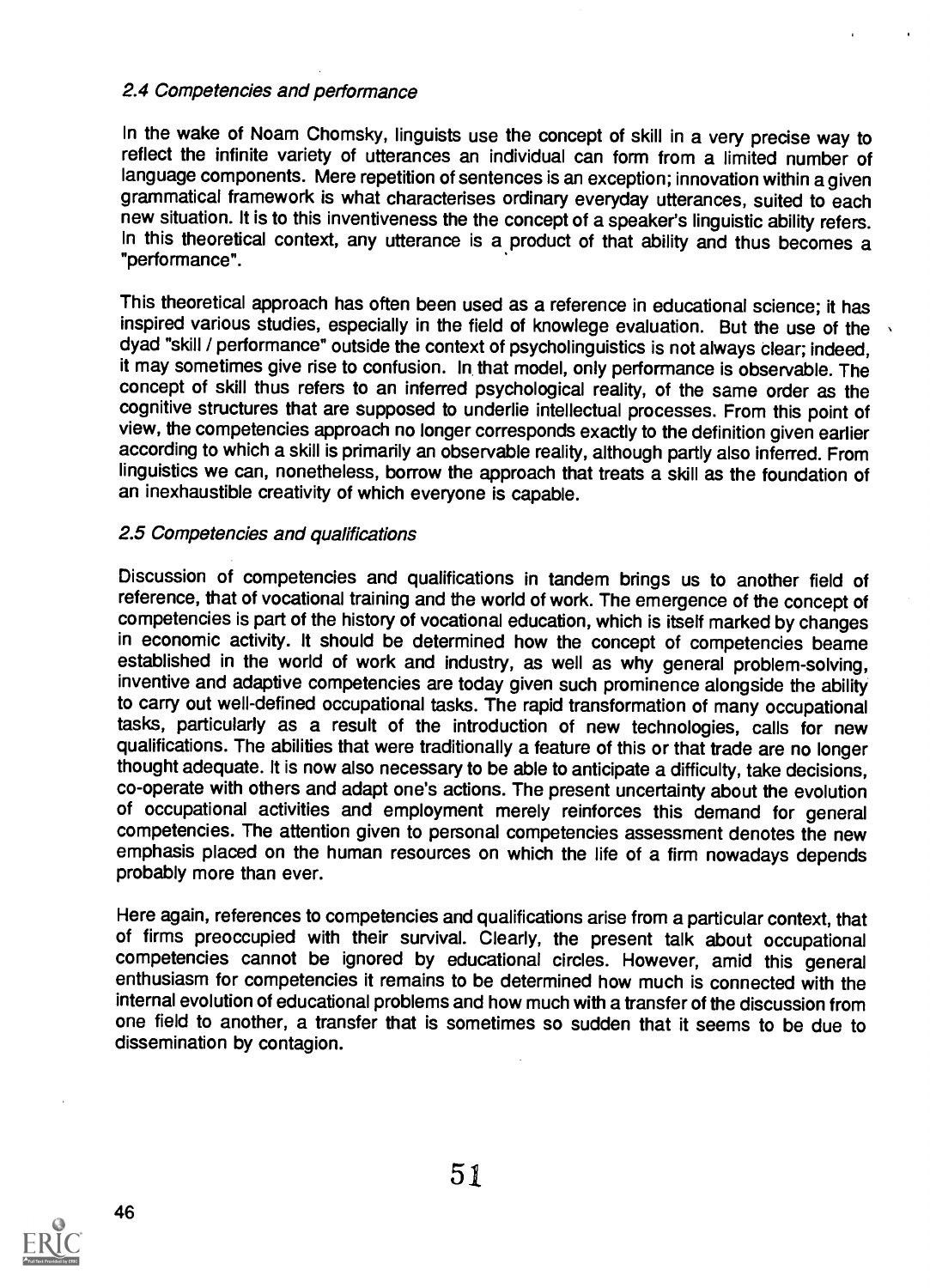# 2.6 Key competencies

So far we have been talking simply about competencies. We should also dwell a moment on the concept of key competencies. What does it mean if a skill is described as "key"? In a figurative sense, the term key might be taken as a reference to tools that open doors and thus permit the mastery of new situations. From this angle, the more doors a key can open, the better it is. But the use of such imagery, enlightening though it may be up to a point, has certain limitations.

It is probably advisable to keep to a more general definition: a key skill is a decisive skill because it relates to a practical context that is neither too restricted nor too specific but has a certain degree of universality. In an educational project, it is easy to see why priority is given to the development of these "broad-spectrum" competencies, which can be used in a variety of situations and contexts. It may also be noted that it is for similar reasons that vocational training circles refer nowadays to the concept of key competencies so extensively.

### 3. What competencies shall we talk about?

The aim of the symposium is not to produce a list of key competencies, but to explore the meaning of the expression "key competencies for Europe". In order to do so, I nonetheless think it necessary to devote some time to clarify the content of the key competencies with which we are concerned.

It is important to ascertain whether there is already any common yardstick in the matter among the symposium's participants. For that reason I append a short questionnaire aimed at determining which competencies each participant personally considers to be key competencies.

For greater clarity, I have made a distinction between two different levels of key skill in the questionnaire. The first concerns the education and future of an entire age-group; it might be called "key competencies for all young Europeans". The second relates, in a narrower sense, to the identification of "key competencies for the building of Europe".

#### 3.1 A list for consideration

The questionnaire contains a list of competencies drawn up on the basis of elements taken from various documents. The list is as follows:

Learning:

- being able to turn an experience to account;
- linking together and organising one's various pieces of knowledge;
- organising one's own learning process;
- being able to solve problems;
- shouldering responsibiity for one's own education.

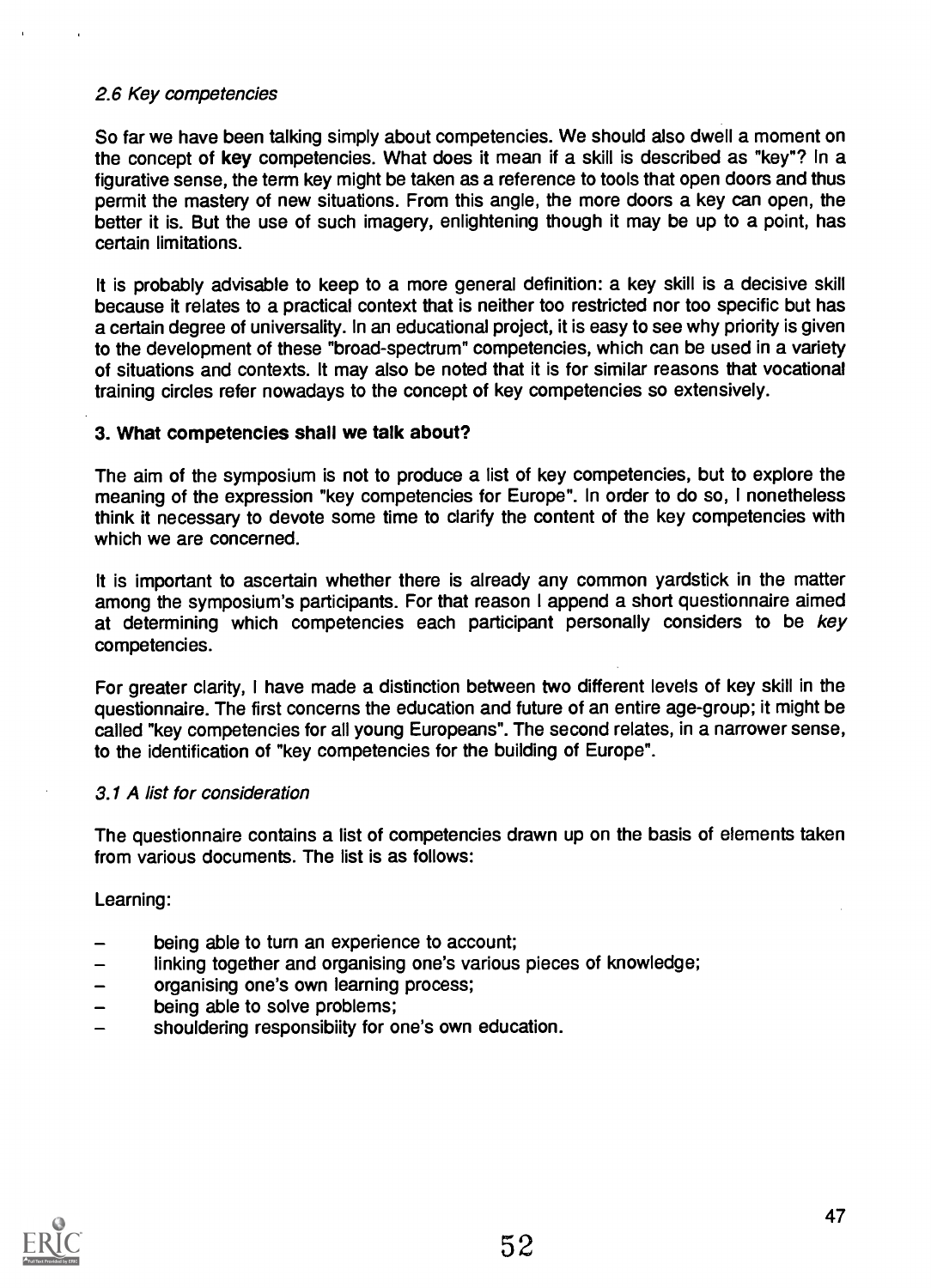# Searching:

- consulting different sources of data;
- consulting people around one;
- consulting an expert;  $\overline{\phantom{0}}$
- obtaining information;
- being able to manage and file documents.

### Thinking:

- seeing the relationship between past and present events;
- viewing this or that aspect of the development of our societies in a critical manner;
- being able to cope with uncertainty and complexity;
- positioning oneself in a debate and working out one's own opinion;  $\overline{\phantom{0}}$
- perceiving the importance of the political and economic contexts of educational and occupational situations;
- evaluating social customs associated with health, consumption and the environment;
- being able to appreciate a work of art or literature.

### Communicating:

- understanding and speaking several languages;
- being able to read and write several languages;  $\overline{\phantom{0}}$
- being able to speak in public;  $\qquad \qquad -$
- being able to defend and argue a point of view;
- being able to listen to and take account of other people's views;
- being able to express oneself in writing;
- being able to read graphs, charts and data tables.

# Co-operating:

- being able to co-operate and work in a team;
- taking decisions;
- managing differences of opinion and conflicts;
- being able to negotiate;
- being able to establish and maintain contacts.

# Getting things done:

- embarking on a project;
- taking responsibilities;
- becoming integrated into a group or community and contributing to it;
- demonstrating solidarity;
- being able to organise one's own work;
- mastering mathematical and modelling tools.

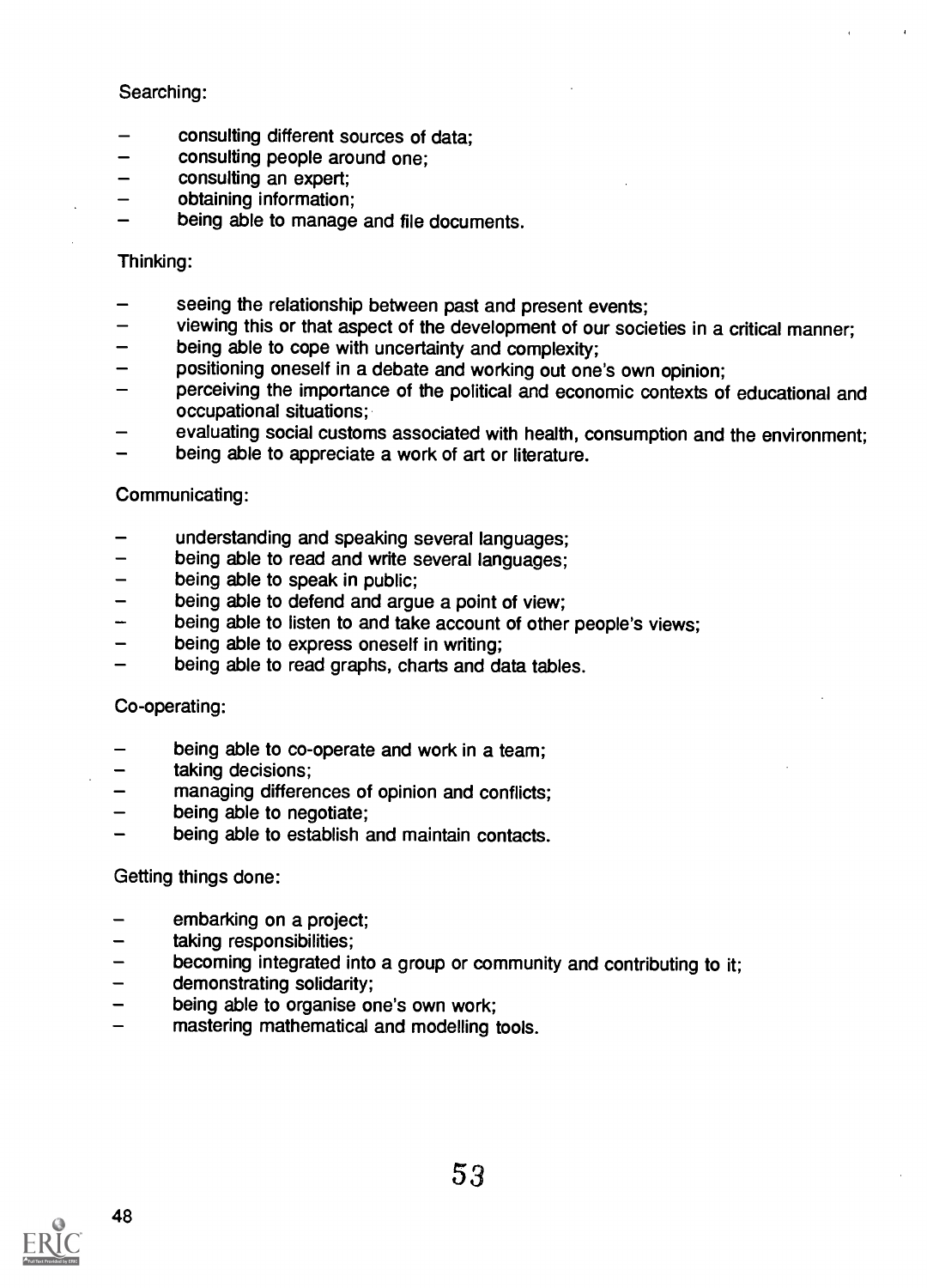# Adapting oneself:

- being able to use new information and communication technologies;
- demonstrating flexibility vis-à-vis rapid change;
- showing tenacity in the face of difficulties;
- being able to devise new solutions.

### 3.2 Limits of the exercise

This list of key competencies is not intended to be either exhaustive or definitive. It is put forward as a working document with the aim of measuring the degree of agreement and disagreement in our perceptions of the key competencies that young people should be able to develop first and foremost.

The brevity with which the list is formulated may make it difficult to relate each of the sections to realities. There is thus a danger of going no further than a statement of the general objectives or even ultimate goals of education. However, this does have some advantages, particularly when it comes to achieving a consensus. Who, after all, would object to a school trying to develop ability "to obtain information", "to cope with uncertainty" or "to devise new solutions"?

On the other hand, when we go beyond the level of general educational aims and look at the actual everyday circumstances in which pupils may use such competencies, differing points of view, due to the adoption of different learning strategies, are liable to appear.

### 4. Development of key competencies: outstanding questions

A discussion of the nature of the key competencies expected from young people would be incomplete if it merely enumerated them without addressing the question of the conditions and processes underlying their development. Everyone would probably agree that a skill such as "being able to use information resources in order to turn them into real learning opportunities" is a key skill. But after agreement has been reached on the principle, there remains still the question of how such a skill should be developed: a variety of learning options and strategies can be envisaged and advocated. Hence the value of closely linking the identification of key competencies with an examination of the contexts in which they arise. When, where and how is a key skill acquired? The final part of this document will be devoted more particularly to this type of question.

#### 4.1 Where are key competencies acquired?

This question relates to the places and contexts in which young people develop key competencies. Schools and firms, it should be remembered, are not the only places where learning takes place. Families and various voluntary associations (sports clubs, youth movements, young people's parliaments, computer clubs, music groups, etc.), usually described as centres of socialisation, play an essential part in the exercise of key competencies, not only social but also intellectual.

What, then, is acquired in school and outside school? There seems to be no clear answer at present. There are opposing viewpoints in the discussion, reflecting a choice between fundamentally different positions. One view holds that schools should be refocused on the task they were designed for, namely the transmission of factual knowledge and know-how. The

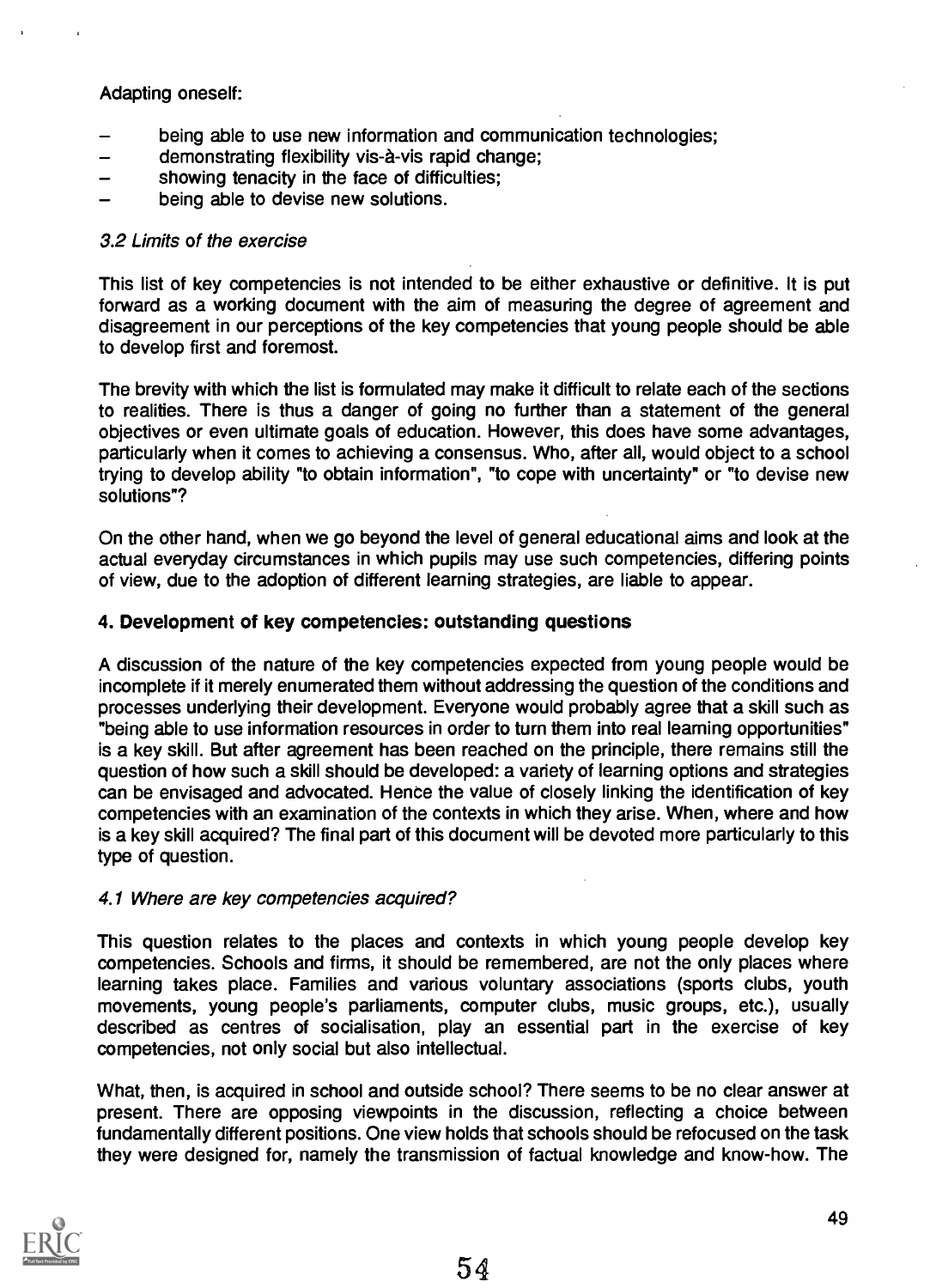other view emphasises the socialisation and educational functions that schools are also called on to perform, in partnership with (sometimes in lieu of) the other institutions concerned with the development of general competencies.

For each of the key competencies selected, the following question can be asked: Where is it acquired in practice, and where could it and should it be developed? We shall undoubtedly find that the answers vary according to the educational traditions of each region and country, and probably also  $-$  and this will merit particular attention  $-$  according to the type of key competencies under consideration.

# 4.2 Expected and unforeseen competencies

A study of what young people acquire in secondary schools cannot be restricted to an examination of the aims set out in curricula. It is also necessary to look at what young people acquire in practice even though it is not explicitly intended. In other words, we should take into account the real curriculum (including its hidden or implicit elements) as well as the theoretical curriculum. In any educational establishment, pupils will acquire certain unintended competencies, partly unknown to the institution itself, and these competencies will, nonetheless, play a fundamental role.

A striking example concerns competencies used by pupils in coping with tests. Almost every day, young people find themselves in the particular situation of having to show not so much what they are able to do as what they have learnt. Hence they merely need to learn whatever is required, without misinterpreting the teachers's expectations, and then to succeed in demonstrating what they know, if possible giving the impression that they know rather more and in any event avoiding being underestimated; in short, they simply need to pass muster. For pupils, this is a decisive skill, but no curriculum includes the objective of "being able to make a good impression in a test"! The identification of such competencies, both social and intellectual, and of the processes of acquiring them remains a largely unexplored field.

# 4.3 When are competencies acquired?

This question is connected with the level of schooling from which it is considered that a pupil should be able to exercise and deploy a particular basic skill.

Among the range of key competencies envisaged, which ones are relevant to primary schooling? Which ones are supposed to develop during secondary schooling? Which, ones on the other hand, are only acquired subsequently, through various social experiences, especially through the training, occupational or unemployment situations experienced by young adults?

Considering the question of when individuals ought to develop key competencies also means defining the role of initial education and the role of continuing education. What about the development of competencies "throughout life"?

# 4.4 Whose key competencies?

We cannot define key competencies without asking who is supposed to acquire them. Reference was made earlier to the competencies that all young Europeans should develop. But it is well known that educational establishments for young people aged between 15 and

 $\mathbf{r}$ 

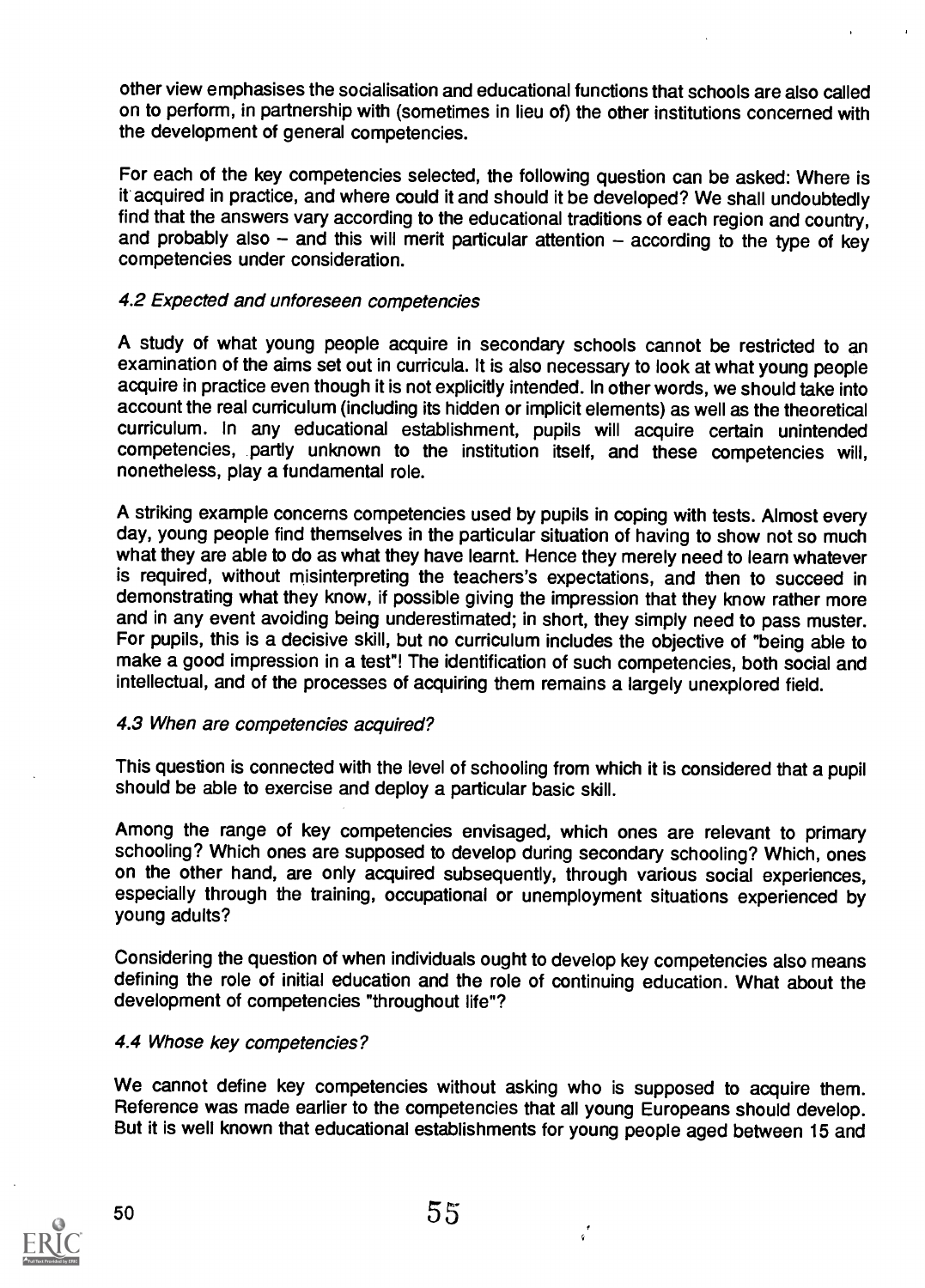20 years take many forms and are organised along a variety of lines. How far can a global approach to education and the intended competencies be taken?

Should a key skill be seen as belonging, by definition, to the common stock of attainments of a given population, as well as forming part of a common core? Or should certain key competencies be considered, as it were, more "key" than others and applicable to an entire age-group, while others (which might be better termed "key qualifications") are more relevant to the peculiarities of a particular educational pathway or project?

This line of inquiry may be the current tendency related to reducing the number of educational profiles, which is resulting in the development of common cores. In the Swiss context, for example, the present reforms of both secondary education and vocational training are evidence of a desire to reduce the number of educational pathways.

# 4.5 Can key competencies be specially taught?

The question raised here concerns possible ways of teaching key competencies. Can the acquisition of a key skill be a direct aim to be achieved by a *cognitive education* type of strategy using special teaching methods and aids? Or is a key skill the often unforeseenable, indirect offshoot of a multitude of educational experiences and situations for which it is difficult to plan?

Research conducted in this field does not provide any straightforward answer; there are major methodological and theoretical difficulties in assessing the results obtained by learning programmes directly focused on the acquisition of cognitive and social competencies, so that the matter is still a controversial one. However, some recent studies cast doubt on the idea that the inculcation of a key skill can be channelled and shaped for its won sake through a set of systematic exercises.

# 4.6 Individual competencies and collective competencies

What is the situation regarding the exercise of collective competencies in educational establishments? Must the key competencies to be acquired by all young people necessarily be seen as individual competencies? Common competencies are certainly a matter of interest, but are they anything other than a set of competencies that each person should acquire individually?

A number of studies are currently dealing with the shared competencies that develop within groups or networks. Various working environments have been examined with the aim of establishing the nature and dynamics of collective competencies. In a firm, analysing a problem or making a diagnosis typically involves a collective skill, in the sense that it entails a complementary contribution from several individuals.

Will educational establishments go on confirming their attention to individual competencies because of the requirements of individual evaluation and certification? How would key competencies be treated in a shared skill context? The main challenge would then probably be to learn how to act with others by contributing one's own responsibilities and competencies, which are necessarily partial and limited but serve to complement those of others. Thinking in terms of collective competencies amounts to calling for what would probably be a highly radical change in educational culture.

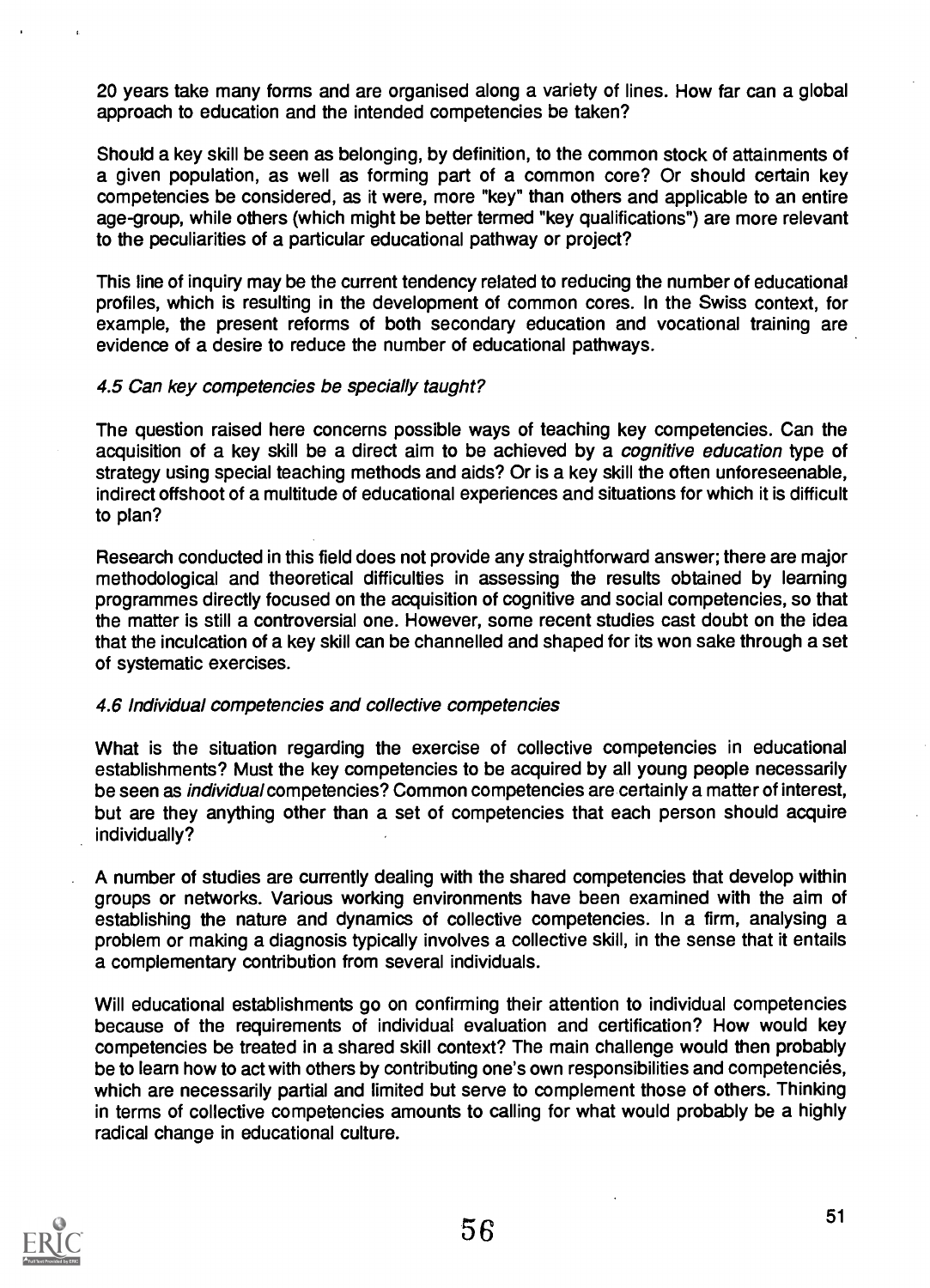# **Conclusion**

In these introductory notes, I have attempted to provide a few guidemarks concerning the concepts of competencies and key competencies.

This initial overview does not claim to be exhaustive; other aspects could also have been discussed, particularly with regard to the transfer of competencies and the evaluation of key competencies. And the symposium will undoubtedly throw up many others.

It is hoped that these preliminary ideas will help the participants to find some avenues of inquiry so that the concerns that appear to be of major importance as well as those that prove to be common can be identified. An attempt can then be made to determine the most urgent issues and decide what further investigations should and could be encouraged by the symposium.

# List of works and texts consulted

CDIP/EDK (1994): Plan d'etudes cadre pour les ecoles de maturite. Dossier 30B. Berne: CDIP.

Council of Europe (1993): Aims and objectives of secondary education. Report of the symposium held in Paris in June 1992. Strasbourg: CE document.

Council of Europe (1994): Contents and methods in secondary education. Report of the symposium held in Porsgrunn (Norway) in October 1993. Strasbourg: CE document.

Coutras, J. et al. (1994): *Compétences et technologies de la vie quotidienne*. Proceedings of a one-day symposium organised by the group "Technologies domestiques, culture et modernisation de la vie quotidienne". Paris: TDCM, CNRS - IRESCO document.

Fontana, D. (1990): Social Competencies at Work. London: Routledge.

Hameline, D. (1979): Les objectifs pédagogiques en formation initiale et en formation continue. Paris: Editions ESF.

Le Boterf, G. (1994): De la compétence. Essai sur un attracteur étrange. Paris: Les Editions d'organisation.

Lévy, P. (1995): Pour une ingénierie de l'intelligence et de qualités humaines. In: G. Blanc (ed.) Le travail au XXIe siècle. Mutations de l'économie et de la société à l'ère des autoroutes de l'information. Paris: Dunod.

Loarer, E., Chartier, D., Huteau, Lautrey, J. (1995): Peut-on éduquer l'intelligence? L'évaluation d'une méthode d'éducation cognitive. Berne: Peter Lang.

Meirieu, P. (1993): Objectifs, obstacles et situations d'apprentissage. In: J. Houssaye (ed.) La pédagogie: une encyclopédie pour aujourd'hui. Paris: ESF.

OECD (1994): The curriculum redefined: schooling for the 21st century. Paris: OECD document.

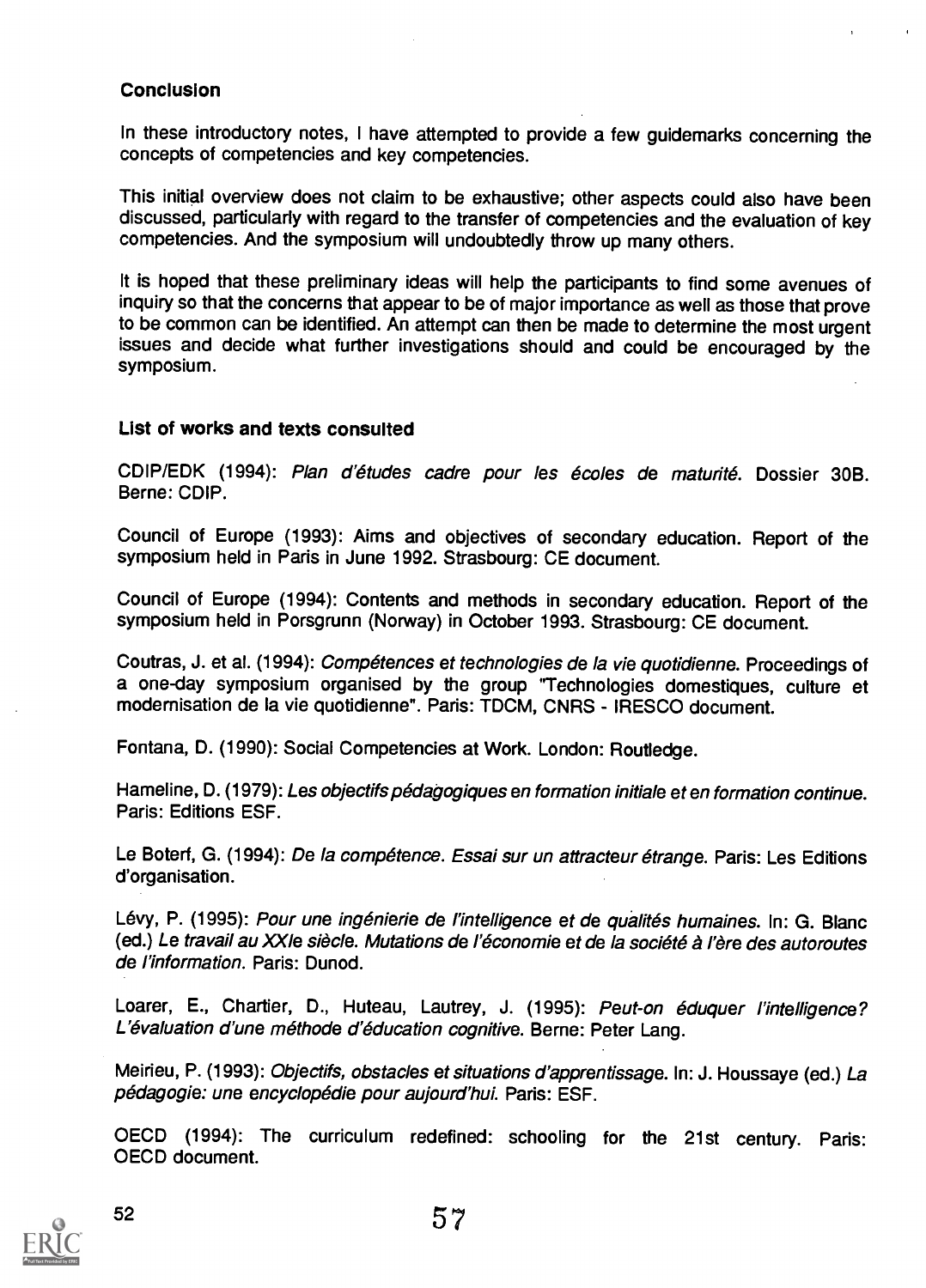OECD/CERI (1991): Learning to think; learning to learn. Oxford: Pergamon Press.

OFIAMT/BIGA (1995): Projet de plan d'etudes cadre pour l'enseignement de la culture générale dans les écoles professionnelles industrielles et artisanales et les écoles de métiers de Suisse. Beme: OFIAMT.

Perret, J.-F., Perrenoud, P. (eds.) (1993): Qui définit le curriculum pour qui? Autour de la reformulation des programmes de l'école primaire en Suisse romande. Cousset (Fribourg): Delval-IRDP.

Ropé, F., Tanguy, L. (1994): Savoirs et compétences. De l'usage de ces notions dans l'école et l'entreprise. Paris: L'Harmattan.

Schneider, B. (1993): Children's social competence in context. Oxford: Pergamon Press.

Stroobants, M. (1993): Savoir-faire et compétences au travail. Une sociologie de la fabrication des aptitudes. Brussels: Editions de l'Université de Bruxelles.

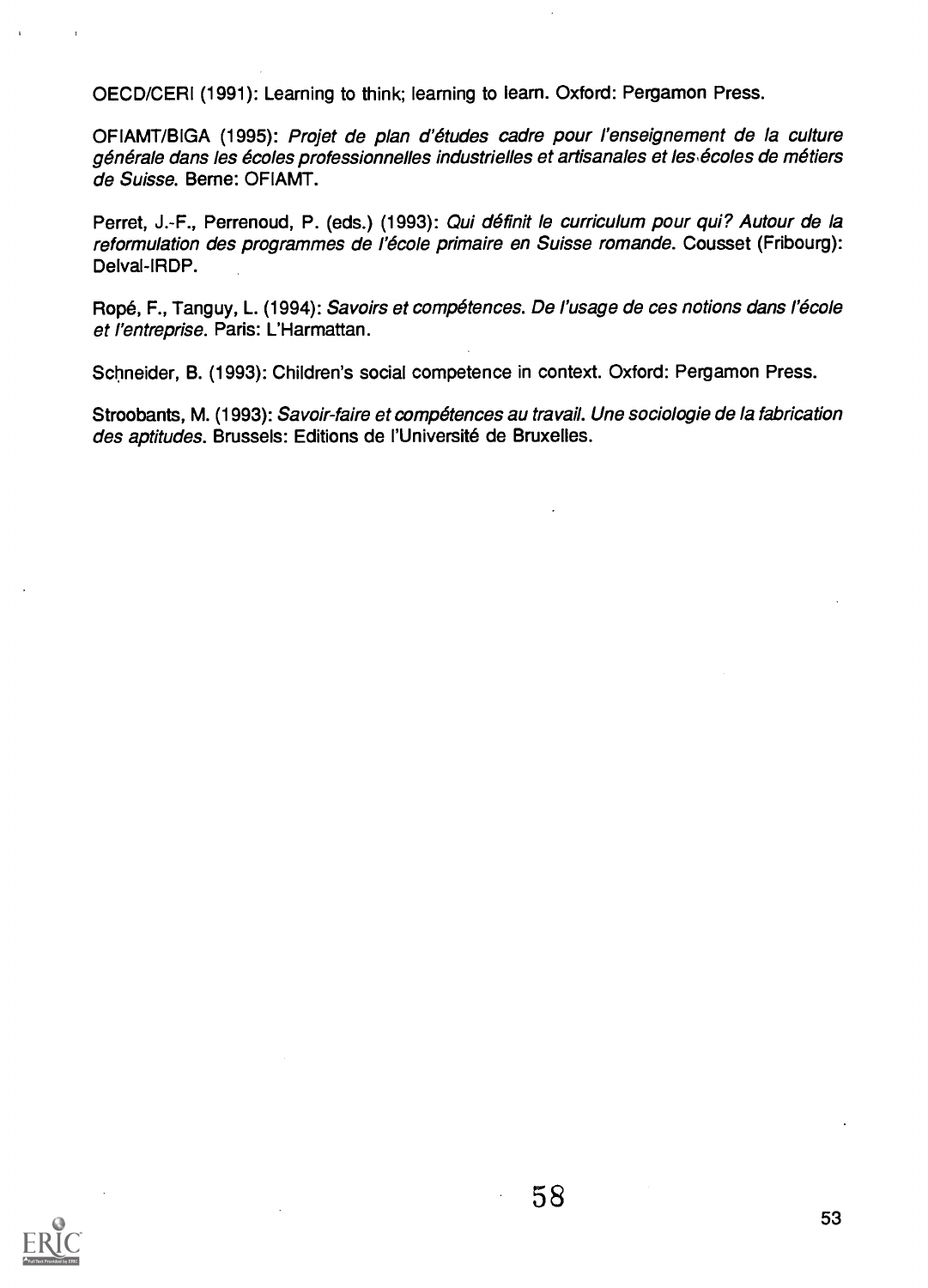Questionnaire

In the list below, would you please:

- 1. supplement any sections you consider incomplete;
- 2. tick in column A the 12 key competencies you consider all young Europeans should be able to acquire;
- 3. tick in column B the 6 key competencies you regard as being particularly important for the building of Europe.

|                 |                                                                                         | А | в |
|-----------------|-----------------------------------------------------------------------------------------|---|---|
| Learning        | Being able to turn an experience to account                                             |   |   |
|                 | Linking together and organising one's various pieces<br>of knowledge                    |   |   |
|                 | Organising one's own learning process                                                   |   |   |
|                 | Being able to solve problems                                                            |   |   |
|                 | Shouldering responsibility for one's own education                                      |   |   |
|                 |                                                                                         |   |   |
| Searching       | Consulting differenct sources of data                                                   |   |   |
|                 | Consulting people around one                                                            |   |   |
|                 | Consulting an expert                                                                    |   |   |
|                 | Obtaining information                                                                   |   |   |
|                 | Being able to manage and file documents                                                 |   |   |
| <b>Thinking</b> | Seeing the relationship between past and present<br>events                              |   |   |
|                 | Viewing this or that aspect of the development of our<br>societies in a critical manner |   |   |
|                 | Being able to cope with uncertainty and complexity                                      |   |   |

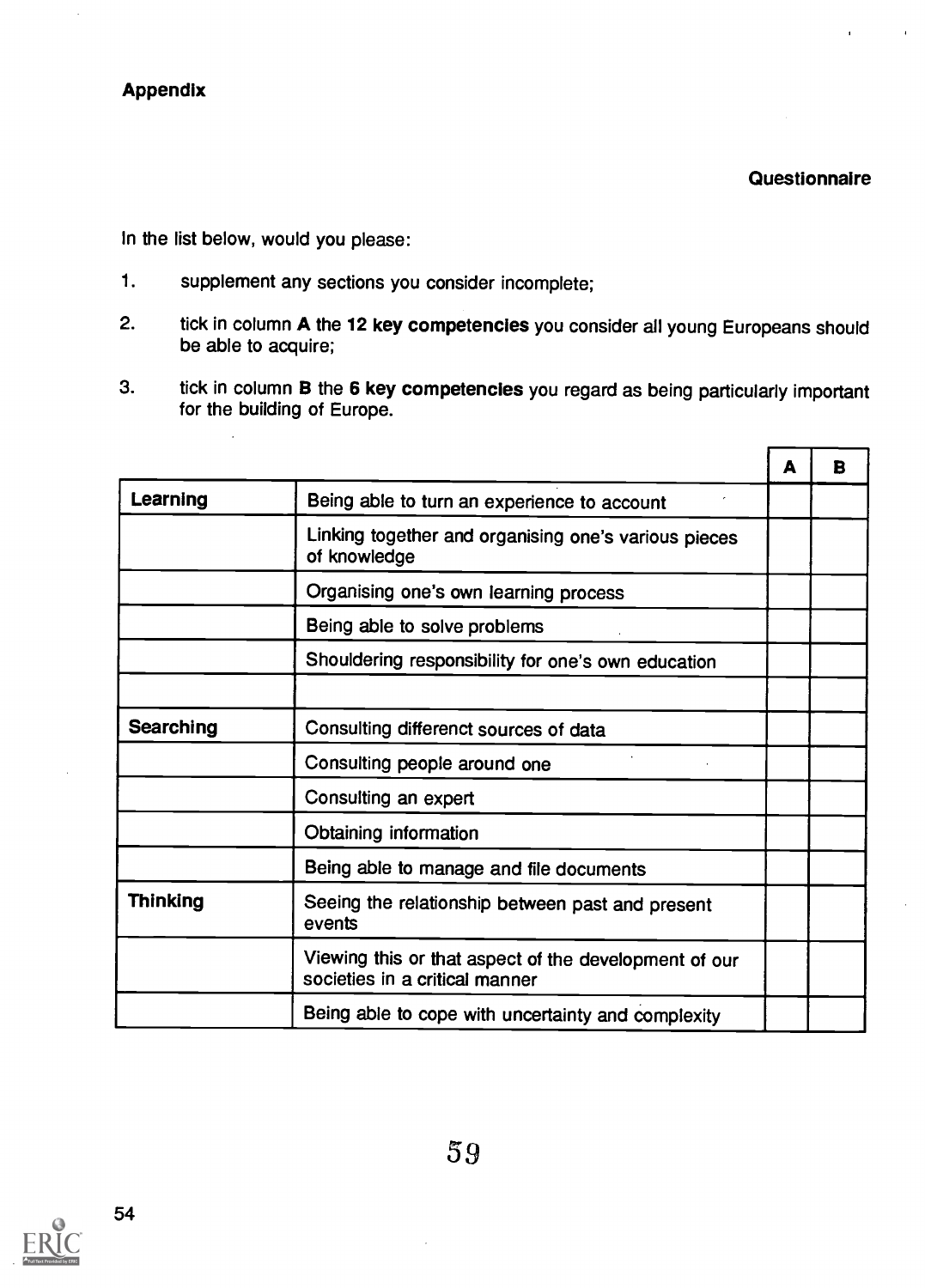|                               | Positioning oneself in a debate and working out one's<br>own opinion                                              |  |
|-------------------------------|-------------------------------------------------------------------------------------------------------------------|--|
|                               | Perceiving the importance of the political and<br>economic contexts of educational and occupational<br>situations |  |
|                               | Evaluating social customs associated with health,<br>consumption and the environment                              |  |
|                               | Being able to appreciate a work of art or literature                                                              |  |
|                               |                                                                                                                   |  |
| Communicating                 | Understanding and speaking several languages                                                                      |  |
|                               | Being able to read and write several languages                                                                    |  |
|                               | Being able to speak in public                                                                                     |  |
|                               | Being able to defend and argue a point of view                                                                    |  |
|                               | Being able to listen to and take account of other<br>people's views                                               |  |
|                               | Being able to express oneself in writing                                                                          |  |
|                               | Being able to read graphs, charts and data tables                                                                 |  |
|                               |                                                                                                                   |  |
| Co-operating                  | Being able to co-operate and work in a team                                                                       |  |
|                               | Taking decisions                                                                                                  |  |
|                               | Managing differences of opinion and conflicts                                                                     |  |
|                               | Being able to negotiate                                                                                           |  |
|                               | Being able to establish and maintain contact                                                                      |  |
|                               |                                                                                                                   |  |
| <b>Getting things</b><br>done | Embarking on a project                                                                                            |  |
|                               | <b>Taking responsibilities</b>                                                                                    |  |
|                               | Becoming integrated into a group or community and<br>contributing to it                                           |  |
|                               | Being able to organise one's own work                                                                             |  |
|                               | <b>Demonstrating solidarity</b>                                                                                   |  |
|                               | Mastering mathematical and modelling tools                                                                        |  |
|                               |                                                                                                                   |  |
|                               |                                                                                                                   |  |

 $\hat{\boldsymbol{\beta}}$ 



 $\ddot{\phantom{0}}$ 

 $\bar{1}$ 

 $\ddot{\phantom{a}}$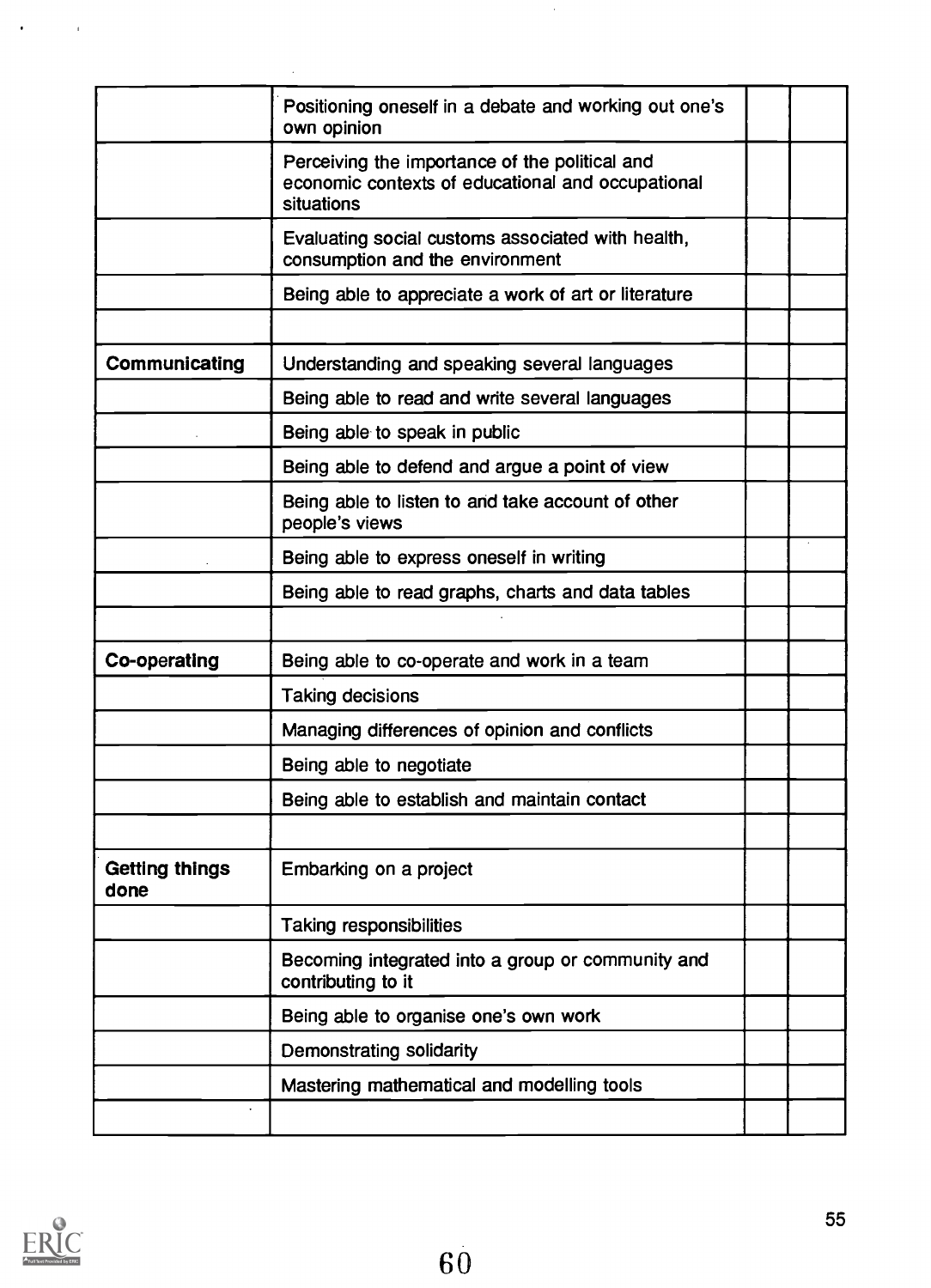| <b>Adapting oneself</b> | Being able to use new information and communication<br>technologies |  |
|-------------------------|---------------------------------------------------------------------|--|
|                         | Demonstrating flexibility vis-à-vis rapid change                    |  |
|                         | Being able to devise new solutions                                  |  |
|                         | Showing tenacity in the fact of difficulties                        |  |
|                         |                                                                     |  |
|                         |                                                                     |  |
|                         |                                                                     |  |
|                         |                                                                     |  |
|                         |                                                                     |  |
|                         |                                                                     |  |

 $\hat{\mathcal{A}}$ 

 $\ddot{\phantom{1}}$ 

 $\mathbf{r}$ 

# General comments:



 $\mathcal{L}_{\mathcal{A}}$ 

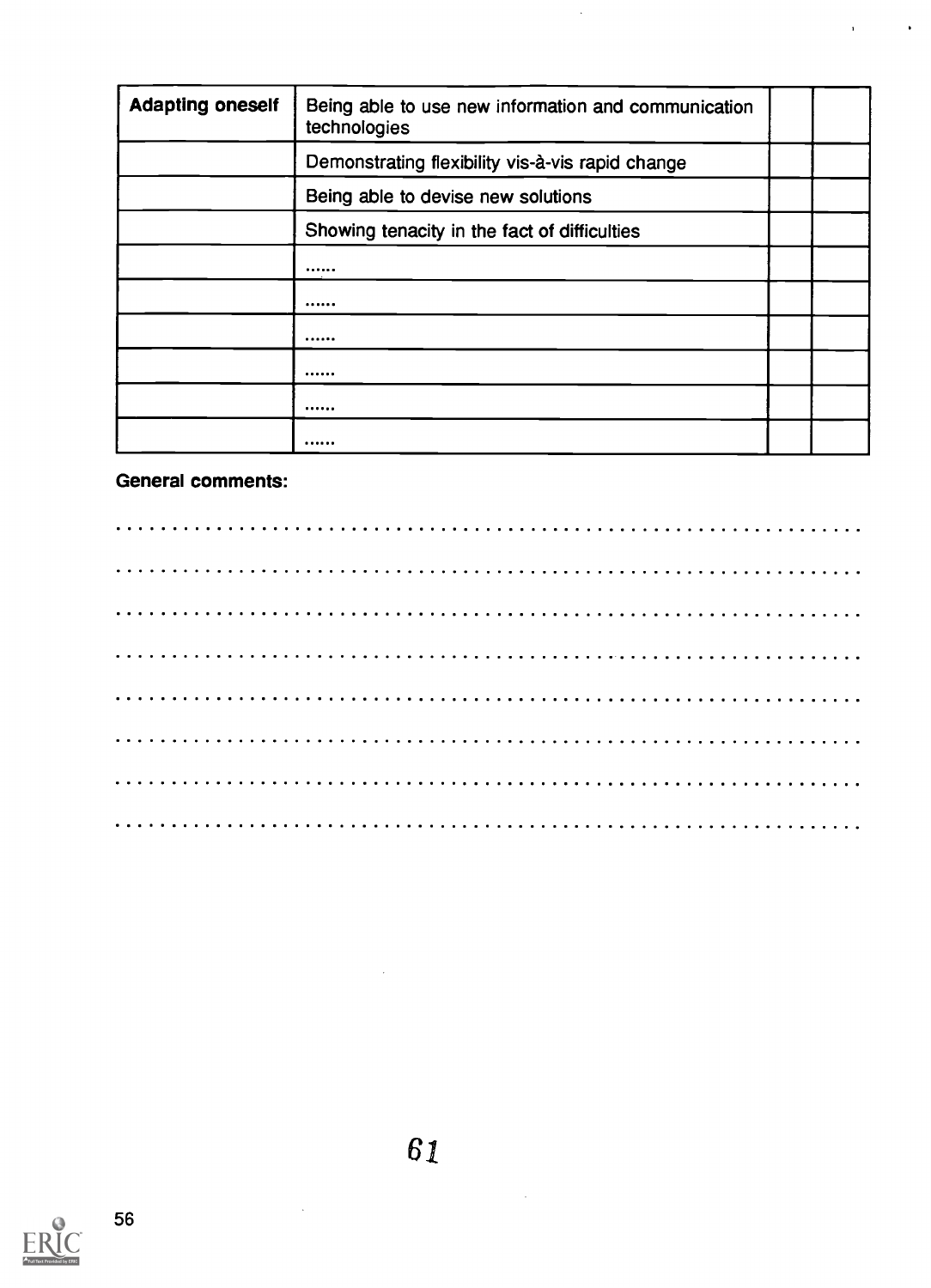Appendix IV

### Agenda of the symposium

#### Wednesday 27 March 1996

Arrival of participants

8:00 p.m. Welcome buffet at the Bern Hotel

### Thursday 28 March 1996

9:00 a.m. Opening ceremony of the symposium

Opening speeches by:

Mr Peter SCHMID, President of the Swiss Conference of Heads of Cantonal Departments of Public Education (CDIP) Mr Maitland STOBART, Deputy Director of Education, Culture and Sport/Head of the Education Department (Council of Europe) Mr Mil JUNG (Chairman of the symposium), Goverment adviser, Ministry of Education (Luxembourg)

9:30 a.m. General introduction (Mr Jean-Frangois PERRET, Responsible for research of the Psychology seminar, Neuchatel University)

> Question for the working groups (Mr Walo HUTMACHER, Dr., Chargé de Recherche au Séminaire de Psychologie de l'Université de Neuchâtel -Switzerland)

- 10:30 a.m. Coffee break
- 11:00 a.m. Theme 1:Competencies and knowledge (Mr John COOLAHAN, Professor, National University of Ireland)
- 11:30 a.m. Working group on theme 1
- 12:30 a.m. Lunch
- 2:30 p.m. Continuation of the working group on theme 1
- 3:30 p.m. Coffee break
- 5:00 p.m. Round table with the rapporteurs of theme 1

6:00 p.m. End of the first day Evening free

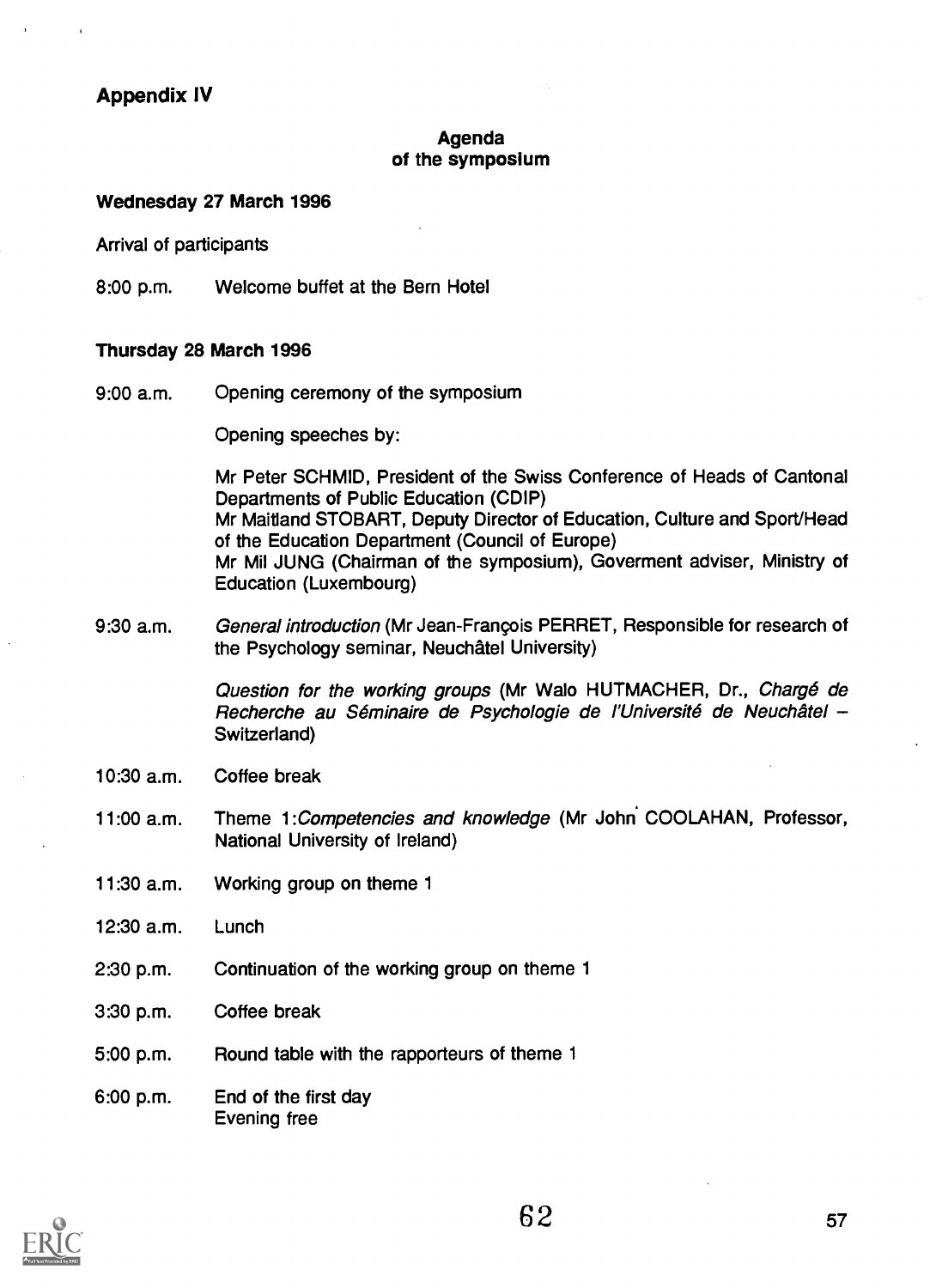# Friday 29 March 1996

- 9:00 a.m. Theme 2: Individual competencies and the demands of society (Mr Gabor HALASZ, National Institute of Public Education, Budapest, Hungary)
- 9:30 a.m. Working group on theme 2
- 10:15 a.m. Coffee break
- 10:45 a.m. Continuation of the working group on theme 2
- 11:30 a.m. Round table with the rapporteurs on the theme 2
- 12:30 a.m. Lunch
- 2:30 p.m. Theme 3: Competencies and procedures (Mr Bernard REY, Professor, Chaire Internationale en Education, Universite Libre de Bruxelles, Belgium)
- 3:00 p.m. Working group on theme 3
- 4:30 p.m. Coffee break
- 5:00 p.m. Round table with the rapporteurs of theme 3
- 6:00 p.m. End of the second day
- 7:00 p.m. Aperitif offered by the Town and Canton of Berne, Rathaus (Town Hall)
- 8:00 p.m. Official dinner, Bern Hotel

# Saturday 30 March 1996

- 9:00 a.m. General report and conclusions of the symposium by Mr Walo HUTMACHER Debate
- 10:15 a.m. Coffee break
- 10:45 a.m. Round table on the European dimension animated by Mr Dominique BARTHELEMY, Adviser, Ministry of Education, Research and Training, Brussels, Belgium
- 11:30 a.m. Conclusions of the round table by Mr Raymond RYBA, Co-ordinator of the pedagogical material
- 12:00 a.m. Closing session
- 12:30 a.m. Lunch

Departure of participants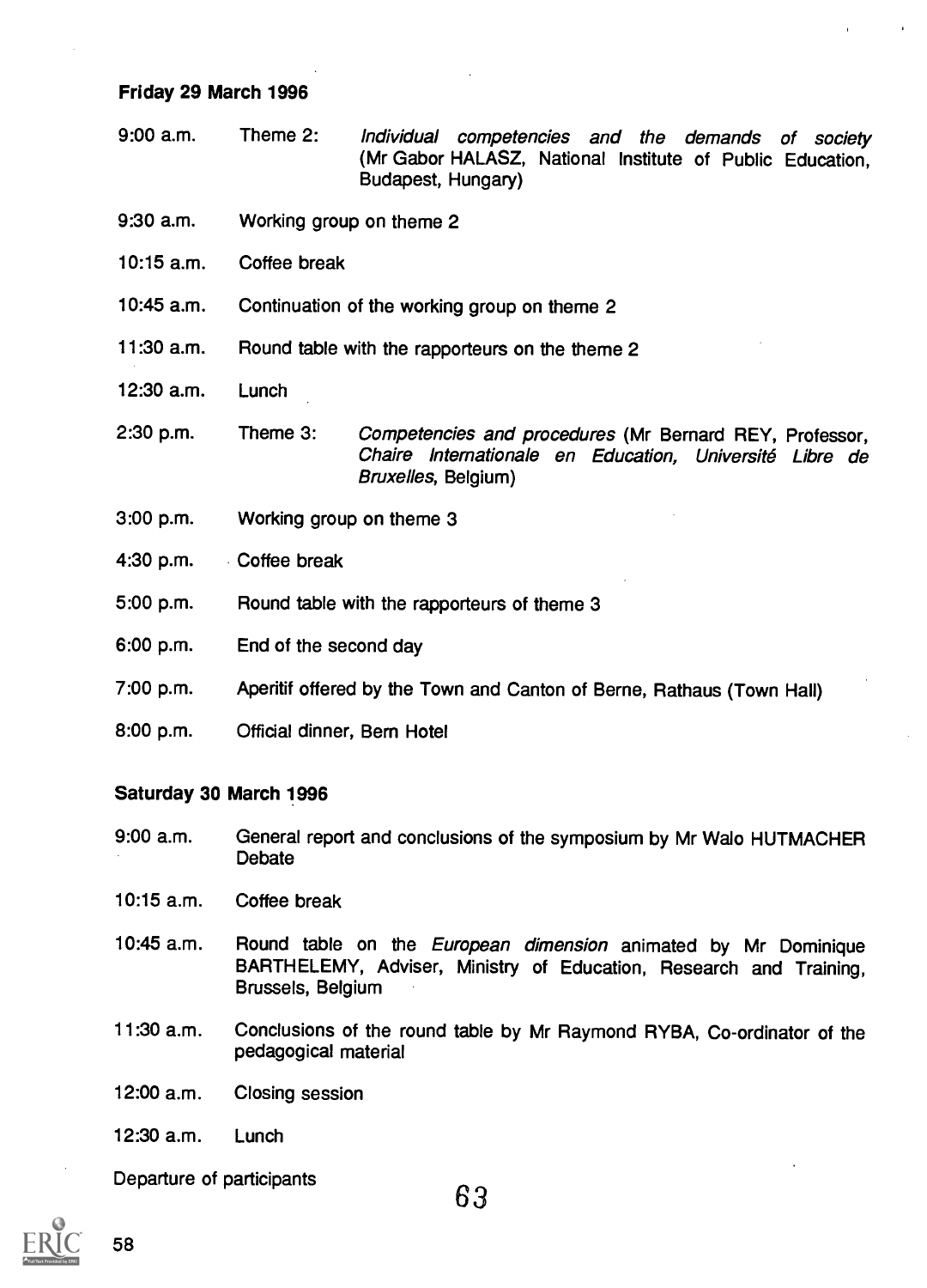# Appendix V

#### List of participants

#### Chairperson

Mr Mil JUNG, Government Adviser, Ministry of Education, 29 rue Aldringen, L-2926 LUXEMBOURG Tel: 352.478.51.38 Fax: 352.478.51.46

### General Rapporteur

Mr Walo HUTMACHER, Directeur du Service de Recherche sociologique, 8 rue du 31 Décembre, CH-1207 GENEVE

### Keynote speakers

Mr John COOLAHAN, Professor, National University of Ireland, Education Department, St Patrick's College, MAYNOOTH, IRL-CO KILDARE<br>Tel: 353.1.62.85.222<br>Fax: 353.1.62.89.063 Tel: 353.1.62.85.222

Mr Gabor HALASZ, National Institute of Public Education, Dorottya u.8, P.O.B. 701/420, H-1399 BUDAPEST Tel: 36.1.118.51.45 Fax: 36.1.118.63.84

Mr Bernard REY, Titulaire de la Chaire Internationale en education a l'Universite libre de Bruxelles, 8 rue Cuire, F-69004 LYON Tel: 33.78.29.14.95 Tel: 32.2.650.56.87 (Bruxelles) Fax: 32.2.650.56.90 5 (Bruxelles)

# Experts

Mr Dominique BARTHELEMY, Conseiller adjoint au Secrétariat Général, Ministère de l'Education, Commissariat général aux Relations internationales de la Communauté française de Belgique, 65 avenue Louise, Boite 0, B-1050 BRUXELLES Tel: 32.2.535.67.11 Fax: 32.2.535.67.67

Mr Denis KALLEN, Coordinateur général des guides de l'enseignement secondaire pour ('Europe, Les Cigales, 673 chemin des Cigales, F-30250 VILLEVIEILLE Tel: 33.66.80.32.83 Fax: 33.66.77.78.81

Mr Jean-Michel LECLERCQ, membre du Groupe de projet "Un enseignement secondaire pour l'Europe", 47 rue Vavin, F-75006 PARIS Tel: 33.1.43.26.21.02

6 N.S.F

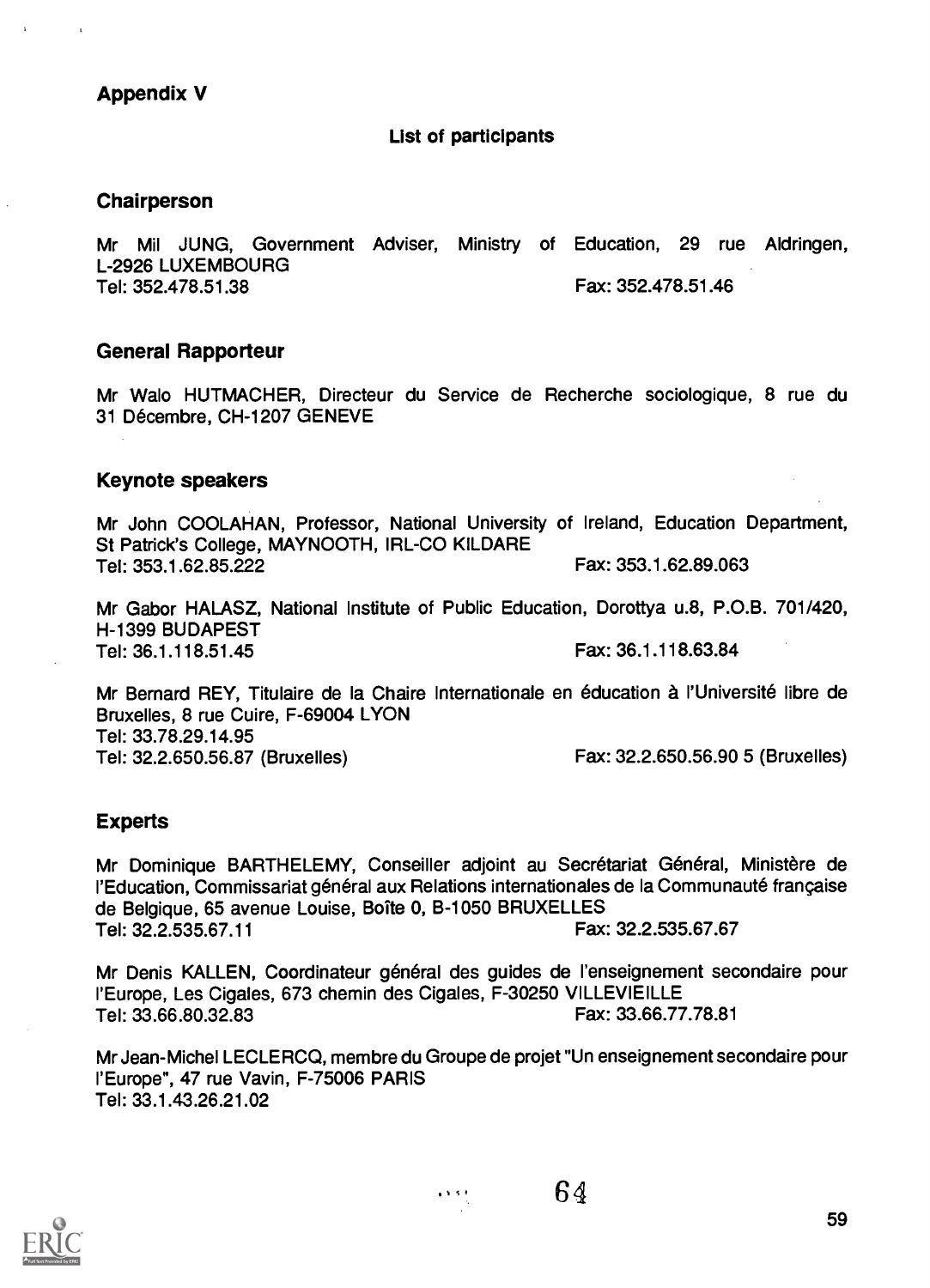Mr Jean-François PERRET, Chargé de Recherche, Séminaire de Psychologie, Espace Cours-Agassiz 1, CH-2000 NEUCHATEL<br>Tel: 41.38.20.87.18 Fax: 41.38.25.91.12

**Contractor** 

 $\sim$  4

Mr Raymond RYBA, General co-ordinator "Pedagogial materials", 42 Mosslane, Sale, GB-CHESCHIRE M33 6GD<br>Tel: 44.161.973.55.26 Fax: 44.161.905.29.75

# Education Committee

Mr Jerzy WIESNIEVSKI, Président du Comité de l'Education, Ministère de l'Education nationale, 25 Al. Szucha, PL-00918 WARSZAWA Tel: 48.22.694.73.59

#### Member states of the CDCC

### Albania

Mr Stavri LLAMBIRI, Instituti I studimeve pedagogjike, Rr." Naim Frasheri Nr. 37, ALB-TIRANA<br>Tel: 355.42.238.60<br>Fax: 355.42.238.60 Tel: 355.42.238.60 Fax: 355.42.238.60

# Andorre

#### Austria

Mrs Ulrike SCHONER, Bundesministerium fur Unterricht und kulturelle, Angelegenheiten, Abt. 11/5, Minoritenplatz 5, A-1010 WIEN<br>Tel: 43.1.531.20.44.58 Fax: 43.1.531.20.41.30 Apologised

Mag Erich SVECNIK, Zentrum für Schulentwicklung, Ableitung II: Evaluation und Schulforschung, Hans-Sachs-Grasse 3/2, A-8010 GRAZ<br>Tel: 43.316.828.733 Fax: 43.316.828.73.36

# Belarus

Mr Alexander ZHUK, Rector of the Institute for Qualification Improvement and Retraining of the Leading Teaching Staff, Ulianovskaia str. 8, 220600 MINSK Tel: 375.172.26.00.50 Fax: 375.172.27.17.36

# Belgium

Flemish Community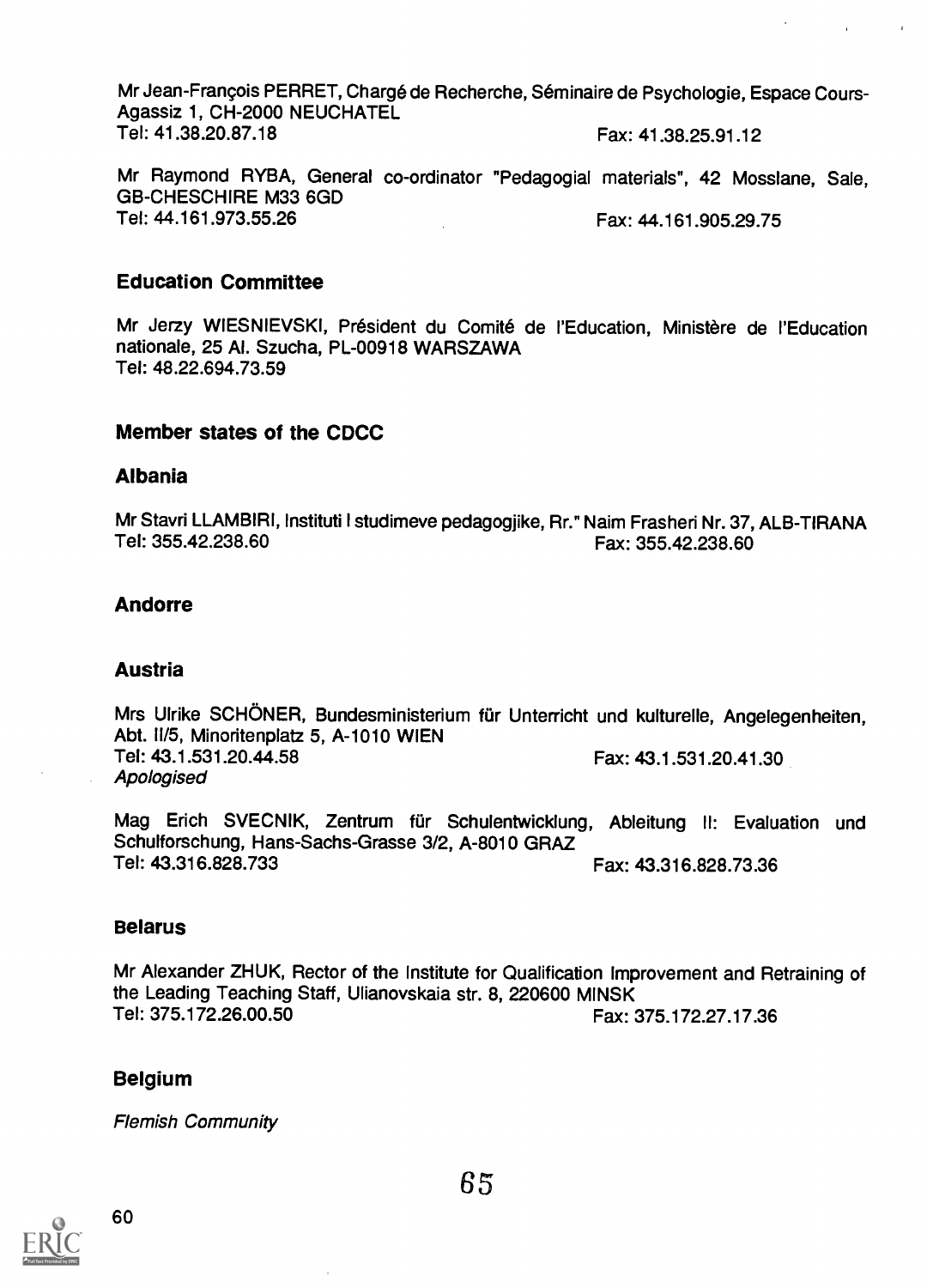# French Community

Mrs Marcella COLLE-MICHEL, Inspectrice, Ministère de l'Education, Commissariat général aux Relations internationales de la communaute frangaise de Belgique, 65 avenue Louise, Boîte 0, B-1050 BRUXELLES<br>Tel: 32.2.535.67.11 Fax: 32.2.535.67.67

#### Bosnia-Herzegovina

# Bulgaria

Mrs Krassimira APOSTOLOVA, Chef de departement, Ministere de ['Education, de la Science et des Technologies, Blvd Dondoukov 2A, BG-1000 SOFIA<br>Tel: 35.92.84.85.13 Fax: 35.92.80.14.17

# Czech Republic

Mrs Miloslava ZÁKOVÁ, Institute for Pedagogical Research, Karlova 4, CZ-110 00 PRAHA 1 Tel: 42.2.26.93.59 Fax: 42.2.30.11.113

# Cyprus

Mr George STAVROU, Inspector of Secondary Education, Ministry of Education, Department of secondary education, Avxantiou Street, CY-NICOSIA

Fax: 357.2.44.35.15

# **Croatia**

Mrs Alemka KRALJ-ŠTIH, "Gimnazija Lucijan Vranhanin", Trg hrvatskih pavlina bb, HR-10 000 ZAGREB Tel: 385.1.19.22.40 Fax: 385.1.19.21.12 Apologised

# Denmark

Mrs Dorte HEURLIN, Educational Adviser, Duevej 58 st., DK-2000 COPENHAGEN F Tel: 45.31.19.71.50

# Estonia

Ms Kersti KALDMA, Head Curriculum Section, Department of Basic and Secondary Education, Ministry of Education, Tonismagi 9/11 Str, EE-0106 TALLINN Fax: 372.6.31.12.13

or 372.6.28.23.00

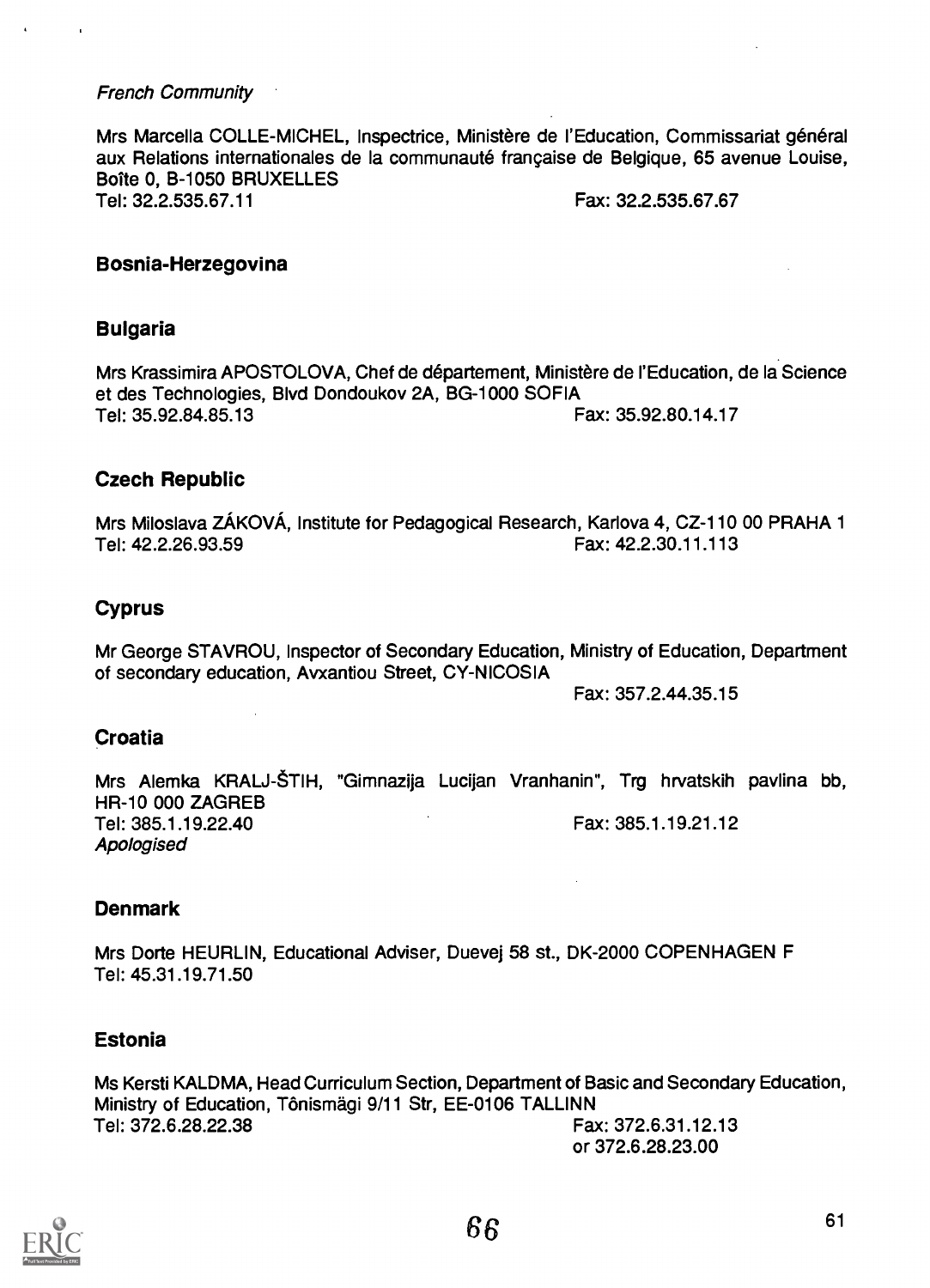# Finland

Ms Kaarina AHO, Chief Inspector, National Board of Education, Hakaniemenkatu 2, FIN-00530 HELSINKI Tel: 358.0.774.72.16 Fax: 358.0.774.7335

#### France

Mrs Martine SAFRA, Chargée de mission auprès du Directeur des Lycées et Collèges, Ministère de l'Education Nationale de l'enseignement supérieur et le la recherche, 107 rue de Grenelle, F-75007 PARIS Tel: 33.49.55.35.91 Fax: 33.49.55.23.06

### **Germany**

Mrs Hilda ROHMER-STÄNNER, Ministerium für Bildung, Jugend und Sport, Heinrich-Mann-Allee 107, D-14473 POTSDAM Tel: 49.3.31.86.60 Fax: 49.3.31.866.35.95

# **Greece**

Mr Stavros PAPASTAVRIDIS, Vice-President of the Pedagogical Institute, 396 Messoghio Av., G-15341 ATHENS Tel: 30.1.60.10.638 Fax: 30.1.60.16.388

# Holy See

Révérend Père Guglielmo MALIZIA, s.d.b., Université Pontificale Salésienne, Piazza dell'Ateneo Salesiano, 1-00139 ROMA Tel: 39.6.88.12.041 Fax: 39.6.88.12.057

# Hungary

Mr Gabor HALASZ, National Institute of Public Education, Dorottya u.8, P.O.B. 701/420, H-1399 BUDAPEST Tel: 36.1.118.51.45 Fax: 36.1.118.63.84

#### Iceland

Mrs Maria GUNNLAUGSDOTTIR, Head of Section, Ministry of Culture and Education, Sölvhólsgata 4, IS-150 REYKJAVÍK

# Ireland

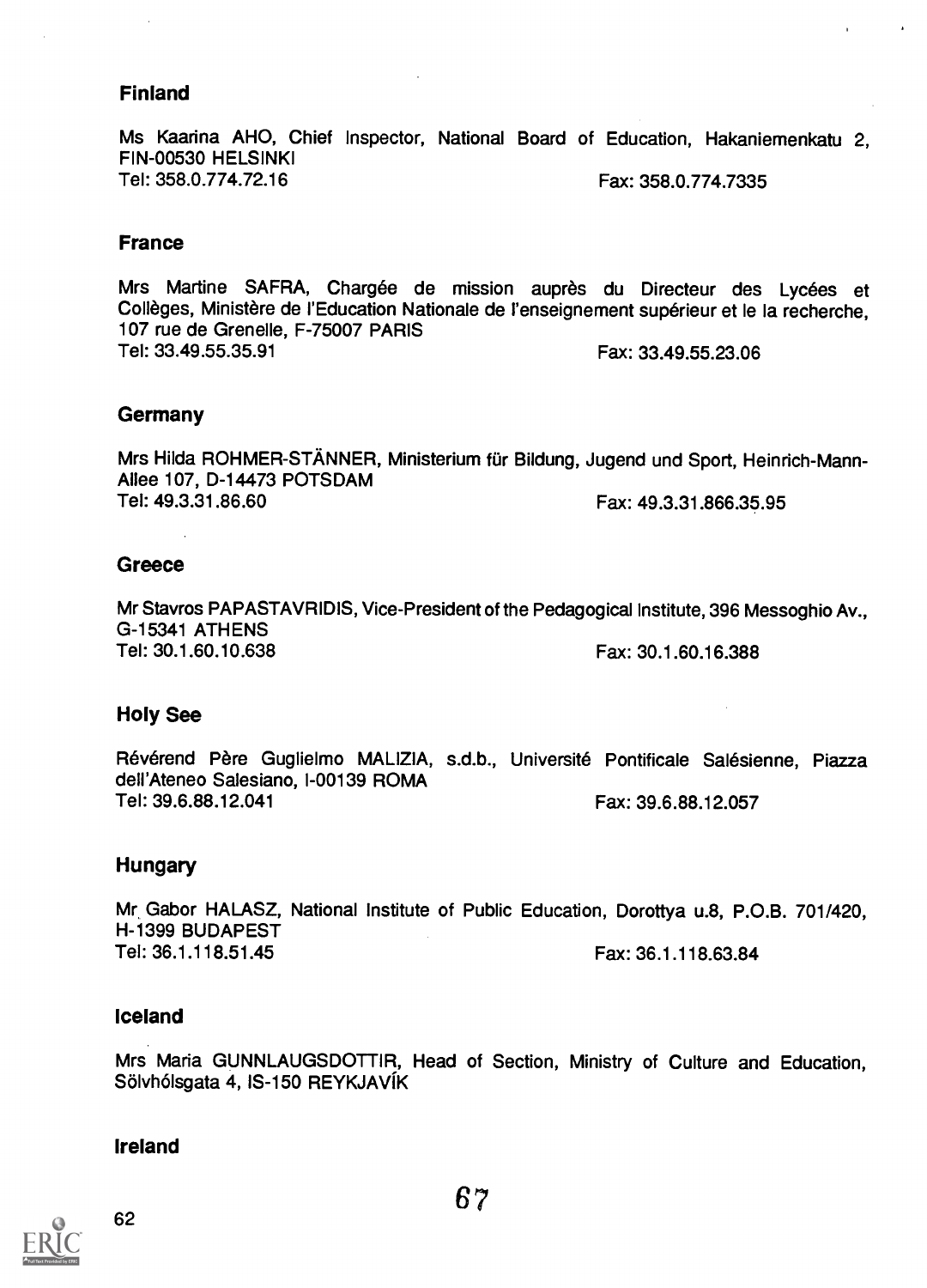# Italy

Mrs Annalisa Rosella MILLETTI, Via di Monte Brianzo 56, 1-00186 ROMA Tel: 39.6.686.77.90 **Fax: 39.6.688.02.701** 

# Latvia

Mrs Velga KAKSE, Specialist of the Centre for Curriculum Development and Examination, LV-1050 RIGA<br>Tel: 371.22.38.01 Fax: 371.21.39.92

# Liechtenstein

Apologised

# Lithuania

Mr Remigijus MOTUZAS, Secretary of the Ministry, Director of Curriculum Development Department, A. Volano 2/7, LT-2691 VILNIUS, LITUANIE Tel: 370.2.61.02.590 Fax: 370.2.61.20.77

# Luxembourg

Mr Jeannot HANSEN, Professeur-attaché, Ministère de l'Education Nationale et de la Formation Professionnelle, 29 rue Aldringen, L-2926 LUXEMBOURG Tel: 352.478.51.28 Fax: 352.478.51.30

# Malta

Mr Charles MIZZI, Director Curriculum Management, Education Division, M-FLORIANA CMR 02 Tel: 356.24.51.78 Fax: 356.24.67.82

# Moldova

Mr Simion MUSTEATA, Premier Vice-Ministre de l'Enseignement, Ministerul Invatamintului al Republicii Moldova, Piata Marri Adunari Nationale nr. 1, 277033 CHISINAU Tel: 373.2.23.34.74

# Monaco

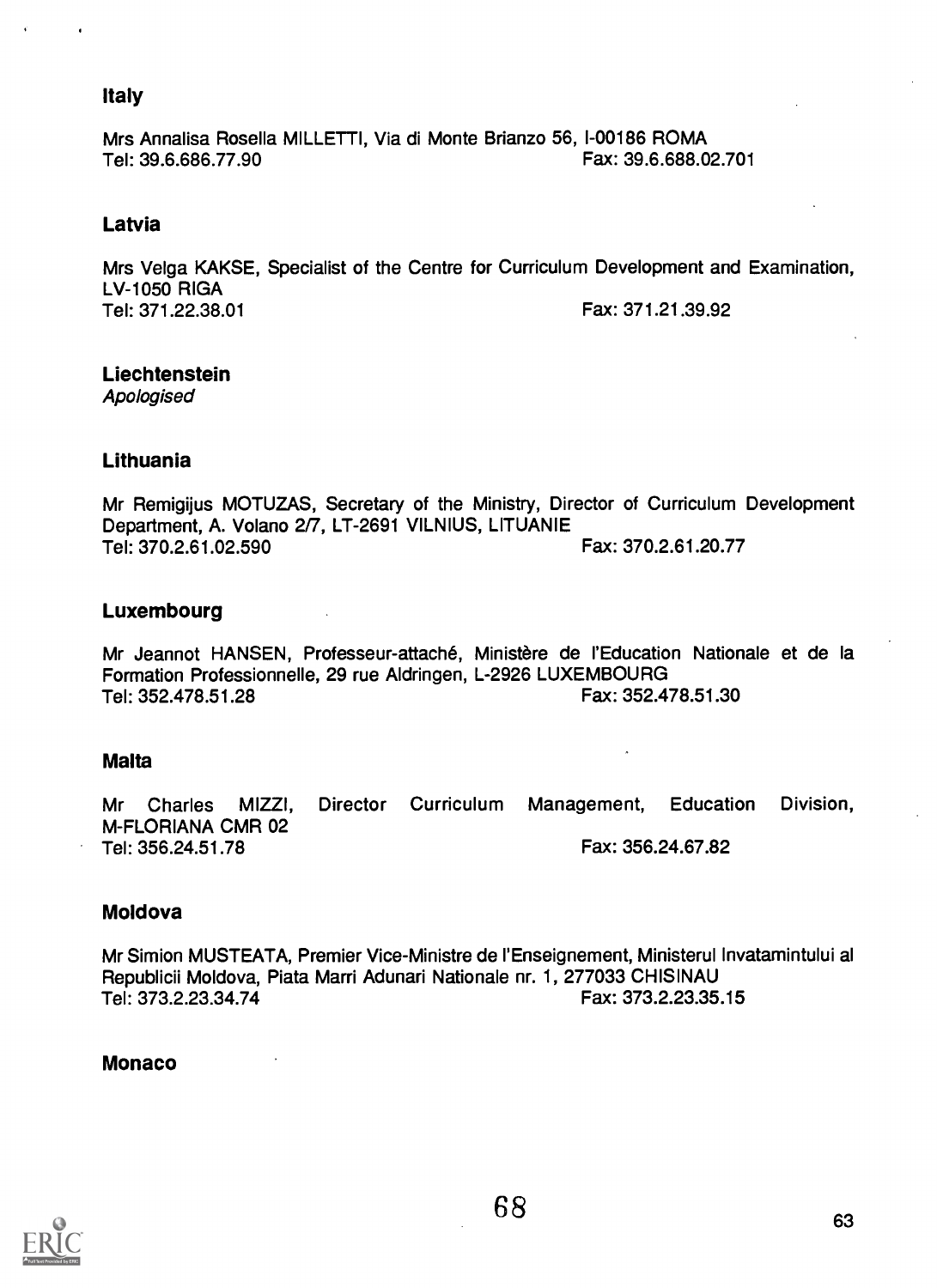# **Netherlands**

Mr F. WISMAN, VO/BOB, Ministry of Education, Culture and Science, P.O. Box 25000, NL-2700 LZ ZOETERMEER<br>Tel: 31.79.323.47.23 Fax: 31.79.323.23.20

# Norway

Mr Morten NORDLIE, Adviser, Upper Secondary Division, Ministry of Education, Post Box 8119 Dep., N-0032 OSLO Fax: 47.22.24.27.15

# Poland

Mr Miroslaw SAWICKI, Directeur du Département de l'Enseignement Général, Ministère de ('Education nationale, Al. Szucha 25, PL-00-918 VARSOVIE Fax: 48.2.628.85.61

**Observer** Mr J. POTWOROWSKI, 26 Norfolk House Road, GB-LONDON SW16 1JH<br>Tel: 44.181.769.20.71 Fax: 44 181 769 Fax: 44.181.769.31.66

# Portugal

Mr Mário SANCHES, Departamento do Ensino Secundário, Av da Boavista, 1311 - 5°, P-4100 PORTO<br>Tel: 351.2.60.96.688 Fax: 351.2.60.94.339

# Romania

Mr Ioan NEACSU, Directeur Général, Ministère de l'Enseignement, 30 rue Général Bethelot, RO-70738 BUCAREST

#### Fax: 40.1.31.24.877

 $\sim$  10  $\mu$ 

 $\mathbf{E} = \mathbf{E} \mathbf{E}$ 

# Russia

Mr Anatoly BARANNIKOV, Deputy Head of the Federal Ministry, Institute of Secondary Education, Ministry of Education Youth and Sport, Chistoprudny Blvd 6, 114027 MOSCOW<br>Tel: 7.95.925.03.03 Fax: 7.95.924.69.89

# San Marino

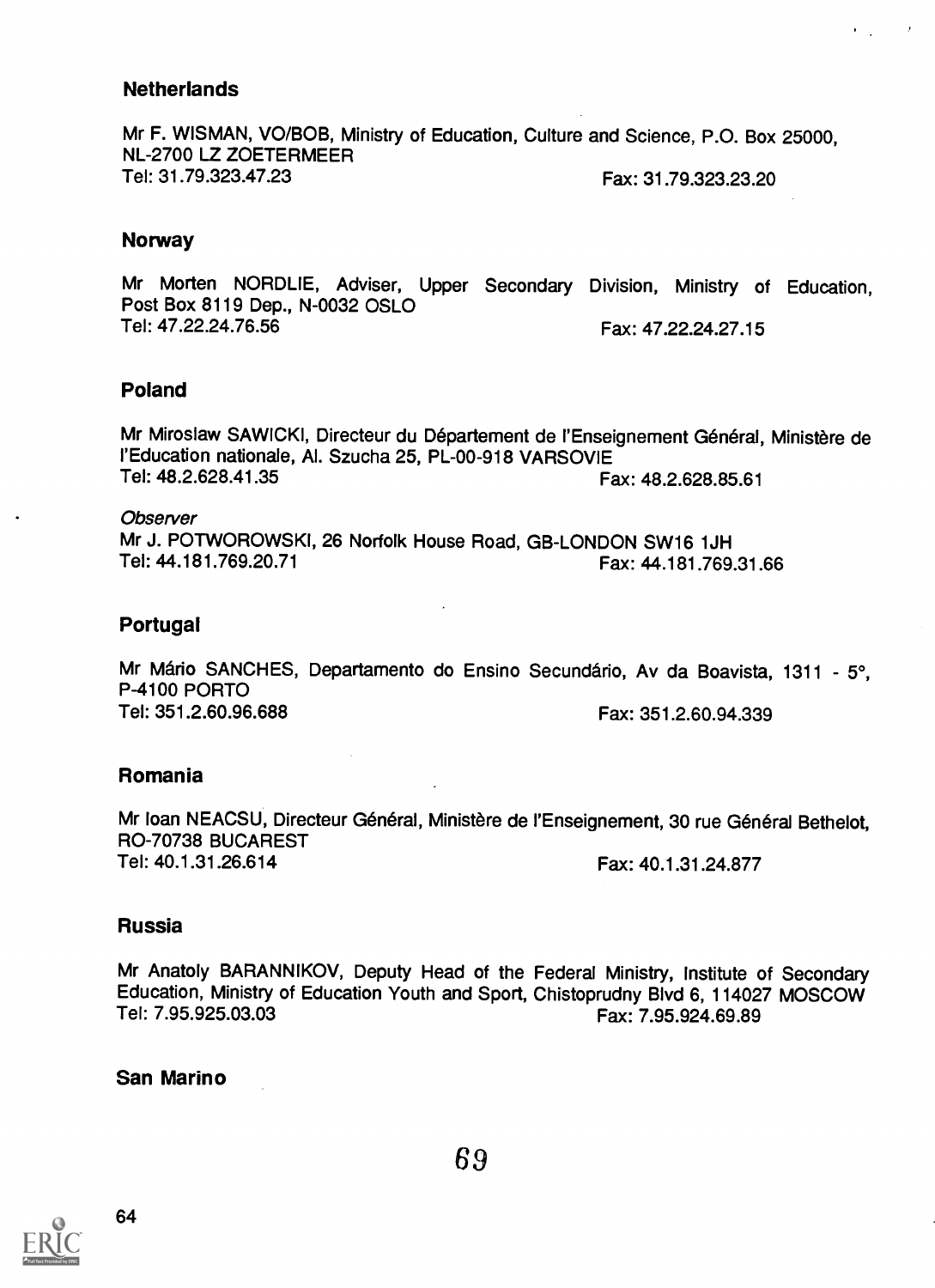### Slovak Republic

Mrs Danica BAKOSSOVA, Section of Primary and Secondary Education, Ministry of Education of the Slovak Republic, Hlboka 2, SO-813 30 BRATISLAVA Tel: 42.7.49.80.79 Fax: 42.7.49.72.28

#### Slovenia

Ms Andreja BARLE, Education Development Unit, Trubarjeva 5, SLO-61000 LJUBJLANA Tel: 386.61.13.17.136 Fax: 386.61.33.24.37

#### Spain

Mr Francisco Javier MURILLO TORRECILLA, Centro de Investigación y Documentación Educativa, Ministerio de Educacion y Cienca, Ciudad Universitaria s/n, E-28040 MADRID Fax: 34.1.543.73.90

#### **Switzerland**

Mr Roger SAUTHIER, College-Lycee la Planta, Petit Chasseur, CH-1950 SION Tel: 41.27.22.74.13 Fax: 41.27.23.21.38

M. Raymond JOURDAN, Directeur du College Clarapede, Chemin de Fossard 61, CH-1231 CONCHES Tel: 41.22.347.66.77 Fax: 41.22.346.05.65

#### Sweden

Mr Leif DAVIDSSON, Senior Administrative Officer, Ministry of Education and Science, S-103 33 STOCKHOLM Tel: 46.8.405.10.00 Fax: 46.8.723.17.34

**Turkey** 

Apologised

#### Ukraine

Mr Boris CHIZEVSKII, Chief-Inspector of the Ministry of Education, 10 Pobedy, UA-252135 KYIV Tel: 380.44.215.15.22 Fax: 380.044.274.10.49

 $\mathcal{O}_{\mathbf{p}}$  ,  $\mathcal{O}_{\mathbf{p}}$ 



7o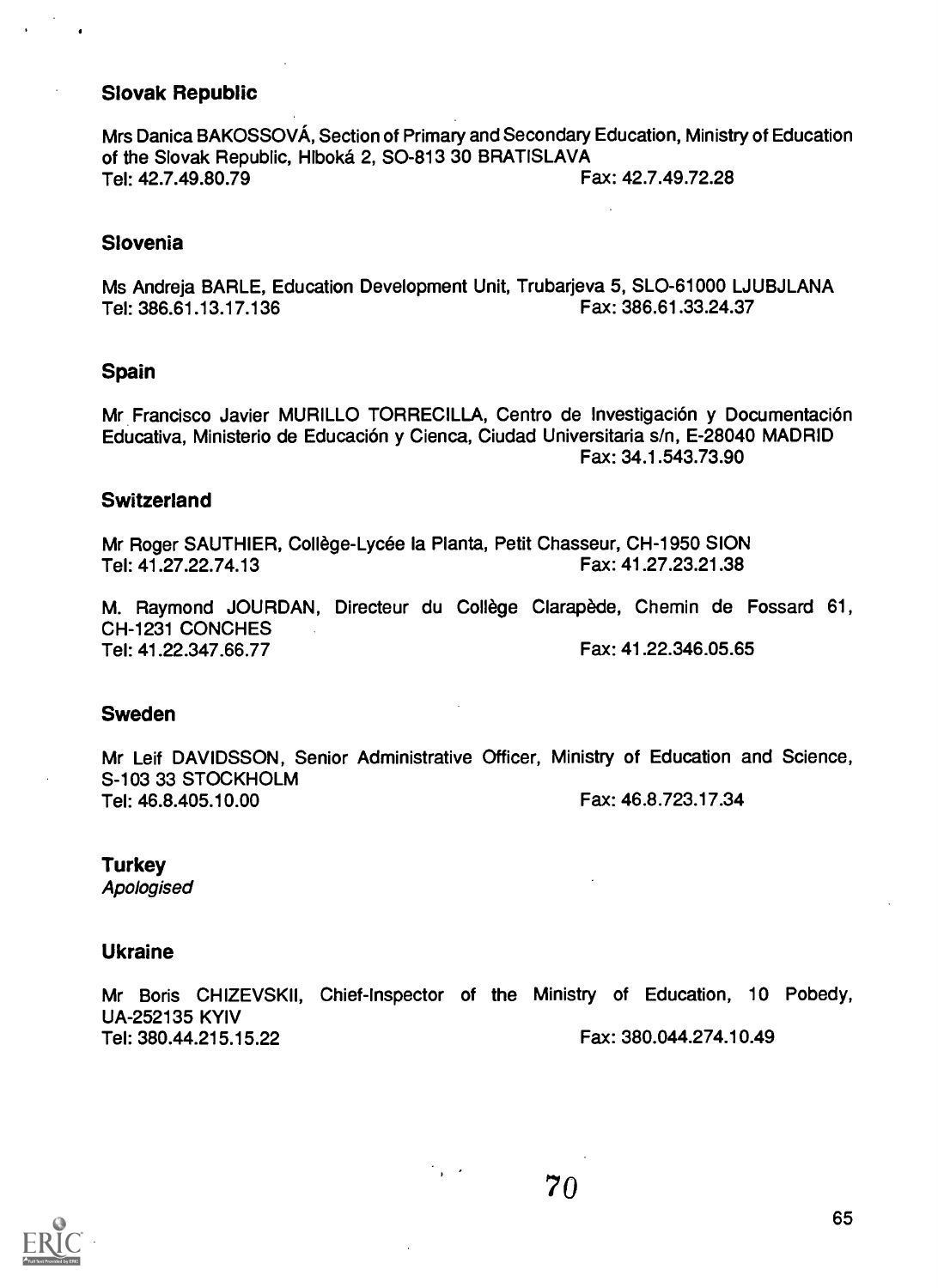# United Kingdom

Mr Michael MADDEN, OFSTED, Room 403, Alexandra House, 29-33 Kinsway, GB-LONDON WC2B 6SE<br>Tel: 44.171.421.65.53 Fax: 44.171.421.67.07

**Observers** Mr John BIRCH, Department for Education, Northern Ireland, Rathgael House, Balloo Road, Bangor, GB-COUNTY DOWN BT19 7PR<br>Tel: 44.12.47.27.96.98 Fax: 44.12.47.27.91.00

 $\mathbf{r}$ 

Mr Sandy SLOSS, Scottish Consultative Committee on Curriculum, Gardyne Road, Broughty Ferry, GB-DUNDEE DD5 1NY Tel: 44.13.82.45.50.53 Fax: 44.13.82.45.50.46

#### **OBSERVERS**

#### OECD

Mrs Karen KOVACS, Administrator,"Combatting Failure at School", OECD, 2 rue André Pascal, F-75016 PARIS<br>Tel: 33.1.45.24.85.80 Fax: 33.1.45.24.90.98

#### Unesco

Nordic Council of Ministers

Nordic Council

European Union

Mr Pierre LARGY, EURYDICE, Assistant scientifique, 15 rue d'Arion, B-1050 BRUXELLES<br>Fax: 32.2.238.30.11<br>Fax: 32.2.238.30.11 Fax: 32.2.230.65.62

#### **ORGANISERS**

Mr Pierre LUISONI, Secrétariat général, CDIP, Zähringerstrasse 25, Case postale 5975, CH-3001 BERNE<br>Tel: 41.31.309.51.11 Fax: 41.31.309.51.50

Ms Christine BERSIER, Secrétaire, Section des relations internationales, CDIP, Zahringerstrasse 25, Case postale 5975, CH-3001 BERNE Tel: 41.31.309.51.11 **Fax: 41.31.309.51.50** 

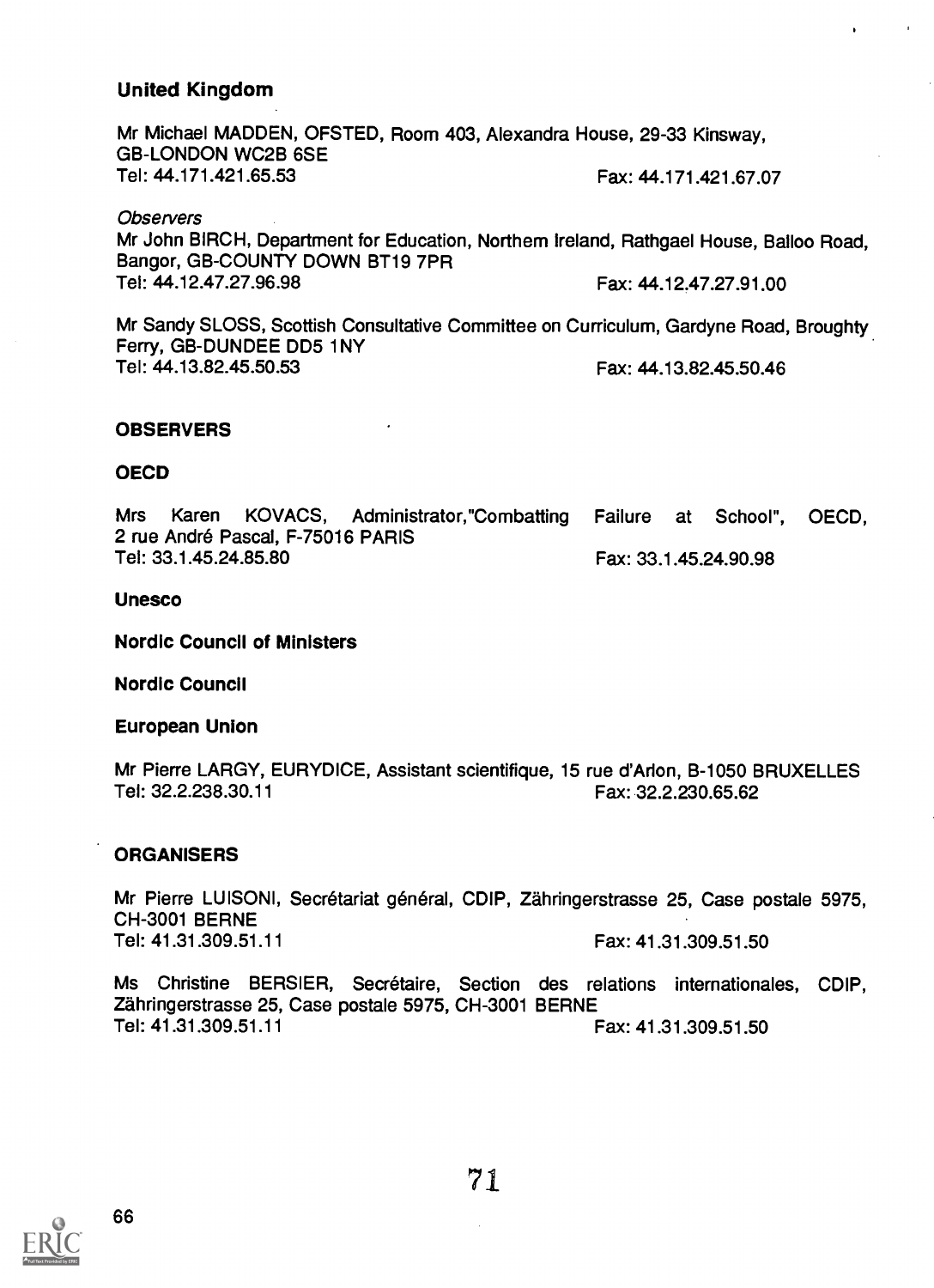# Council of Europe

F-67075 STRASBOURG CEDEX

Mr Maitland STOBART, Deputy Director, Directorate of Education, Culture and Sport, Head of the Education Department Tel: 33-88.41.26.06 Fax: 33.88.41.27.88

Mr Jean-Pierre TITZ, Secretary of Education Committee, Directorate of Education, Culture and **Sport** Tel: 33.88.41.26.09 Fax: 33.88.41.27.88

Ms Lisa CITTONE, Principal Administrative Assistant, School and Out-of-School Education Section, Directorate of Education, Culture and Sport Tel: 33.88.41.26.20 Fax: 33.88.41.27.88

Mrs Anne BRUNELLIERE, Assistant, School and Out-of-School Education Section/Directorate of Education, Culture and Sport Tel: 33.88.41.35.23 Fax: 33.88.41.27.88